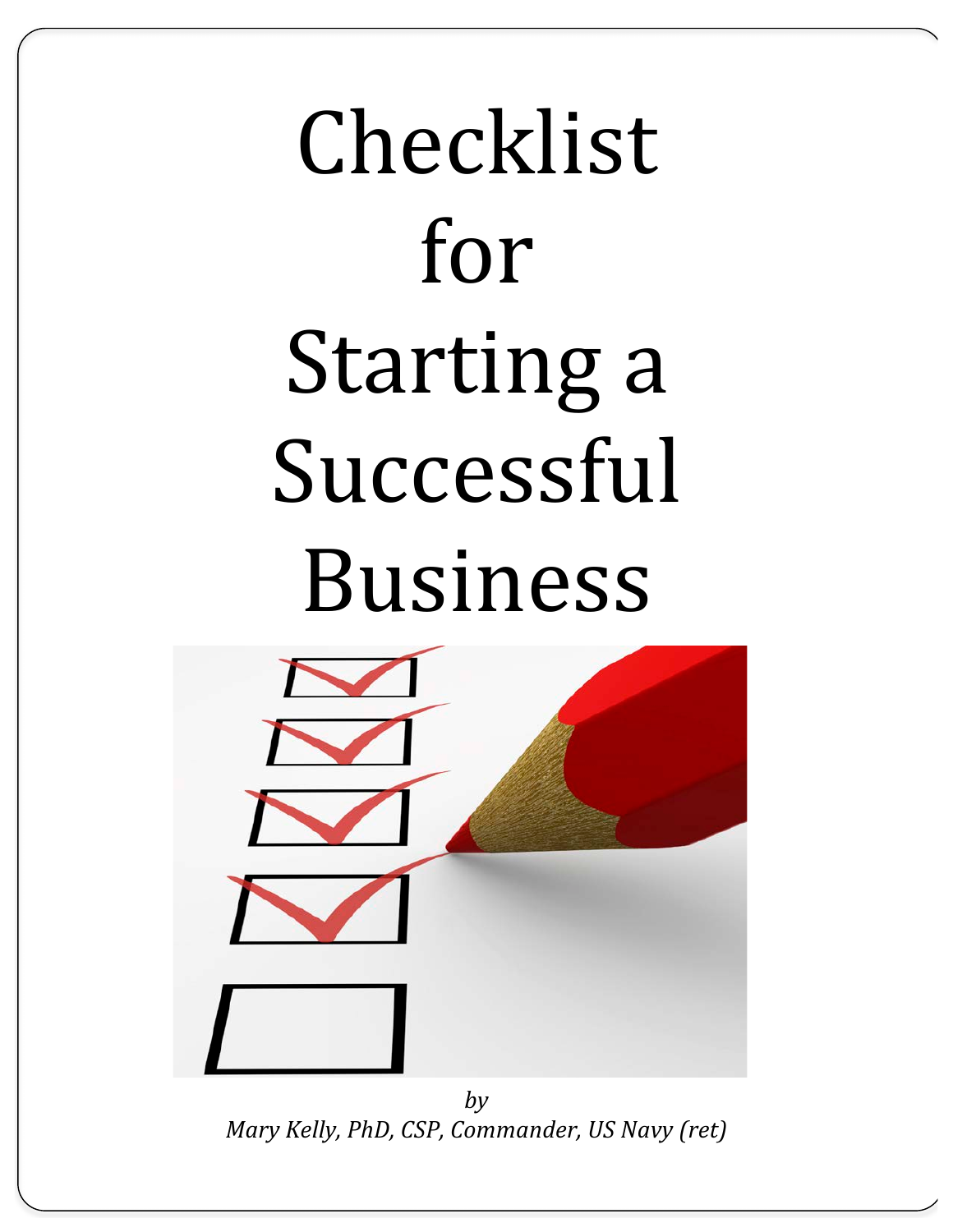Starting a business is hard. Not knowing how or where to start makes the process slower, more difficult, and more expensive.

This is a compilation of my notes on starting a business. I hope this helps you save time and resources as you pursue your business.

Please keep in touch and connect with me. We all need friends in business!

I wish you great happiness and success!

Warmly, Mary Kelly

*E-mail: Mary@ProductiveLeaders.com*

Like my Facebook page:http://www.facebook.com/DrMaryKelly

*Follow me on Twitter:http://twitter.com/MaryKellySpeaks* 

*Connect with me on LinkedIn:http://www.linkedin.com/#/marykellytalks* 

*Connect with me on Google Plus:http://gplus.to/marykelly* 

*Sign up for my free newsletter: http://www.ProductiveLeaders.com*

*www.ProductiveLeaders.com*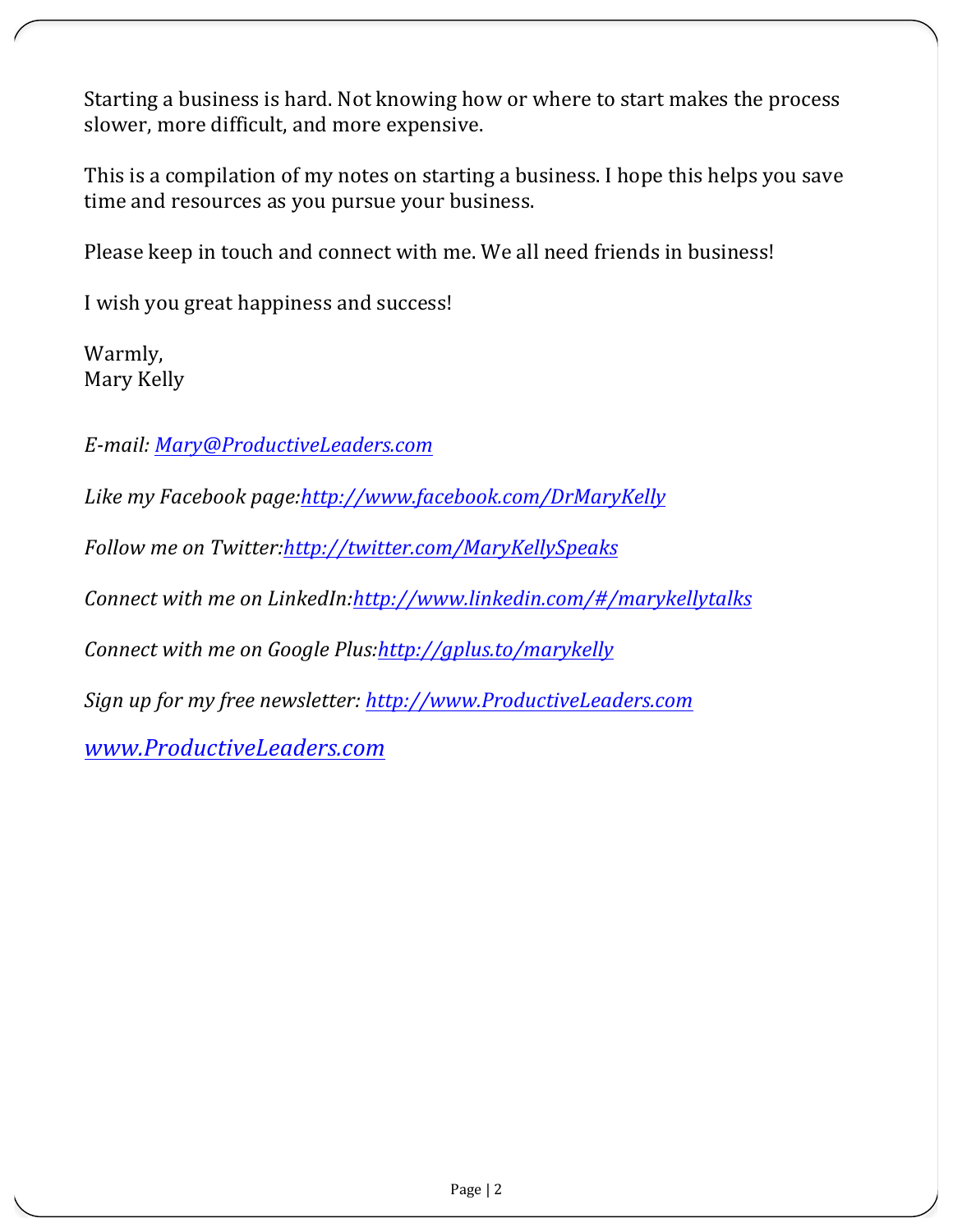# **Table of Contents**

| Determine the Financing You Will Need and How You Will Get It 29 |  |
|------------------------------------------------------------------|--|
|                                                                  |  |
|                                                                  |  |
|                                                                  |  |
|                                                                  |  |
|                                                                  |  |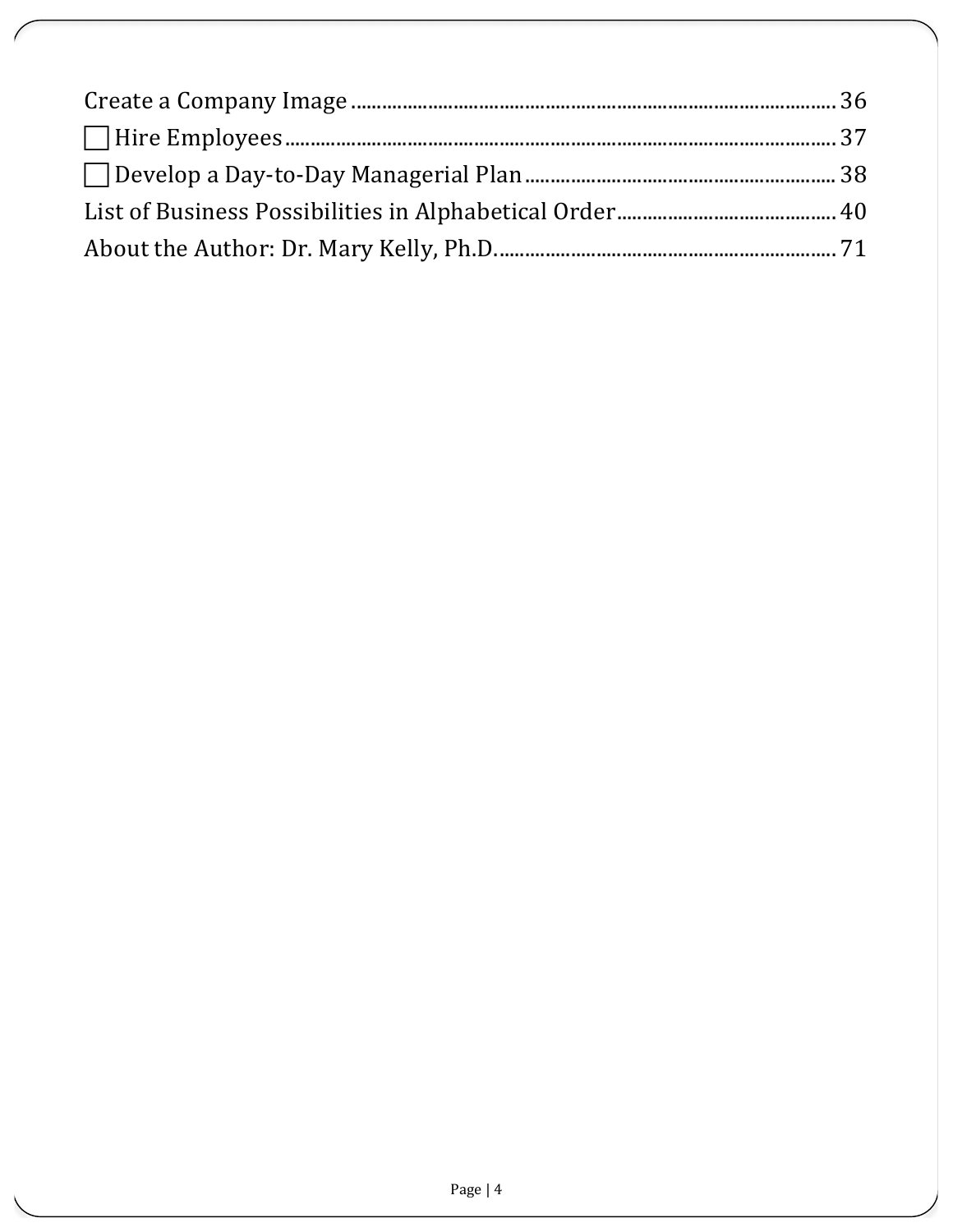# **Are You Ready to Start a Business?**

Starting a business requires a demanding amount of time and effort. A business startup checklist helps keep you organized and on task. By organizing the steps in a checklist, you can set goals and meet deadlines. Some businesses may allow you to skip steps; for others you may have to add additional tasks. Regardless, the checklist will help your business have a successful launch.

#### **An Overview**

#### **Business Idea**

Start by researching businesses that are not only profitable but involve something you would enjoy. It helps to choose a business in which you have some experience. Being able to state what type of business you do and how it will operate is a necessity. Therefore, whether you choose to have a service, retail, construction, or manufacturing business, your initial research is important. When you have a solid idea and industry, begin working on the business plan.

Not sure where to start? Flip to the end of this book for lists of business ideas.

#### **Business Plan**

Begin writing your business plan, which is your guide to help you run a successful business. Business plans are essential to help you finance the startup. The purpose of the plan is to identify your business, consider the competition, plan marketing strategies, and do a financial analysis. Decide whether the plan is something you can do on your own or whether you need to hire a consultant.

#### **Business Name and Organizational Structure**

The name of your business creates its identity and should be something easily remembered. Spend time developing your name. A business name is how your customers identify you and get to know your business. When you have named your business, decide what *type* of business to form. Consider whether you want a sole proprietorship, partnership, limited-liability company, or corporation. Forming a corporation or LLC protects the owner from personal liability. For example, if your company files for bankruptcy, your personal property is safe.

#### **Business Banking**

Find a financial institution that relates to your business. It's important to establish business accounts that are separate from all personal finances. Look into merchant services if your business will accept credit or debit cards. At this printing, Square and Paypal are my top choices.

#### **Business Permits and Licensing**

Check with your state and local government offices to find out what licenses and fees you may have to pay to register your business. For example, in most states, licenses are needed for cosmetologists, restaurants, real estate agents, and building contractors.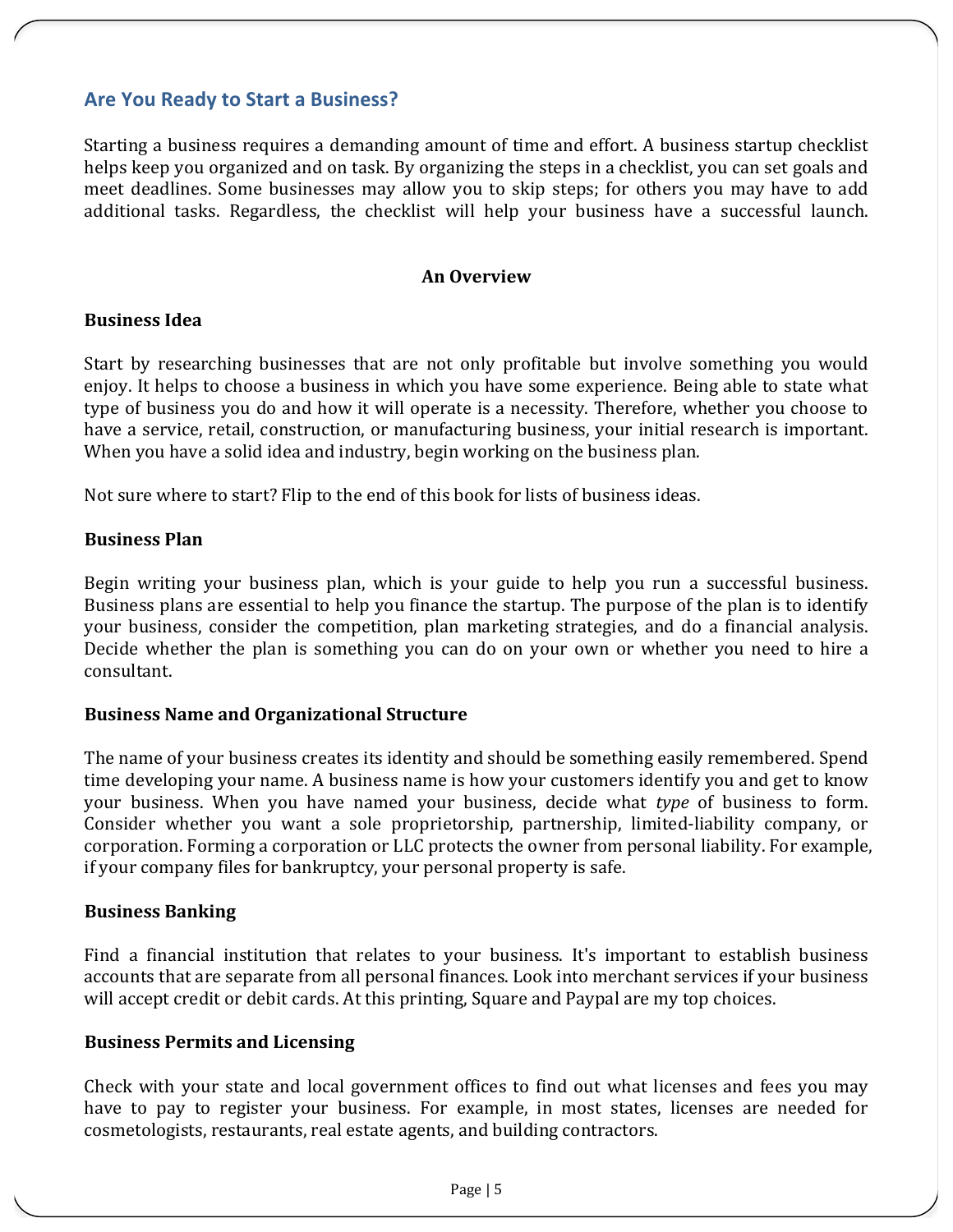# **Accountants, Bookkeepers, and Lawyers**

Most businesses hire outside consultants to handle their accounting, bookkeeping, and legal matters. Software can help with bookkeeping and accounting. You can take courses to learn to use the software. Look into local lawyers and whether you should have legal representation at the start of your business.

#### **Business Marketing and Advertising**

Without marketing, your business will not last long. There will be no customers to find you. No one will be able to use your services or buy your products. While many businesses do work from referrals, when getting started, you need a plan.

#### **Business Location and Space**

The location you choose depends on the type of business you start. Choose a location that offers the best benefit at a reasonable price. Visit several locations, and write out the pros and cons of each possibility before you decide. If you're doing business on the Internet, find the best hosting and design plans. Make a list of what you'll need, and find the most cost-effective providers. Furnish your office or workplace/space considering your needs and your budget.

# **Choose and Register a Business Name**

For some people, business names come easily. For others, finding the right name is a major challenge. If you feel really stymied, you may need to examine ways to inspire your creativity to get started. There are multiple "rules-of-thumb" that tend to be contradictory: Some insist that a business name should be descriptive of the business others suggest being unique is the best way to be remembered.

Keep in mind that your business name is an important part of your marketing effort. It is a major component of how customers perceive your business. Your business image is based on this perception. It is critical that the name you choose reflects the image you want customers to have of your business.

My tendency is to go with what your instinct says is right for you. You are the one who has to live with this business name for a long time. Choose something you feel good about repeating. One test might be to think about the name being splashed across a major headline, "*Your Business* Reports Phenomenal Profits." How does it feel to see that name in print representing your business? If it feels good, go with it.

# **Get your business web domain**

Go to a site like Go Daddy or Rick's Cheap Domains and put in your business name. If **your name is not available, try variants.** I like to have several variants of my business name as domains (websites) so that people who search for me, even if they don't know my exact business name (www.ProductiveLeaders.com) will be able to find me.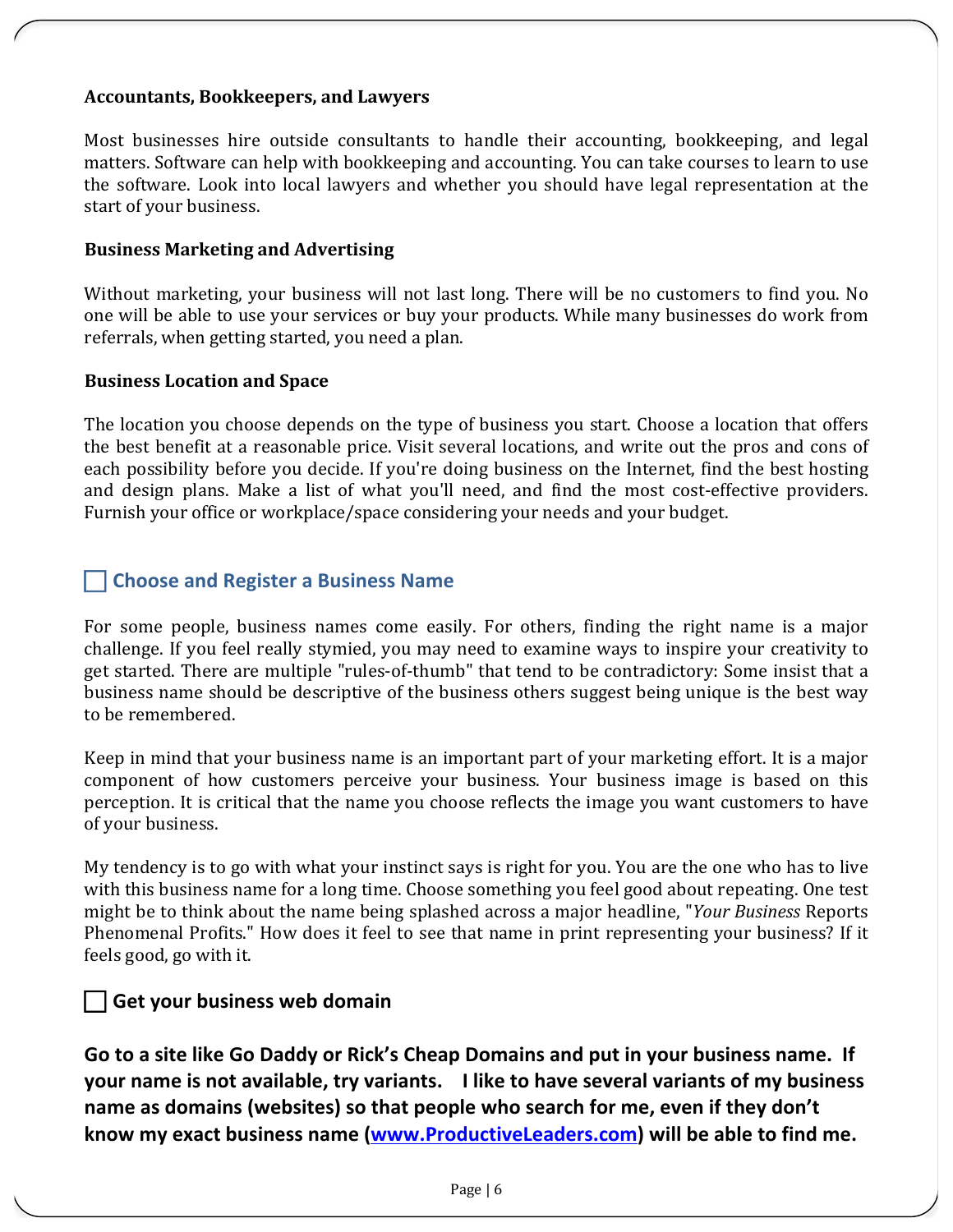If all else fails, there are businesses available to help you find the right name and even provide an overall branding image for you. If you decide to go this route, look for a good fit for you. A positive first impression helps.

How does their website fit with how you would like to be perceived? While not definitive, it certainly expresses style. Take time to think through the critical components you need in the name before approaching any business-name vendor. You want this to reflect *your* concept, not someone else's. Keep in mind this is one of the most important decisions you will make about your business. It determines how others perceive your business from now on.

Along with naming your business, you may also want to design a logo. Again, if creativity is not your strong suit, many businesses that help with naming also provide logo designs. While all this may seem excessive, you won't regret the time spent on this part of setting up your business. This is the first and most critical part of marketing your business. Do it right and your future marketing will be much easier to plan and implement.

# **Legal Issues**

Picking a name for your business requires much more than just creativity and a working knowledge of your target market. First, you'll need to decide which business structure you will use, since each structure has its own peculiarities. For example, many states require a sole proprietor to use his or her own name as the business name unless they formally file another name as a trade name, or a DBA, Doing Business As.

Of equal importance is finding out whether your name or a very similar name is being used by another business, and if so, what rights they may or may not have to use the name in the area where you do business. Keep in mind that some businesses file trademarks only within their locality, so it's possible that the same name can be used elsewhere, especially if you are in a completely different industry.

# **Search and Registration**

Trade names can be registered through state Secretary of State offices and, for wider marketplace protection, through the U. S. Patent and Trademark office (USPTO). You should use the USPTO's online system to search all state and federal trademark registers to see if your proposed name is already being used.

# **Domain Names**

For many businesses that operate on the Web, trade names are synonymous with domain names, such as Amazon.com and Monster.com. Domain names are not registered through state or local governments. Instead, they can be obtained through online businesses, which will allow you to conduct a name search prior to purchase to make sure your chosen name isn't taken.

# **Design a Logo for Your Business**

A good logo is what helps the public remember your business. The right one can be one of your strongest marketing tools.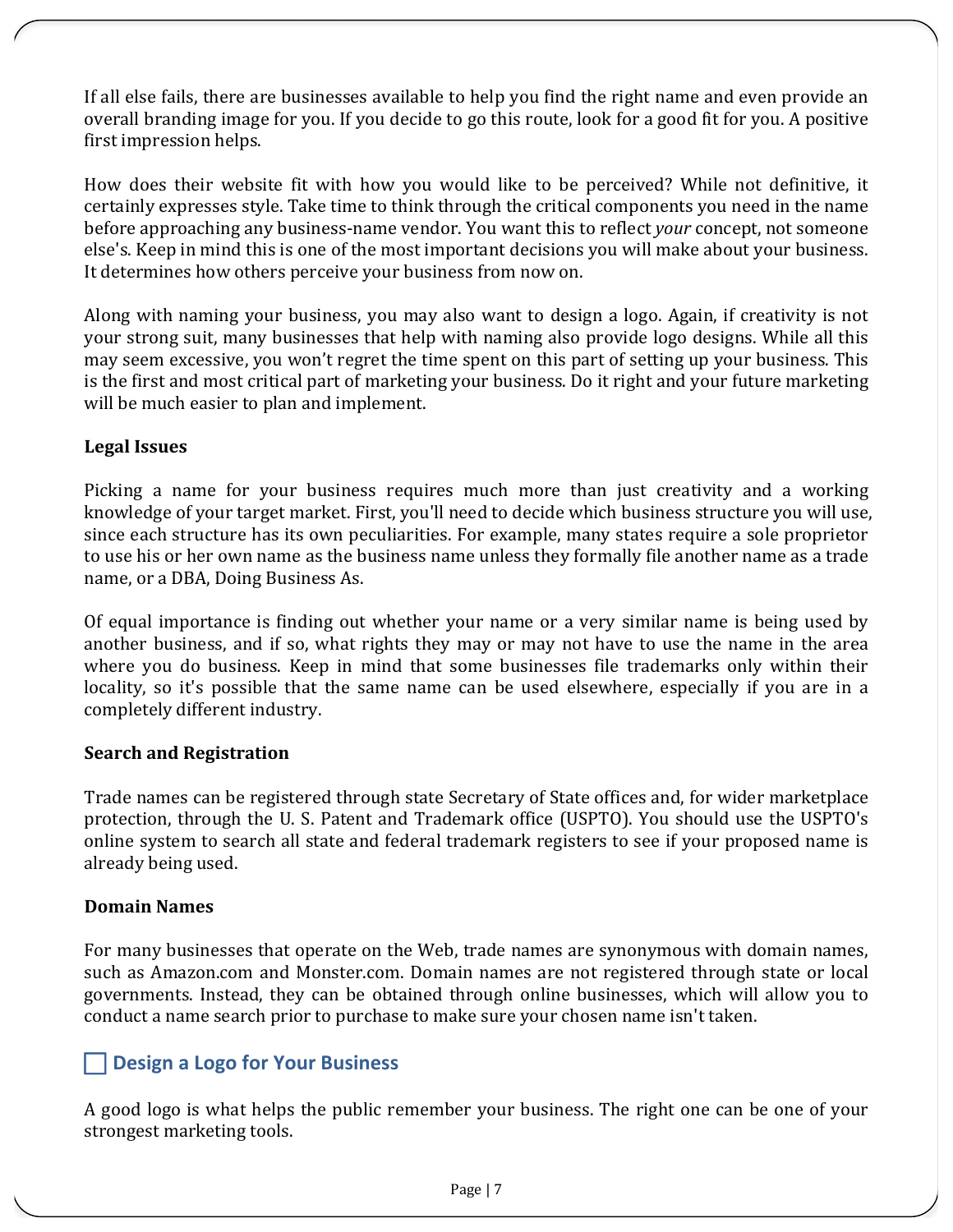To choose a logo for your business:

- Give some thought to what you want your business to represent in terms of quality, creativity, and value.
- Check out your competition. What types of logos are they using? You don't want to be too similar or your logo will not differentiate you from them.
- Colors and shapes need to be evaluated. Consider if there are any that would have negative or positive connotations in your industry.
- Find some good graphic artists and look at their past work.
- Provide the graphic artists with information about your business, and contract them to design a number of possible logos.
- Market-test the logos with family, friends, peers, and potential clients.
- Ask the graphic artists to revise the logo based on the input you receive.
- Market-test and revise one more time.
- If desired, trademark the logo.
- Design and print letterhead, business cards, cards, etc. I am currently using Nustragroup.com, Lewis Color, and Vistaprint.

Tips:

- Add the name of the business under the logo. This helps customers associate the logo with your business.
- Logos do not necessarily need to be a graphic icon. Graphically customizing your business name can be quite effective as well.
- If you hire a graphic designer, be certain to acquire all legal rights for present and future use of your logo.

# **Decide on the Legal Form for the Business**

One of the first decisions you need to make as a business owner is how the company should be structured. This decision has long-term implications. In making a choice, you want to take into account the following:

- The size and scope of the business you are hoping to attain
- The level of control you wish to have
- The level of structure you are willing to deal with
- The business's vulnerability to lawsuits
- The tax implications of your ownership structure
- The expected profit (or loss) of the business
- Whether or not you need to re-invest earnings into the business
- Your need for access to cash out of the business for yourself.

When organizing a new business, you can choose to operate as a sole proprietor, a partnership, a corporation, or a limited liability company (LLC). Which is best for your business?

To decide on the right legal form for your business:

- Decide whether you are running this business by yourself or with others involved. If you are running it by yourself, consider a sole proprietorship.
- Is it more important to you to have a simple business and tax structure or less personal liability for debts and corporate judgments? If you want a simple business and tax structure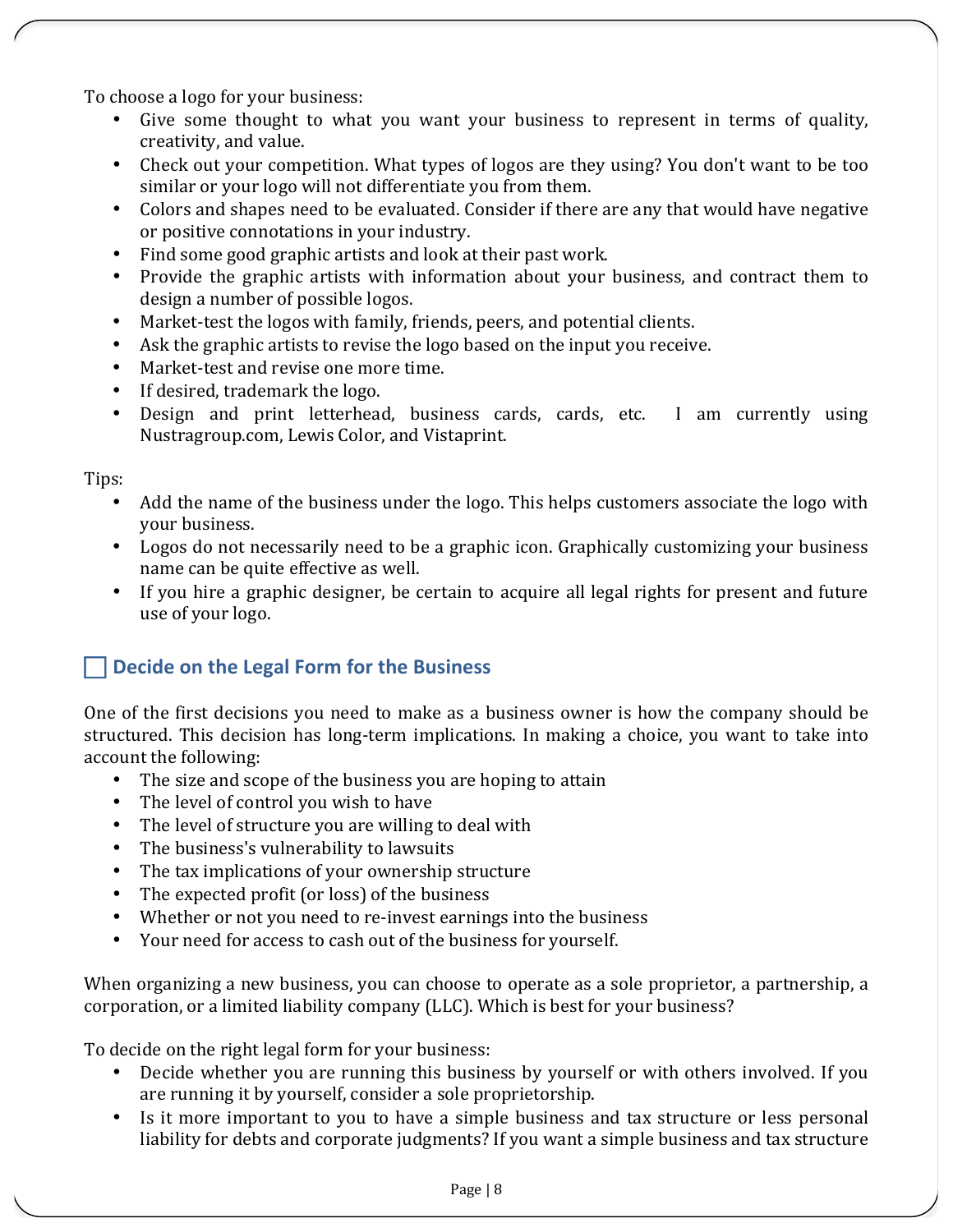with more than one person, consider a partnership. If you want to limit your personal liability for debts, think about incorporating.

• If you incorporate, would you trade more flexibility for greater complexity in the tax laws? An LLC should be set up by a lawyer. I know there are do it yourself options online, but I strongly recommend using a lawyer. If you get to the place where there is a lawsuit, having your business properly set up is worth the cost. An LLC is more complicated in management and taxation.

# **Sole Proprietorships**

The vast majority of small businesses start out as sole proprietorships. These firms are owned by one person—usually the individual who has the day-to-day responsibility of running the business. Sole proprietors own all the assets of the business and the profits generated by it. They also assume complete responsibility for any liabilities or debts. In the eyes of the law and the public, you are one and the same with the business.

# **Advantages of a Sole Proprietorship:**

- They are the easiest and least expensive form of ownership to organize.
- Sole proprietors are in complete control, and within the parameters of the law, they make decisions as they see fit.
- Sole proprietors receive all income generated by the business to keep or reinvest.
- Profits from the business flow directly to the owner's personal tax return.
- The business is easy to dissolve.

# **Disadvantages of a Sole Proprietorship:**

- Sole proprietors have unlimited liability and are legally responsible for all debts against the business. Their business and personal assets are at risk.
- Sole proprietors may be at a disadvantage in raising funds and are often limited to using funds from personal savings, consumer loans, or crowd sourcing, such as Kickstarter.
- Sole proprietors may have a hard time attracting high-caliber employees or those who are motivated by the opportunity to own a part of the business.
- Some employee benefits, such as owner's medical insurance premiums, are not directly deductible from business income (they are only partially deductible as an adjustment to income).

Mary's note: You can get Errors and Omissions insurance to mitigate against some liability. Check with your lawyer and insurance company.

These are the federal tax forms that a sole proprietorship may need to file:

- Form 1040: Individual Income Tax Return
- Schedule C: Profit or Loss from Business (or Schedule C-EZ)
- Schedule SE: Self-Employment Tax
- Form 1040-ES: Estimated Tax for Individuals
- Form 4562: Depreciation and Amortization
- Form 8829: Expenses for Business Use of your Home
- Employment Tax Forms.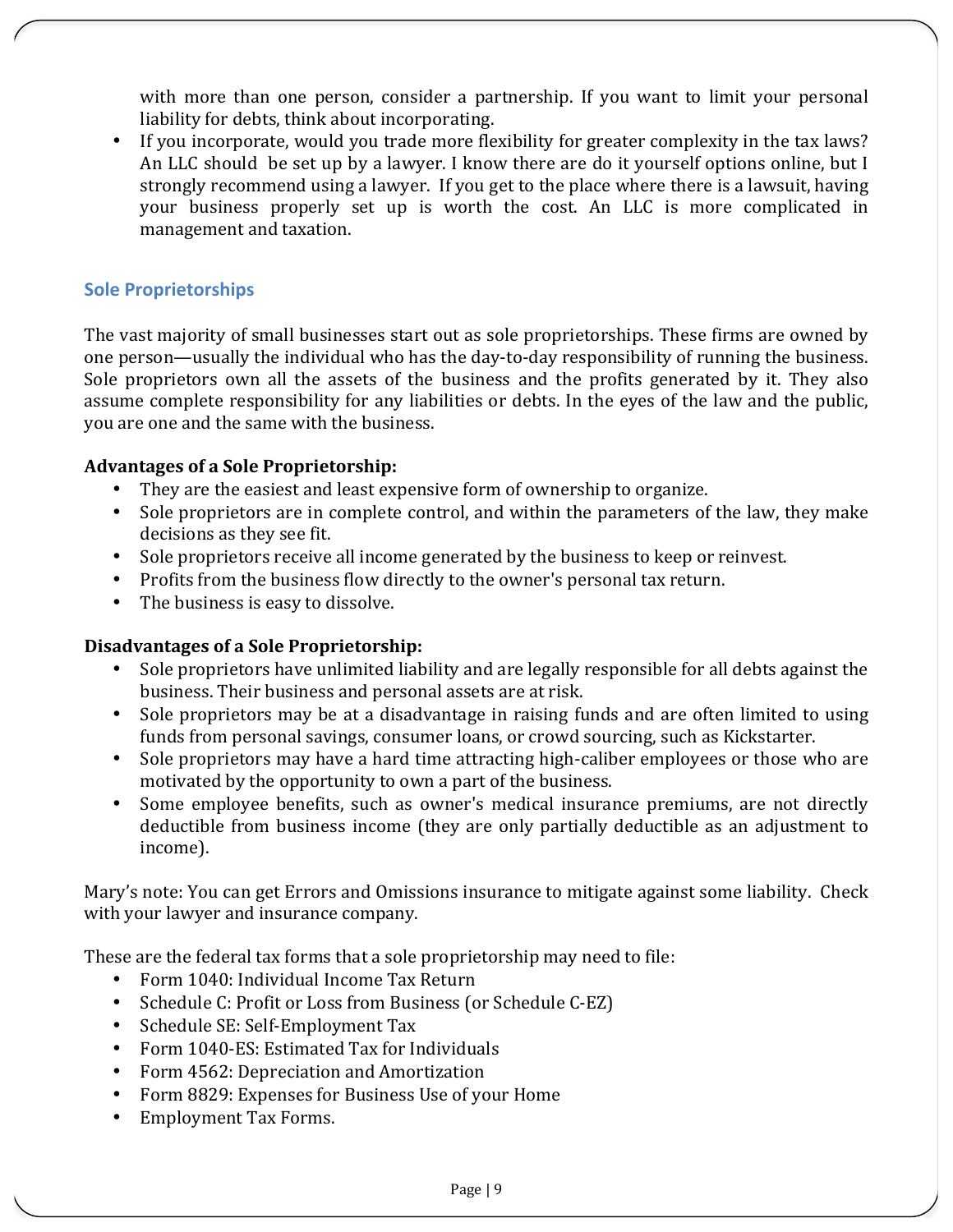In summary, the advantage of a sole proprietorship is that the owner owns all profits and makes all decisions. The disadvantage is that the sole proprietor is responsible for all the costs and potential liability of the business.

# **Partnerships**

In a partnership, two or more people share ownership of a single business. As with proprietorships, the law does not distinguish between the business and its owners. The partners should have a legal agreement that sets forth how decisions will be made, how profits will be shared, how disputes will be resolved, how future partners will be admitted to the partnership, how partners can be bought out, and what steps will be taken to dissolve the partnership when needed. Yes, it is hard to think about a "breakup" when the business is just getting started, but many partnerships split up in times of crisis, and unless there is a defined process, there will be even more problems. Partners also must decide up front how much time and capital each will contribute. Partnerships work best when each partner brings specific and unique skills to the organization. For example, one partner might be the sales and the other may be the administration. 

# **Advantages of a Partnership:**

- Partnerships are relatively easy to establish, however, time should be invested in developing the partnership agreement.
- With more than one owner, the ability to raise funds may be increased.
- The profits from the business flow directly through to each partners' personal tax returns.
- Prospective employees may be attracted to the business if given the incentive to become a partner.
- The business usually will benefit from partners who have complementary skills.

# **Disadvantages of a Partnership:**

- Partners are jointly and individually liable for the actions of the other partners.
- Profits must be shared with others.
- Since decisions are shared, disagreements can occur.
- Some employee benefits are not deductible from business income on tax returns.
- The partnership may have a limited life and it may end upon the withdrawal or death of a partner.

# **Types of Partnerships:**

- General partnership: Partners divide responsibility for management and liability as well as for the shares of profit or loss according to their internal agreement. Equal shares are assumed unless there is a written agreement that states differently.
- Limited partnership and partnership with limited liability: "Limited" means that most of the partners have limited liability (to the extent of their investment) as well as limited input regarding management decisions, which generally encourages investors for shortterm projects or for investing in capital assets. This form of ownership is not often used for operating retail or service businesses. A limited partnership is more complex and formal than a general partnership.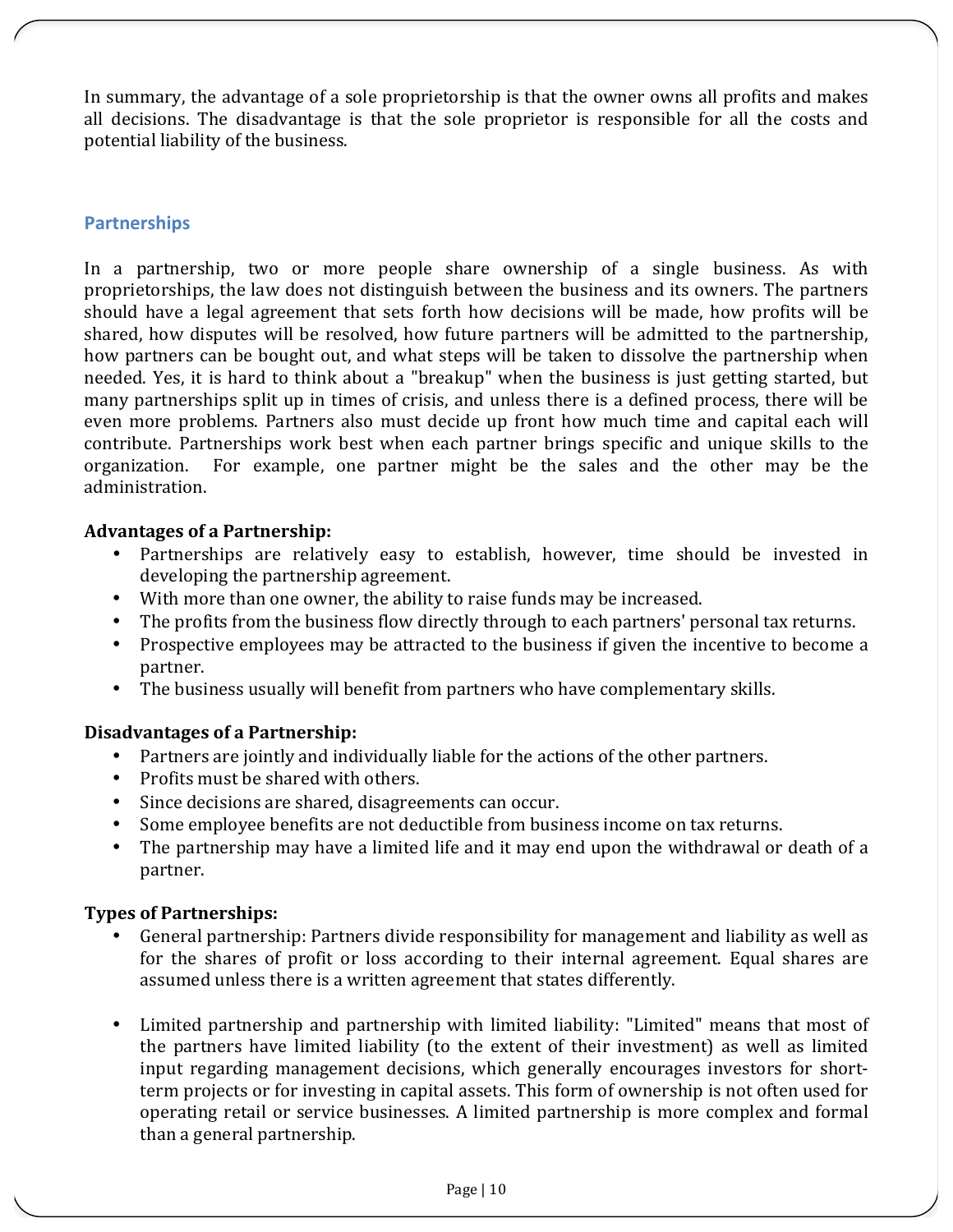Joint venture: A joint venture acts like a general partnership, but is for a clearly limited period of time or for a single project. If the partners in a joint venture repeat the activity, they will be recognized as an ongoing partnership and will have to file as such and distribute accumulated partnership assets upon dissolution of the entity.

These are the federal tax forms that partnerships may need to file:

- Form 1065: Partnership Return of Income
- Form 1065 K-1: Partner's Share of Income, Credit, Deductions
- Form 4562: Depreciation
- Form 1040: Individual Income Tax Return
- Schedule E: Supplemental Income and Loss
- Schedule SE: Self-Employment Tax
- Form 1040-ES: Estimated Tax for Individuals
- Employment Tax Forms

In summary, the advantages of a partnership are that the partners receive all the income and that they are easy to organize. The disadvantages are that partners may disagree, partners have unlimited liability, and the life of the business may be limited.

# **Corporations**

A corporation is chartered by the state in which it is headquartered and is considered by law to be a unique entity, separate and apart from those who own it. A corporation can be taxed, it can be sued, and it can enter into contractual agreements. The owners of a corporation are its shareholders. The shareholders elect a board of directors to oversee the major policies and decisions. The corporation has a life of its own and does not dissolve when ownership changes.

# Advantages of a Corporation:

- Shareholders have limited liability for the corporation's debts or judgments against the corporations.
- Generally, shareholders can be held accountable for only their investment in stock of the company. (Note, however, that officers can be held personally liable for their actions, such as the failure to withhold and pay employment taxes.)
- Corporations can raise additional funds through the sale of stock.
- A corporation may deduct the cost of benefits it provides to officers and employees.
- A corporation can elect S corporation status if certain requirements are met. This election enables the company to be taxed similarly to a partnership.

# **Disadvantages of a Corporation:**

- The process of incorporation requires more time and money than it takes to form other types of organizations.
- Corporations are monitored by federal, state, and some local agencies and as a result may have to complete more paperwork to comply with regulations.
- Incorporating may result in higher overall taxes. Dividends paid to shareholders are not deductible from business income, so this income is technically taxed twice. The corporation gets taxed on income and the shareholders pay taxes when dividends are distributed.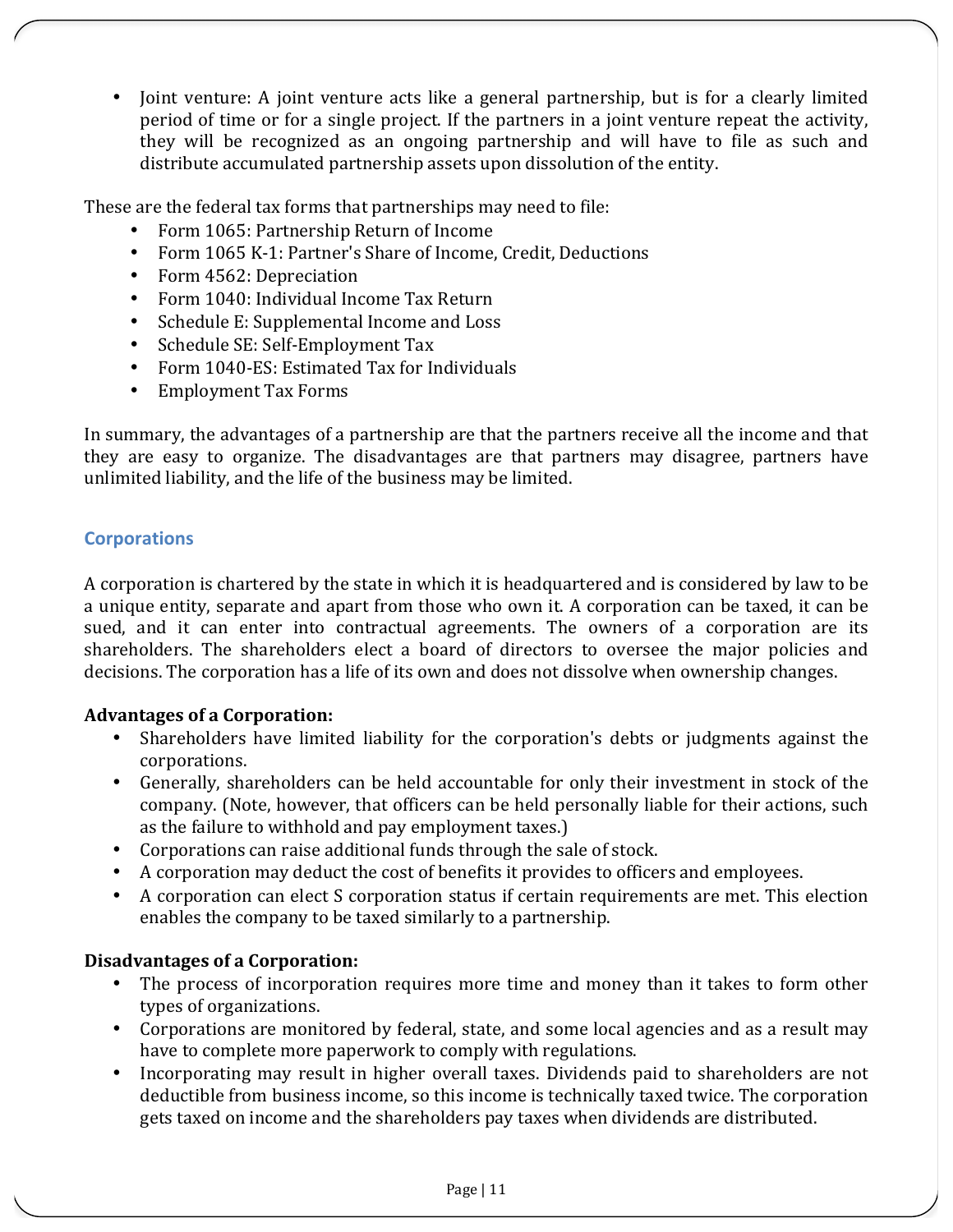These are the federal tax forms that regular, or C-, corporations may need to file:

- Form 1120 or 1120-A: Corporation Income Tax Return
- Form 1120-W Estimated Tax for Corporation
- Form 8109-B Deposit Coupon
- Form 4625 Depreciation
- Employment Tax Forms
- Other forms as needed for capital gains, sale of assets, alternative minimum tax, etc.

In summary, the advantages of a corporation are that shareholders have limited liability; the corporation can raise funds through sale of stock; and the life of the business is unlimited. The disadvantages are that incorporating takes time and money and that a corporation may incur higher taxes overall.

# **Subchapter S Corporations**

An S corporation is a tax election. It enables the shareholder to treat the earnings and profits as distributions and have them pass through directly to his or her personal tax return. The catch here is that the shareholder, if she is working for the company and if there is a profit, must pay herself wages, and those wages must meet standards of "reasonable compensation." This can vary by geographical region as well as by occupation, but the basic rule is to pay yourself what you would have to pay someone to do your job, as long as there is enough profit. If you do not do this, the IRS can reclassify all of the earnings and profit as wages, and you will be liable for all of the payroll taxes on the total amount.

These are the federal tax forms that subchapter S corporations may need to file:

- Form 1120S: Income Tax Return for S Corporation
- 1120S K-1: Shareholder's Share of Income, Credit, Deductions
- Form 4625 Depreciation
- Employment Tax Forms
- Form 1040: Individual Income Tax Return
- Schedule E: Supplemental Income and Loss
- Schedule SE: Self-Employment Tax
- Form 1040-ES: Estimated Tax for Individuals
- Other forms as needed for capital gains, sale of assets, alternative minimum tax, etc.

# **Limited Liability Companies (LLCs)**

The LLC is a relatively new type of hybrid business structure that is now permissible in most states. It is designed to provide the limited-liability features of a corporation and the tax efficiencies and operational flexibility of a partnership. An LLC is more complex and formal than a general partnership.

The owners are members, and the duration of the LLC is usually determined when the organization papers are filed. The time limit can be extended, if desired, by a vote of the members at the time of expiration. LLCs must not have more than two of the four characteristics that define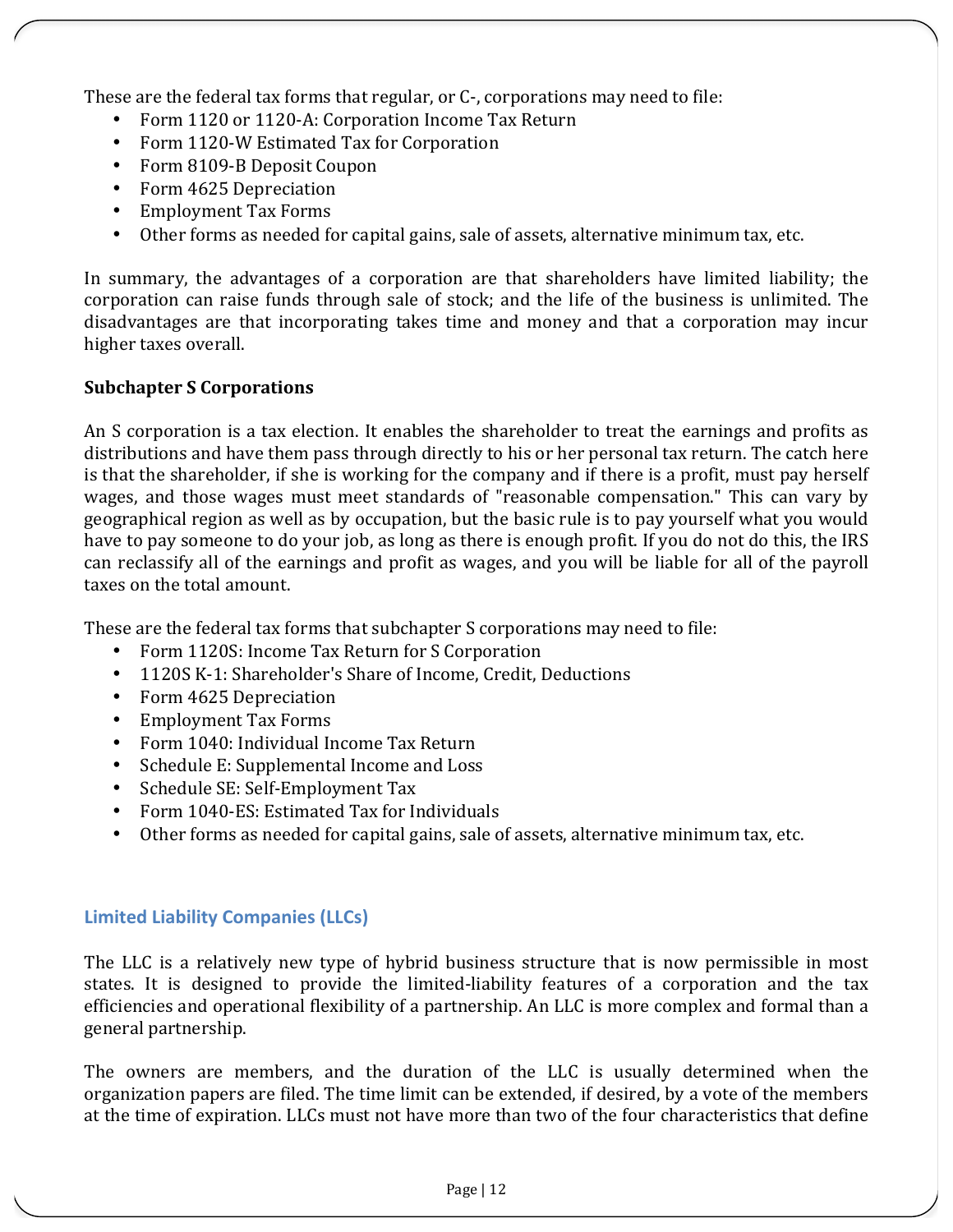corporations: limited liability to the extent of assets, continuity of life, centralization of management, and free transferability of ownership interests.

Mary's notes:

- A sole proprietorship can include your spouse.
- A corporation and an LLC are more expensive to create than a partnership or a sole proprietorship.
- Many states allow an LLC to be formed by one person.
- Check with a tax professional and a legal advisor to determine which is right for you.

# ! **Write a Business Plan**

Ask any business expert for advice on what is most important for the success of a business, and the vast majority will cite writing and using a business plan. Almost every lender will require some type of plan before lending any money to a business. However, ask most new entrepreneurs if they have written a business plan, and a common answer is no. Many of my business people point to their heads and claim, "The plan is all up here" indicating that they have thought about the plan but have not written it down. Why is this advice, noted prominently in all startup literature, not being heeded?

Many small-business owners run their businesses without written plans. This is a really bad idea. Would you ever consider going on a vacation without determining what supplies you might need, the mode of transportation, or how to take care of things at home while you're away? Of course you wouldn't. Why, then, would you set off on one of your most important adventures—starting or managing your business—without a clear picture of what's ahead and what resources you will need to get there?

Most entrepreneurs blame their lack of a plan on not having the time, knowledge, and research needed to put it together. Yet, advice on writing business plans is abundant—almost too abundant. It can be quite intimidating sorting through all the advice because some of it is contradictory. If a plan is written, it is usually in response to a financial institution's request and formatted to fit the financial institution's needs. Once the funding is secured, the plan is shelved until the next round of funding is needed. This is a mistake.

A well-written business plan is the story of how you are going to run your business. It is your opportunity to chart the path for where you want to go. Running a business is not a simple jaunt. You need that map and destination already in mind if you are going to *stay* in business. However, writing that map and destination for your business does not need to be a complicated process.

A business plan is used when starting a new business or a new process or product within a business. It includes not only a description of the new business, process, or product, but also a discussion of how you plan on managing the marketing, development, production, and financing of this new venture."

Your business plan establishes your checkpoints and goals and sets a timeline for accomplishing certain objectives. Knowing who the plan is written for will help. If you are writing for yourself, you can be more succinct and goal-oriented. If you are writing for a lender, you will want to focus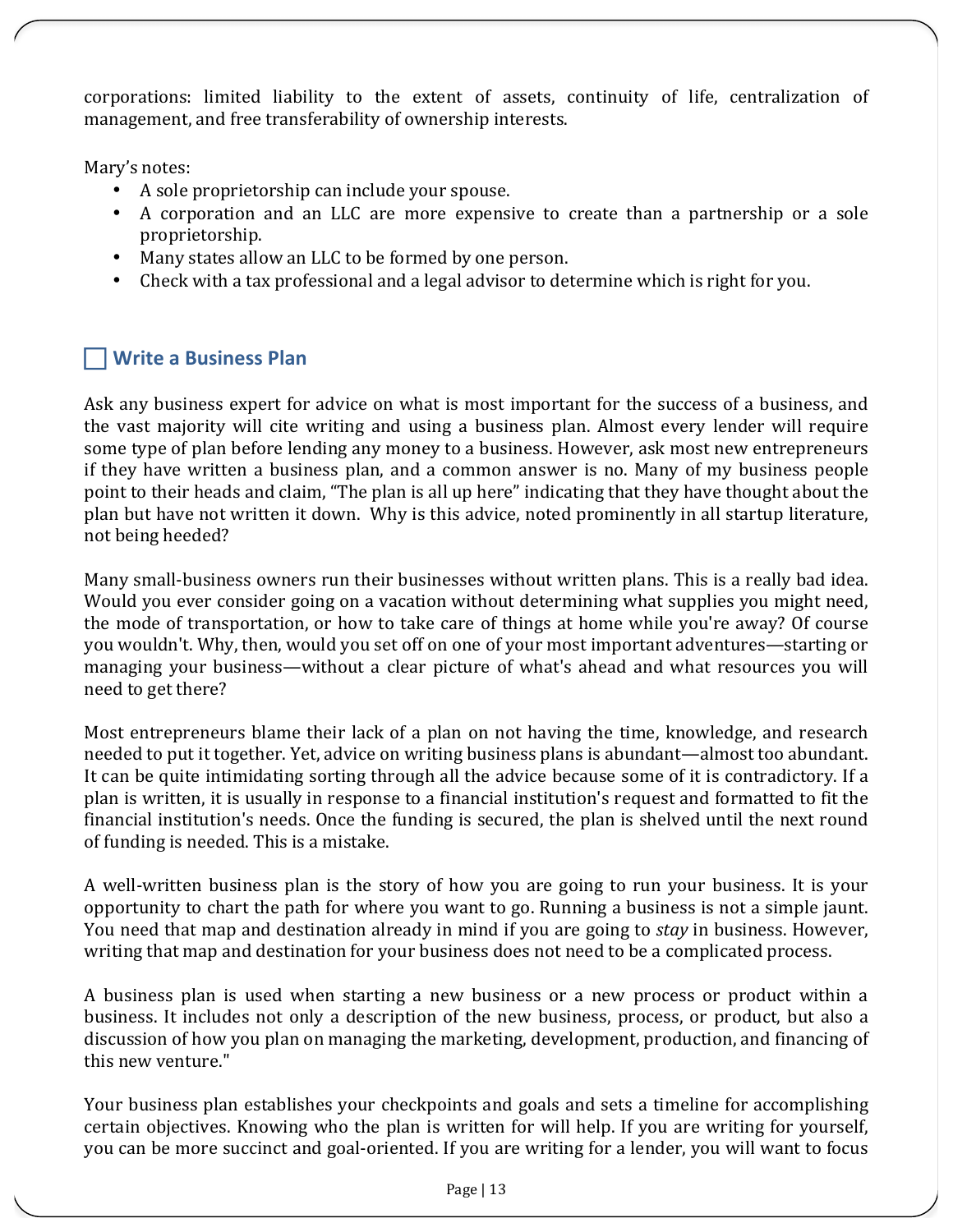on the bottom-line of how you are going to generate a profit. However, all business plans have certain essential components.

For a quick and easy fill-in-the-blank business plan, visit www.ProductiveLeaders.com and look under Free Stuff. I also have a free, one-page, 5-Minute Business Plan at www.ProductiveLeaders/5-Minute Business Plan. This is best used to get you and your team thinking and focused on what you need to do to develop a more comprehensive business plan that you may need later for financing.

# The essential components of a business plan are:

#### **The Executive Summary**

The executive summary is the most important section of your business plan. It provides a concise overview of the entire plan along with a history of your company. This section tells your reader where your company is and where you want to take it. It's the first thing your readers see. This the tool that will either grab their interest or make them want to stop reading and forget about it. More than anything else, this section is important because it tells the reader why you think your business idea will be successful.

The executive summary should be the last section you write. After you've worked out all the details of your business plan, you'll be in a better position to summarize it.

#### **The mission statement**

The mission statement briefly explains the goal of your business. It could be two words, two sentences, a paragraph, or even a single image. It should be as direct and focused as possible. And, it should leave the reader with a clear picture of what your business is all about. For a more complex business description you can include:

- The date the business began.
- The names of the founders and the functions they perform.
- The number of employees.
- The location of the business and any branches or subsidiaries.
- A description of the plant or facilities.
- Products manufactured/services rendered.
- Banking relationships and information regarding current investors.
- A summary of past or projected company growth, including financial or market highlights (e.g., your company doubled its worth over a twelve-month period; you became the first company in your industry to provide a certain service).

#### **Summary of management's future plans**

With the exception of the mission statement, all of the information in the executive summary should be highlighted in a brief, perhaps bulleted, fashion. Remember, these facts are laid out in depth further along in the business plan.

If you're just starting a business, you won't have a lot of information to plug into the areas. Instead, focus on your experience and background as well as the decisions that led you to start this particular enterprise. Include information about the problems your target market has, and the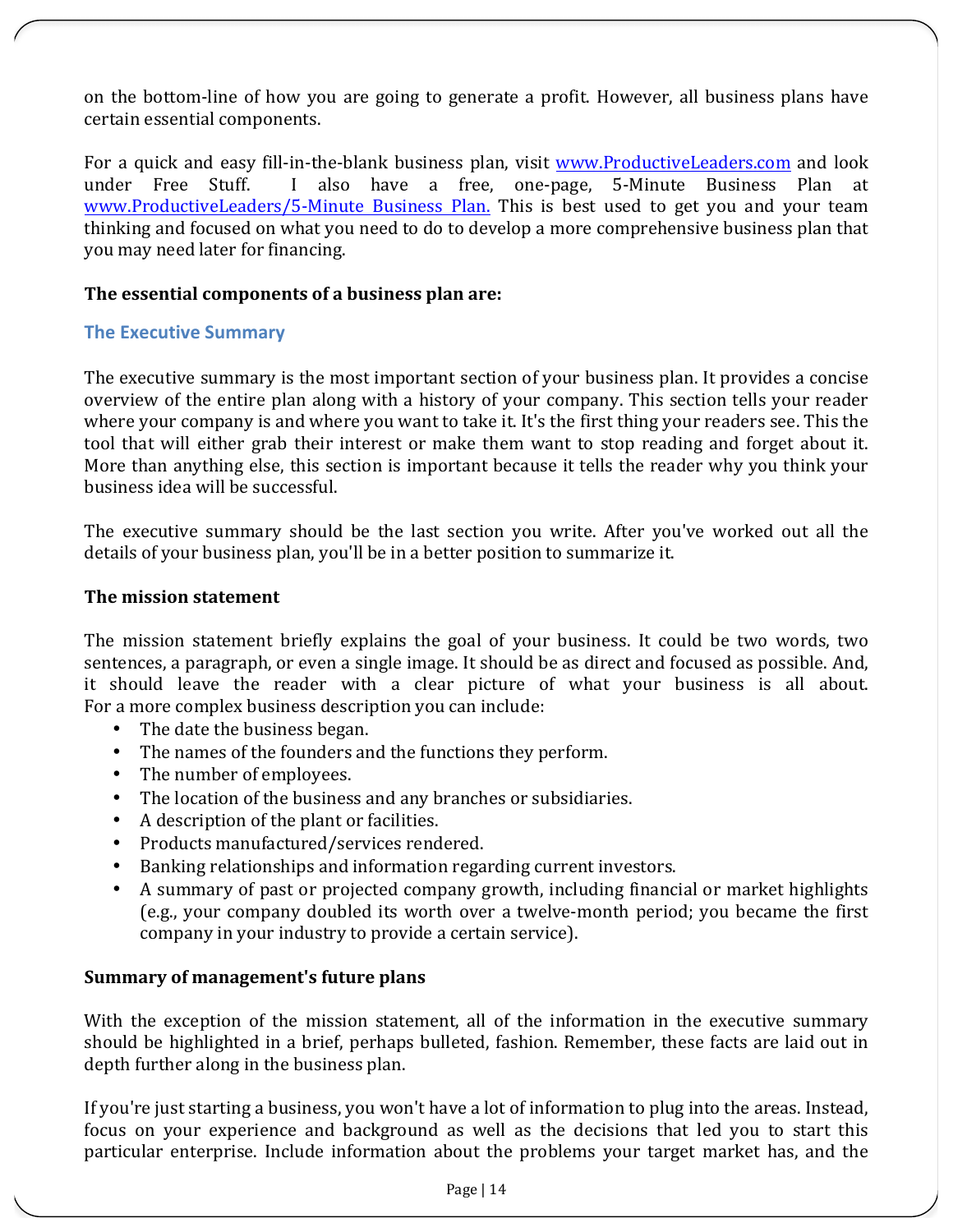solutions you provide. Show how the expertise you have will allow you to make significant inroads into the market.

Tell your reader what you're going to do differently or better. Convince the reader that there is a need for your service or product. Then go ahead and address your company's future plans.

To assist the reader in locating specific sections in your business plan, include a table of contents directly following the executive summary. Make sure that the content titles are very broad. Avoid detailed descriptions in your table of contents.

# **Market Analysis**

The market-analysis section should illustrate what you know about the particular industry your business is in. It should also present general highlights and conclusions of any marketing research data you have collected. Specific details of your marketing research studies should be moved to the appendix section of your business plan.

# **Industry Description and Outlook**

- This overview section should include:
- A description of your primary industry.
- The current size of the industry as well as its historic growth rate.
- Trends and characteristics related to the industry as a whole (e.g., what life-cycle stage is the industry in, what is its projected growth rate).
- The major customer groups within the industry (e.g., businesses, governments, consumers).

# **Identifying Your Target Market**

Your target market is simply the group of customers that you want to focus on and sell to. When you define your target market, it is important to narrow it to a manageable size. Many businesses make the mistake of trying to be everything to everybody. Often, this philosophy leads to failure.

In this section, you should gather information that identifies:

• The distinguishing characteristics of the major/primary market you are targeting.

This might include information about the critical needs of your potential customers, the degree to which those needs are or are not being met, and the demographics of the group. Include the geographic location of your target market, the identification of the major decision-makers, and any seasonal or cyclical trends that may impact the industry or your business.

The size of the primary target market.

You need to know the number of potential customers in your primary market, the number of annual purchases they make of products or services similar to your own, the geographic area they reside in, and the forecasted market growth for this group.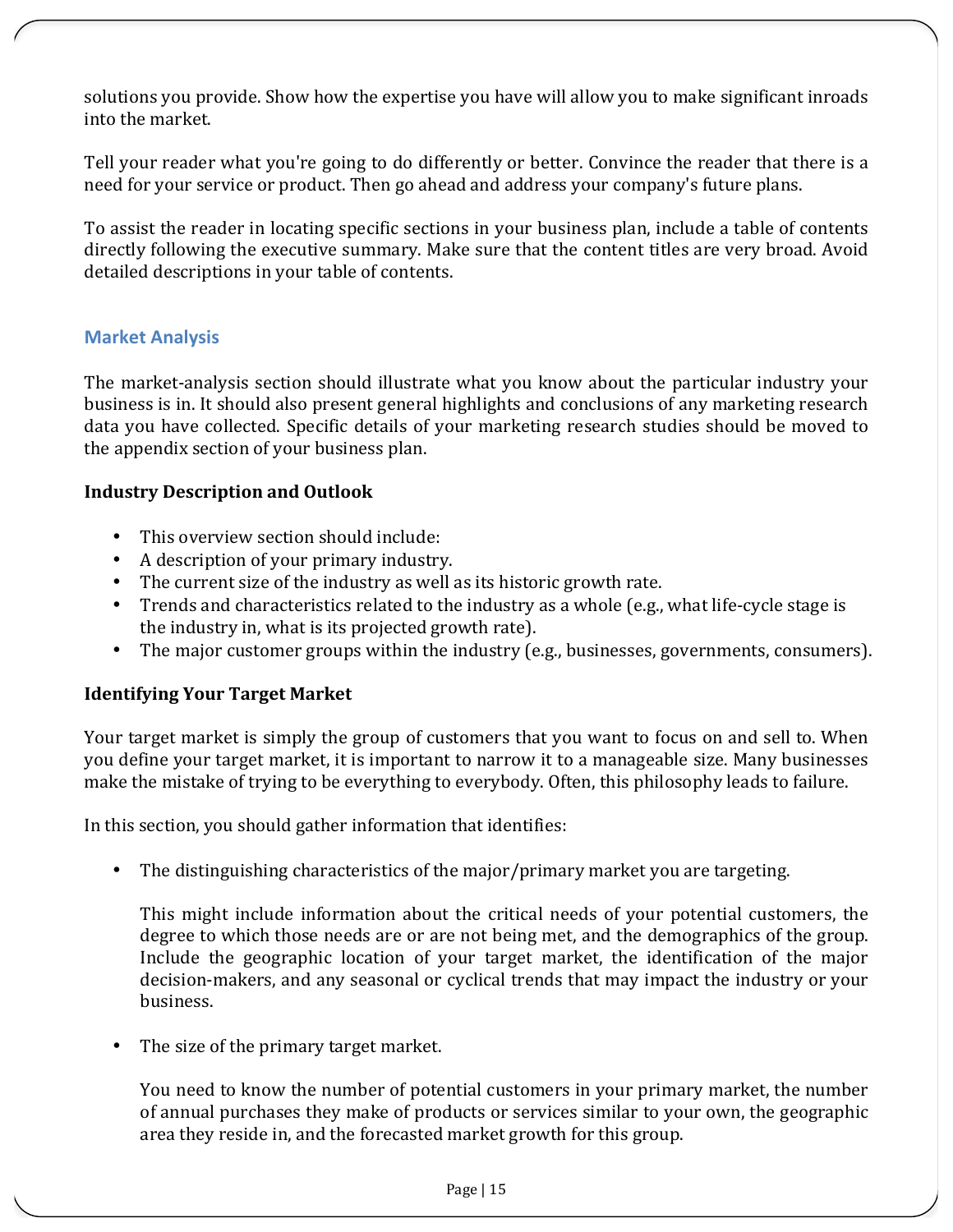• The extent to which you feel you will be able to gain market share and the reasons why.

In this research, you would determine the market-share percentage and number of customers you expect to obtain in a defined geographic area. You would also outline the logic you used to develop these estimates.

• Your pricing and gross-margin targets.

Define the levels of your pricing, your gross-margin levels, and any discount structures that you plan to set up for your business such as volume/bulk discounts or prompt payment discounts.

• Resources for finding information related to your target market.

These resources might include directories, trade association publications, and government documents.

Media you will use to reach your target audience.

These might include publications, radio or television broadcasts, and any other type of credible source that may have influence with your target market.

Purchasing cycle of your potential customers.

Identify the needs of your target market; do research to find the solutions to their needs; evaluate the solutions you come up with; and identify who actually has the authority to choose the final solution.

• Trends and potential changes that may impact your primary target market.

Identify potential trends, events, or natural disasters that could affect your business. Will elections have an impact on your business?

• Key characteristics of your secondary markets.

Just like with your primary target market, here you, again, want to identify the needs, demographics, and the significant trends that will influence your secondary markets in the future.

#### **Market Testing**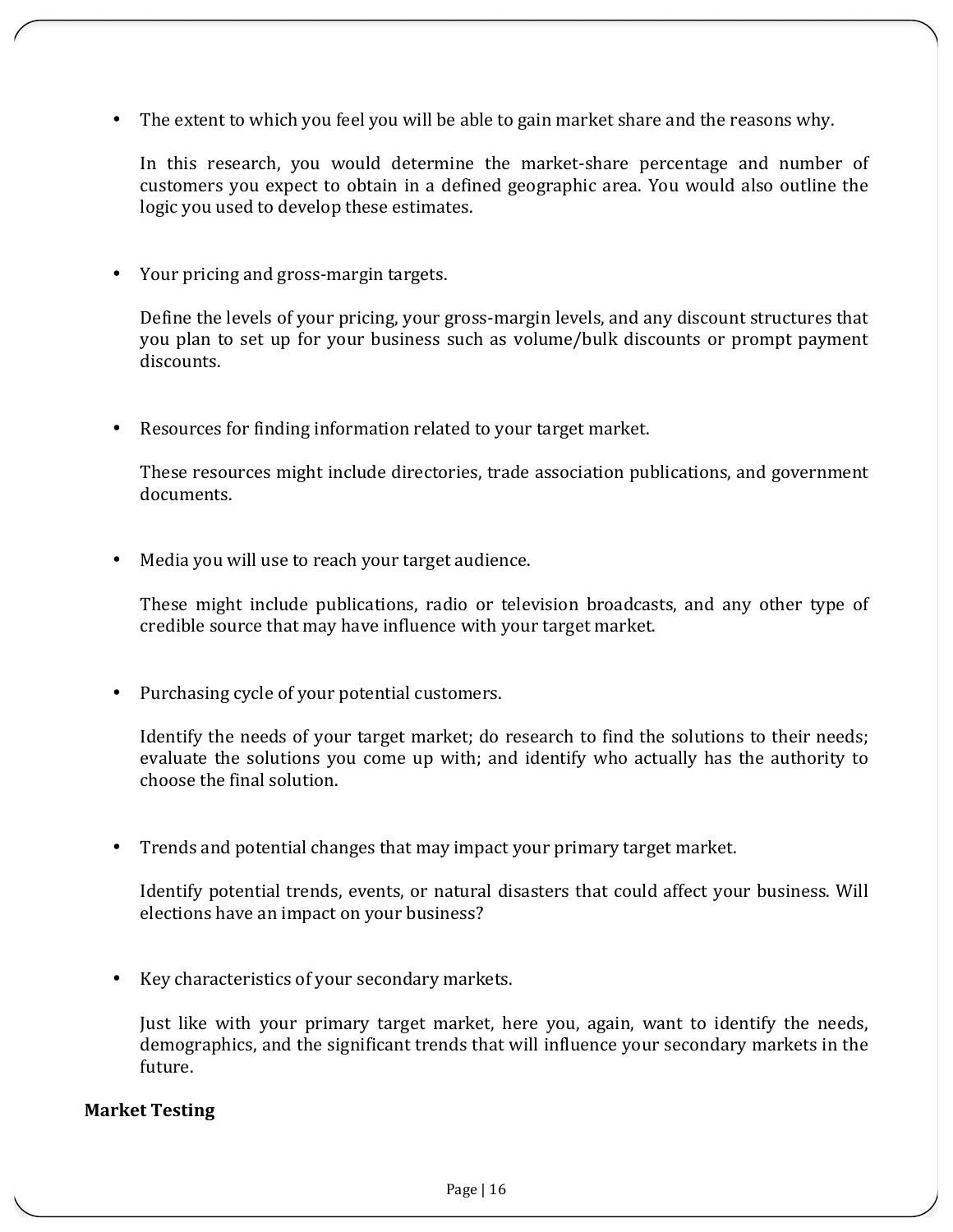When you include information about any market tests you complete for your business plan, be sure to focus on only the results of these tests. Any specific methodological details should be included in the appendix of your business plan. Market test results might include: the potential customers who were contacted, any information or demonstrations that were given to prospective customers, how important it is to satisfy the target market's needs, and the target market's desire to purchase your business's products or services at varying prices.

# **Lead Times**

Lead time is the amount of time between the placement of the order and when the product or service is actually delivered. When you research this information, you need to determine what your lead time is for the initial order, for reorders, and for volume purchases.

# **Competitive Market Analysis**

When you do a competitive market analysis, identify your competition by product line or service, as well as by market segment. Assess their strengths and weaknesses and determine how important your target market is to your competitors. Identify any barriers that may hinder you as you enter the market.

Be sure to identify your key competitors for each of your products or services. For each key competitor, determine what their market share is. Try to estimate how long it will take before other new competitors will enter into the marketplace. What is your window of opportunity? Finally, identify any indirect or secondary competitors that may have an impact on your business's success.

The strengths of your competitors may also be the same competitive advantages that you provide. Competitive advantage means you can provide a good or service at a lower opportunity cost than someone else. The strengths of your competitors may take many forms, but the most common include

- An ability to satisfy customer needs.
- A large share of the market and the consumer awareness that comes with it.
- A solid track record and reputation.
- Adequate financial resources and the ability to remain in the market long enough to start seeing profits.
- Key personnel. What talent, skills or abilities do you need to provide or hire?

Analyze weaknesses the same ways you analyze strengths. Are they unable to satisfy their customers' needs? Do they have poor market penetration? Is their track record or reputation not up to par? Do they have limited financial resources? Are they incapable of retaining dedicated employees? All of these can be red flags for any business. If you find weak areas in your competition, be sure to find out why they are having problems. This way, you can avoid making the same mistakes they have made.

If the competition is focused on your target market, be prepared to overcome some barriers to entry. Barriers to entry are not necessarily bad. Barriers to entry prevent everyone from jumping into this this market.

Barriers to any market might include:

• A high investment cost.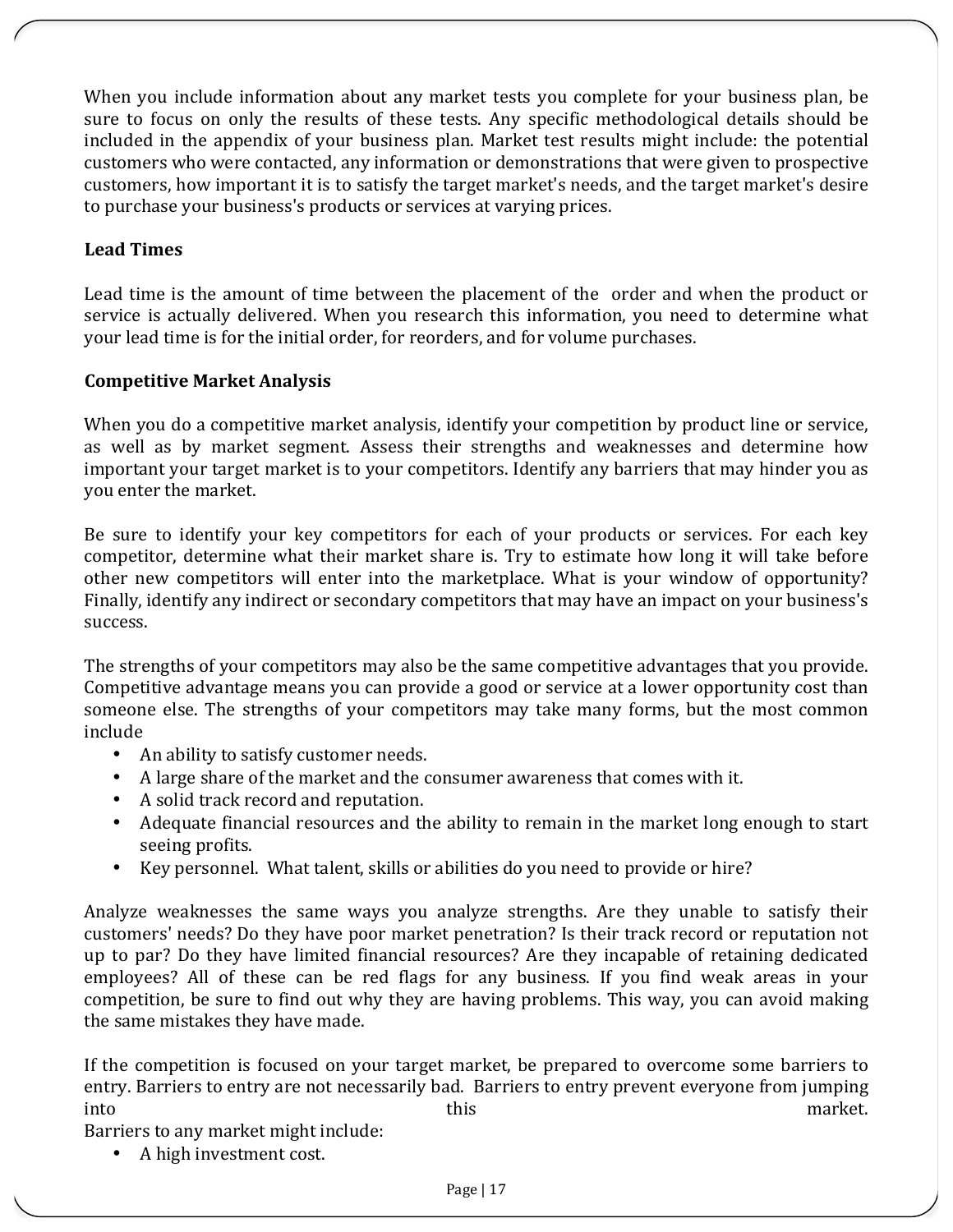- The time it takes to set up your business.
- Changing technology.
- The lack of quality personnel.
- Customer resistance such as long-standing relationships, market size and brand loyalty.
- Existing patents and trademarks that you cannot infringe upon.

# **Regulatory Restrictions**

The final area you should look at is regulatory restrictions. This includes information related to current customer or governmental regulatory requirements as well as any possible upcoming changes to regulatory requirements.

Specific details you need to find out include: the methods for meeting any of the requirements that will affect your business; the timing involved (e.g., how long you have to comply; when the requirements go into effect); and the costs involved.

# **Company Description**

This is a high-level look at how all of the different elements of your business fit together without going into detail. The company description should include information about the nature of your business and list the primary factors you believe will make your business a success.

When defining the nature of your business (or why you're in business), be sure to list the marketplace needs you are trying to satisfy, and include the ways in which you plan to satisfy them using your products or services. Finally, list specific individuals and organizations you have identified with these needs.

Primary success factors might include a superior ability to satisfy your customers' needs, highly efficient methods of delivering your product or service, outstanding personnel, or a key location. Each of these would give your business a competitive advantage.

# **Organization and Management**

This section should include: your company's organizational structure, details about the ownership of your company, profiles of your management team, and the qualifications of your board of directors.

Who does what in your business? What is their background and why are you bringing them into the business as board members or employees? What are they responsible for? These may seem like unnecessary questions to answer in a one- or two-person organization, but the people reading your business plan want to know who's in charge. So tell them. Give a detailed description of each division or department and its function.

This section should also include who's on the advisory board, if you have one, and how you intend to keep them there. What kind of salary and benefits package do you have for your people? What incentives are you offering? How about promotions? Reassure your reader that the people you have on staff are more than just names on a letterhead.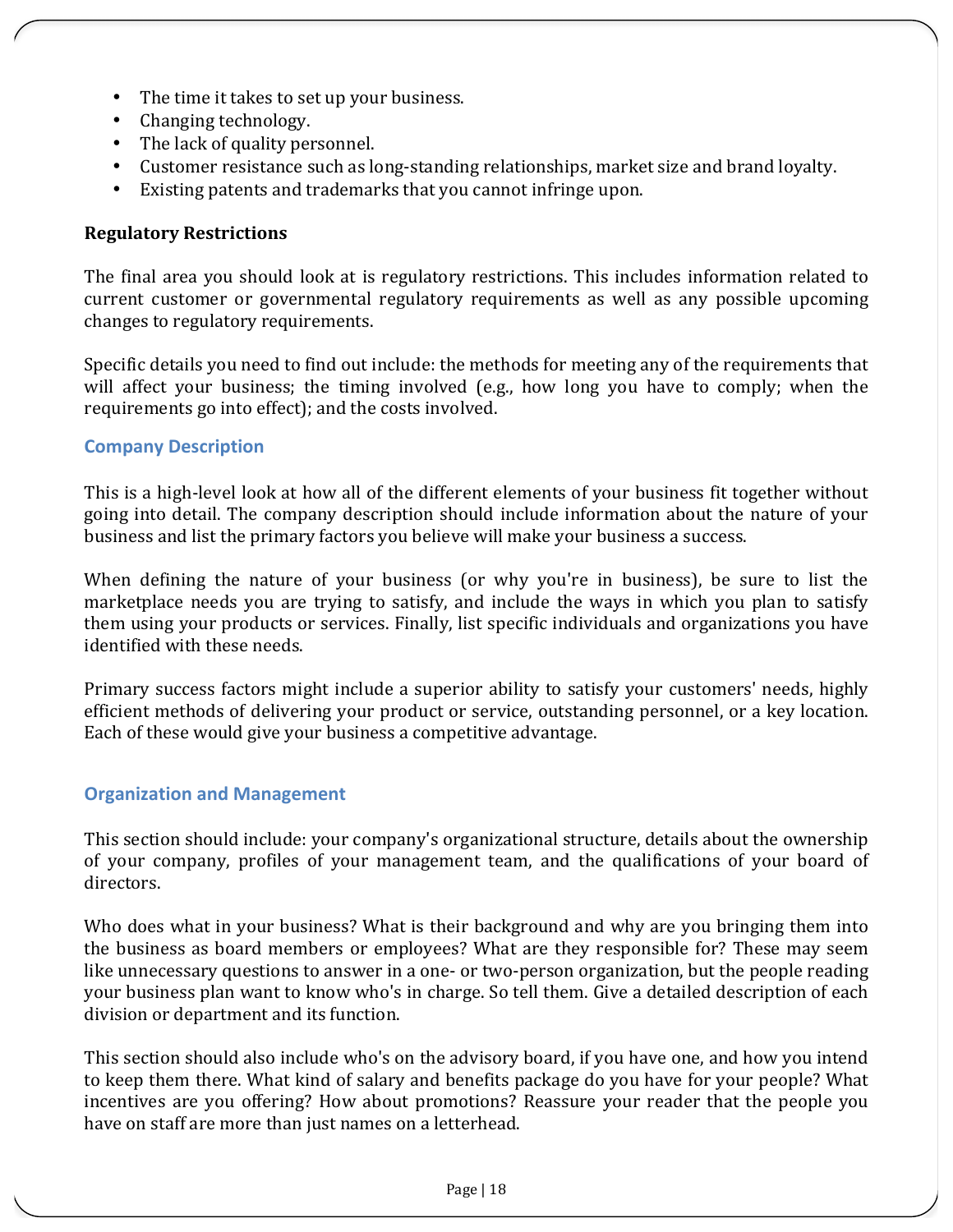# **Organizational Structure**

A simple, but effective way to lay out the structure of your company is to create an organizational chart with a narrative description of what the chart means. This is clarity about how you are planning to structure the business. You've thought out exactly who is doing what. There is someone in charge of each function of your company. Roles and responsibilities need to be clearly defined. Don't duplicate efforts. To a potential investor or employee, this is very important.

## **Ownership Information**

Include the legal structure of your business with the subsequent ownership information to which it relates. Have you incorporated your business? If so, is it a C or S corporation? Or, perhaps you have formed a partnership with someone. If so, is it a general or limited partnership?

Important ownership information to incorporate into your business plan includes:

- The names of the owners;
- Percentage ownership:
- Extent of owners' involvement with the company;
- Forms of ownership (e.g., common stock, preferred stock, general partner, limited partner);
- Outstanding equity equivalents (e.g., options, warrants, convertible debt);
- Common stock (authorized or issued).

#### **Management Profiles**

Experts agree that one of the strongest factors for success in any growing company is its ability to keep a track record of its owner and management. Let your reader know about the key people in your company and their backgrounds. Provide résumés that include:

- Name
- Position (include brief position description with primary duties)
- Primary responsibilities and authority
- Education
- Unique experience and skills
- Prior employment
- $\bullet$  Special skills
- Track record for success, especially in this industry
- Any industry recognition, awards, certifications, etc.
- Community involvement, especially as it pertains to this industry
- Number of years with the company
- Compensation basis and levels (make sure these are reasonable—not too high or too low)

Be sure you quantify achievements (e.g., "Managed a sales force of 10 people"; "Increased revenue by 15 percent in the first six months"; "Expanded the retail outlets at the rate of two each year"; "Improved the customer service as rated by our customers from a 60-percent to a 90-percent rating").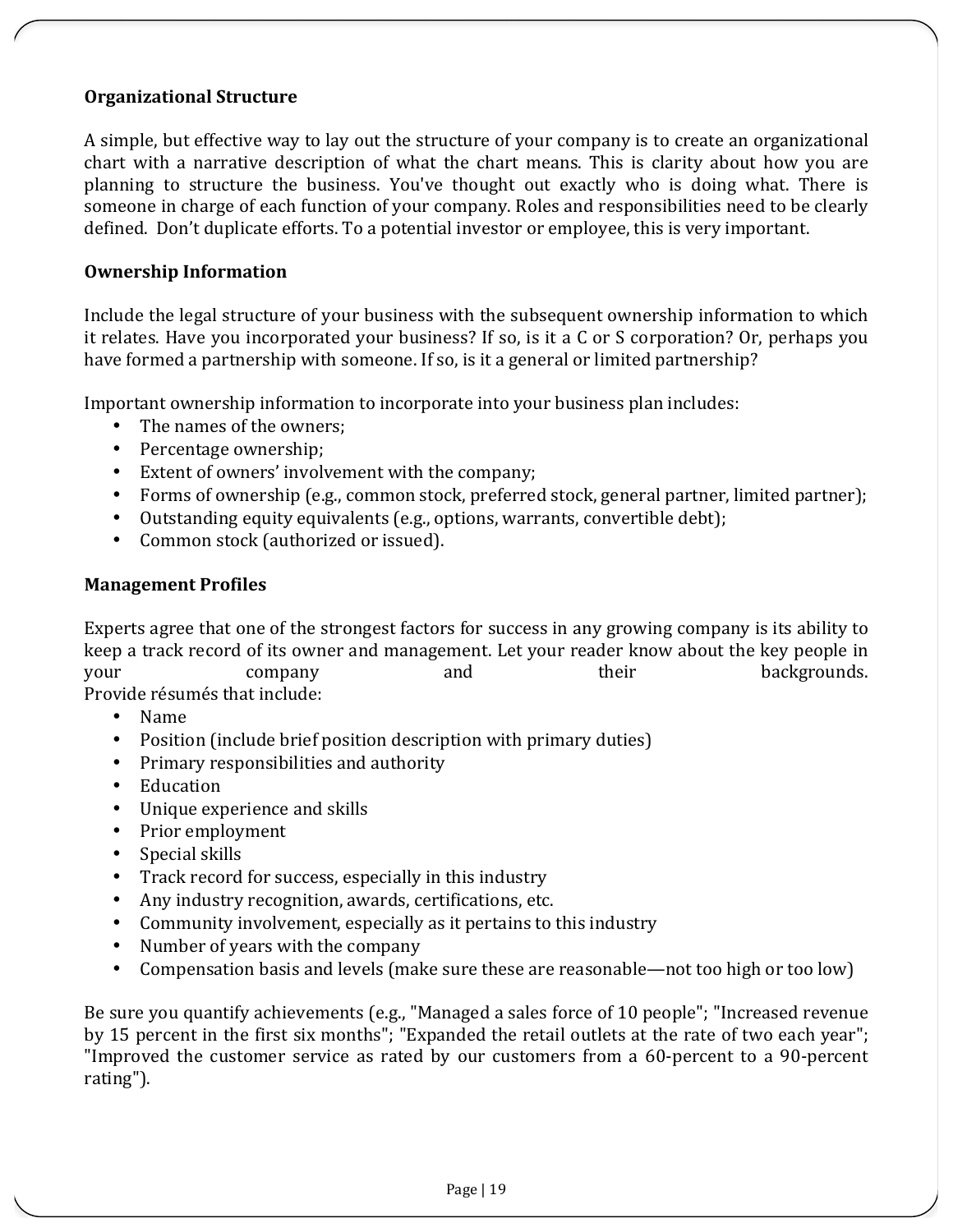Also, highlight for the reader how the people surrounding you complement your own skills. If you're just starting out, show how each person's unique experience will contribute to the success of vour venture.

# **Board of Directors' Qualifications**

The major benefit of an unpaid advisory board is that it can provide expertise that your company cannot otherwise afford. A list of well-known, successful business owners and managers can go a long way toward enhancing your company's credibility and the perception of its management expertise.

If you have a board of directors, be sure to gather information about each member of the board including

- Name
- Position on the board
- Extent of involvement with company
- Background
- Historical and future contribution to the company's success

# **Marketing and Sales Strategies**

Marketing is the process of creating customers. Customers are the lifeblood of your business. Take some time to meet with marketing specialists (I adore David Newman at www.DoItMarketing.com) define your marketing strategy. There is no single right way to approach a marketing strategy. Your marketing strategy should be part of an ongoing selfevaluation process and unique to your company. However, there are steps you can follow that will help you think through the strategy you would like to use.

An overall **marketing** strategy would include:

- Market-penetration strategy.
- Strategy for growing your business. This growth strategy might include an internal strategy, such as how to increase your human resources; an acquisition strategy, such as buying another business; a franchise strategy for branching out; a horizontal strategy where you would provide the same type of products to different users; or a vertical strategy where you would continue providing the same products but would offer them at different levels of the distribution chain.
- Channels of distribution strategy. Choices for distribution channels could include original equipment manufacturers (OEMs), an internal sales force, distributors, or retailers.
- Communication strategy. How are you going to reach your customers? Usually some combination of the following works the best: promotions; advertising; public relations; personal selling; and printed materials such as brochures, catalogs, flyers, etc. Once you have defined your marketing strategy, you can then define your sales strategy. How do you plan to actually sell your product?

An overall **sales** strategy should include: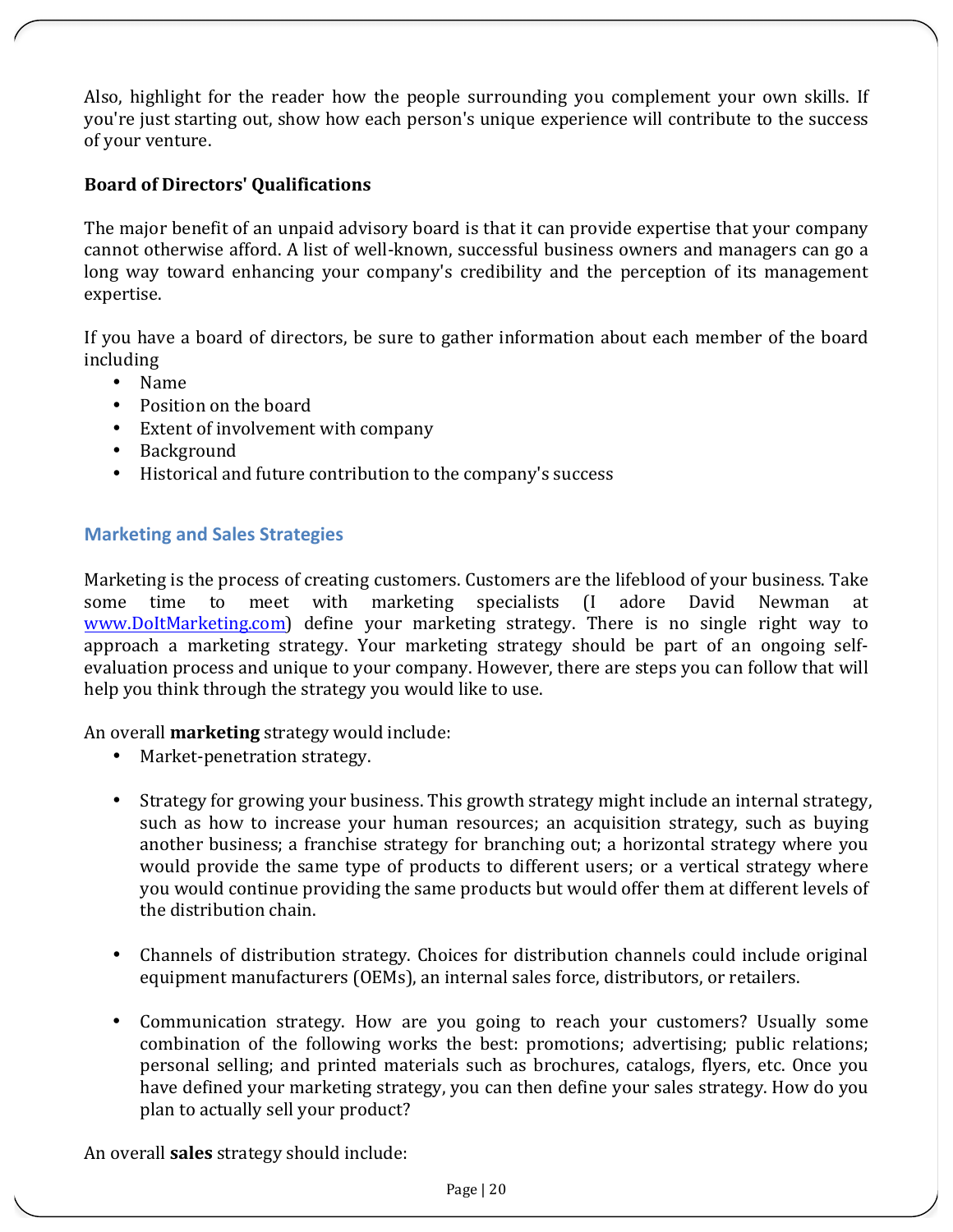- A sales force strategy. If you are going to have a sales force, do you plan to use internal or independent representatives? How many salespeople will you recruit for your sales force? What type of recruitment strategies will you use? How will you train your sales force? What about compensation?
- Your sales activities. When you are defining your sales strategy, it is important that you break it down into activities. For instance, you need to identify your prospects. After you have made a list of your prospects, you need to prioritize them. Next, identify the number of sales calls you will make over a certain period of time. From there, you need to determine the average number of sales calls you will need to make per sale, the average dollar size per sale, and the average dollar size per vendor.

# **Service or Product Line**

What are you selling? Describe your service or product, emphasizing the benefits to current and potential customers. For example, don't tell your readers which 87 foods you carry in your "Gourmet to Go" shop. Tell them why busy, two-career couples will prefer shopping in a serviceoriented store that records clients' food preferences and caters to even the smallest parties on short notice.

Focus on the areas where you have a distinct advantage. Identify the problem in your target market for which your service or product provides a solution.

Give the reader hard evidence that people are, or will be, willing to pay for *your* solution rather than for others'. List your company's services and products, and attach any marketing or promotional materials. Provide details regarding suppliers, availability of products and services, and service or product costs. Also, include information addressing new services or products that will soon be added to the company's line.

Overall, this section should include:

- A detailed description of your product or service (from your customers' perspective). Include information about the specific benefits of your product or service. You also want to talk about your product's or service's ability to meet consumer needs, any advantages your product has over that of the competition, and the present development stage your product is in (i.e., concept, prototype, etc.).
- Information related to your product's life cycle: Be sure to include information about where your product or service is in its life cycle as well as any factors that may influence its life cycle in the future.
- Any copyright, patent, and trade secret information that may be relevant. Include information related to existing, pending, or anticipated copyright and patent filings with any key characteristics of your products and services that you cannot obtain a copyright or patent for. This is where you should also incorporate key aspects of your products and services that may be classified as trade secrets. Last, but not least, be sure to add any information pertaining to existing legal agreements in this section, such as nondisclosure or non-compete agreements.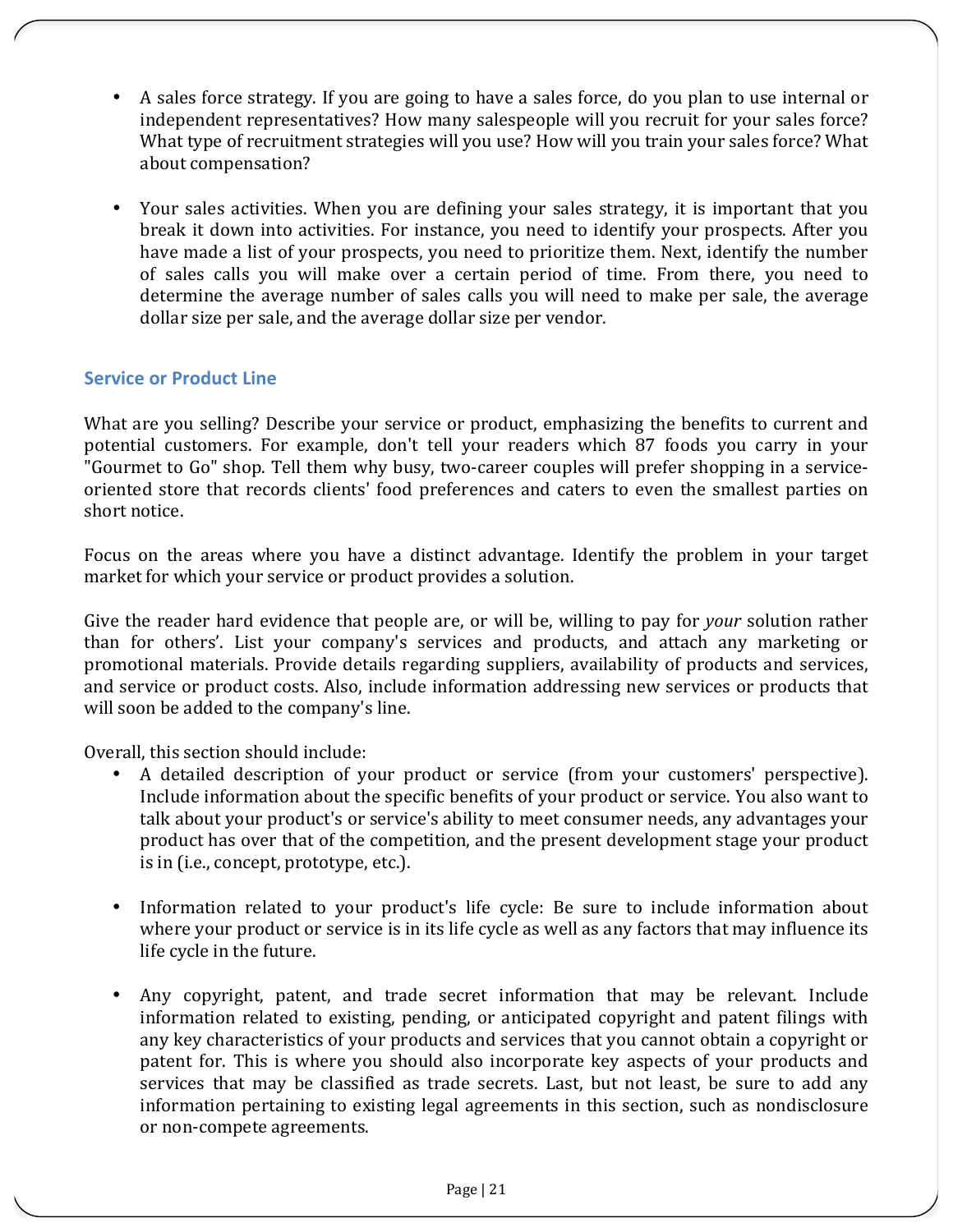Research and development activities you are involved in or are planning to be involved in. R&D activities would include any in-process or future activities related to the development of new products and services. Also include information about what you expect the results of future R&D activities to be. Be sure to analyze the R&D efforts of not only your own business but also of others in your industry.

# **Funding Needs**

In this section, you will request the amount of funding you need to start or expand your business. If necessary, you can include different funding scenarios, such as best- and worst-case scenarios. But, remember that later, in the financial section, you must be able to back up these requests and scenarios with corresponding financial statements.

Include your current funding requirements, your future funding requirements over the next five years, how you will use the funds, and any long-range financial strategies you are planning that would have an impact on your funding request.

When you outline your current and future funding requirements, be sure to include the amount you want now and the amount you want in the future, the time period that each request will cover, the type of funding you would like to have (e.g., equity, debt), and the terms that you would like to have applied.

How you use your funds is important to a creditor. Is the funding request for capital expenditures? Working capital? Debt retirement? Acquisitions? List in this section.

Make sure that you include any strategic information related to your business that may have an impact on your financial situation in the future, such as:

- Having a leveraged buyout
- Whether you intend to go public with your company Being acquired by another company
- The method by which you will service your debt
- Whether you plan to sell your business in the future

Each of these is extremely important to a future creditor because they will directly impact your ability to repay your loan(s).

# **Financials**

The financials should be developed after you've analyzed the market and set clear objectives. That's when you can allocate resources efficiently. Include a list of the critical financial statements in your business plan.

# **Historical Financial Data**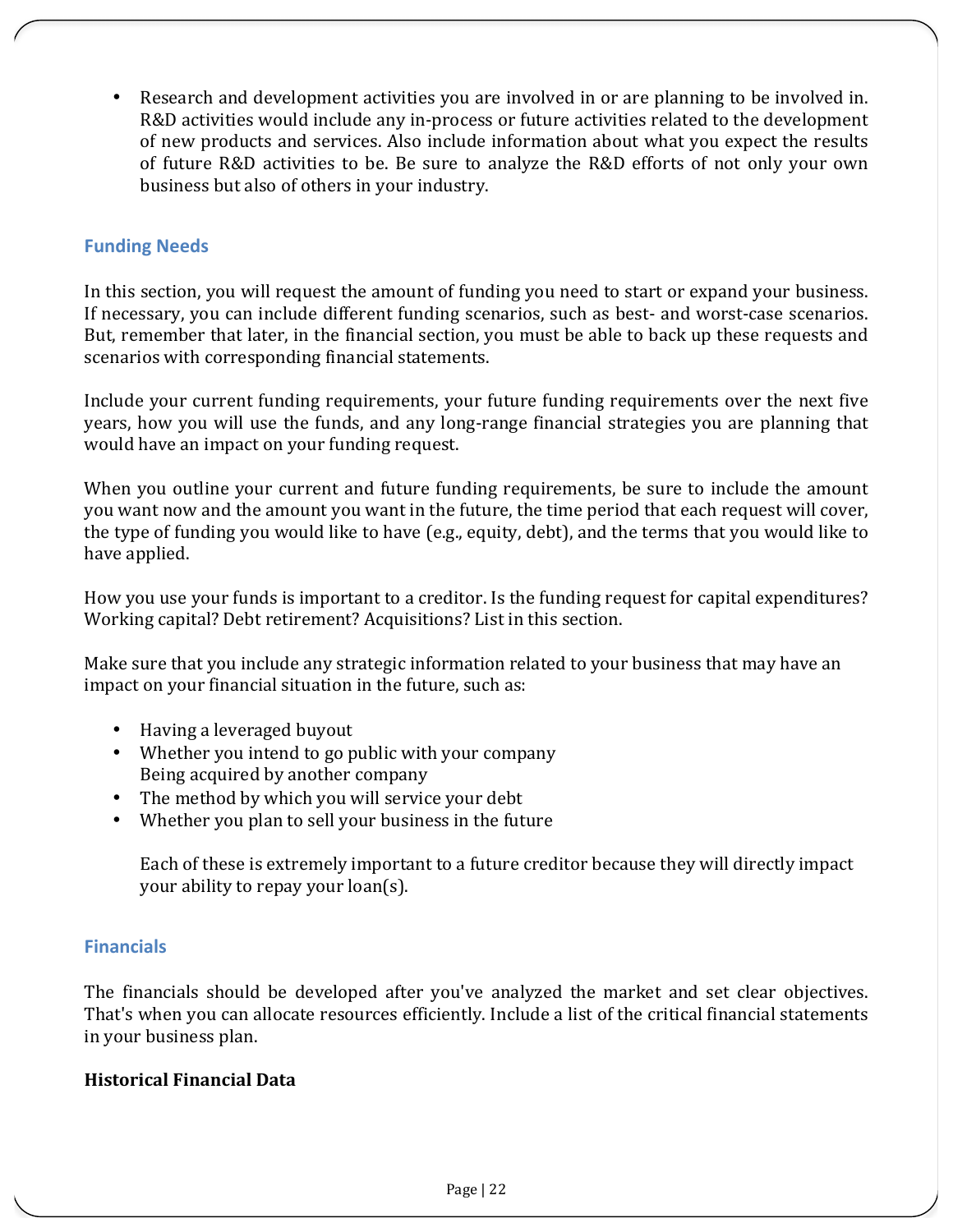If you own an established business, you will be asked to supply historical data related to your company's performance. Most creditors request data for the last three to five years, depending on the length of time you've been in business.

The historical financial data you want to include are your company's income statements, balance sheets, and cash flow statements for each year you have been in business (usually for three to five years). Often creditors are also interested in any collateral you may have that could be used to ensure your loan, regardless of the stage of your business.

# **Prospective Financial Data**

All businesses are required to supply prospective financial data, whether a startup or growing enterprise. Creditors generally want to see what you expect your company to be able to do in the next five years. Each year's documents should include forecasted income statements, balance sheets, cash flow statements, and capital expenditure budgets. You should supply monthly or quarterly projections for the first year. After that, you can stretch it out to quarterly or yearly projections.

Make sure your projections match your funding requests. Creditors will be on the lookout for inconsistencies. It's better if you catch mistakes before they do. If you have made assumptions in your projections, be sure to summarize what you have assumed. This way, the reader will not be left guessing.

Finally, include a short analysis of your financial information. Include a ratio and trend analysis for all of your financial statements (both historical and prospective). Since pictures speak louder than words, you may want to add graphs of your trend analysis, especially if they are positive.

# **Appendix**

The appendix is provided to readers on an as-needed basis. In other words, it should not be included with the main body of your business plan. Your business plan is your communication tool. As such, it will be seen by a lot of people. There is some information you will not want everyone to see. However, specific individuals (such as creditors) may want access to this information to make lending decisions. Therefore, it is important to have the appendix with this information. The appendix may include:

- Credit history (personal and business)
- Résumés of key managers
- Product pictures
- Letters of reference/recommendations
- Details of market studies
- Relevant magazine articles or book references
- Licenses, permits, or patents
- Legal documents
- Copies of leases
- Copies of other agreements
- Building permits
- **Contracts**
- List of business consultants, including attorney and accountant

Page | 23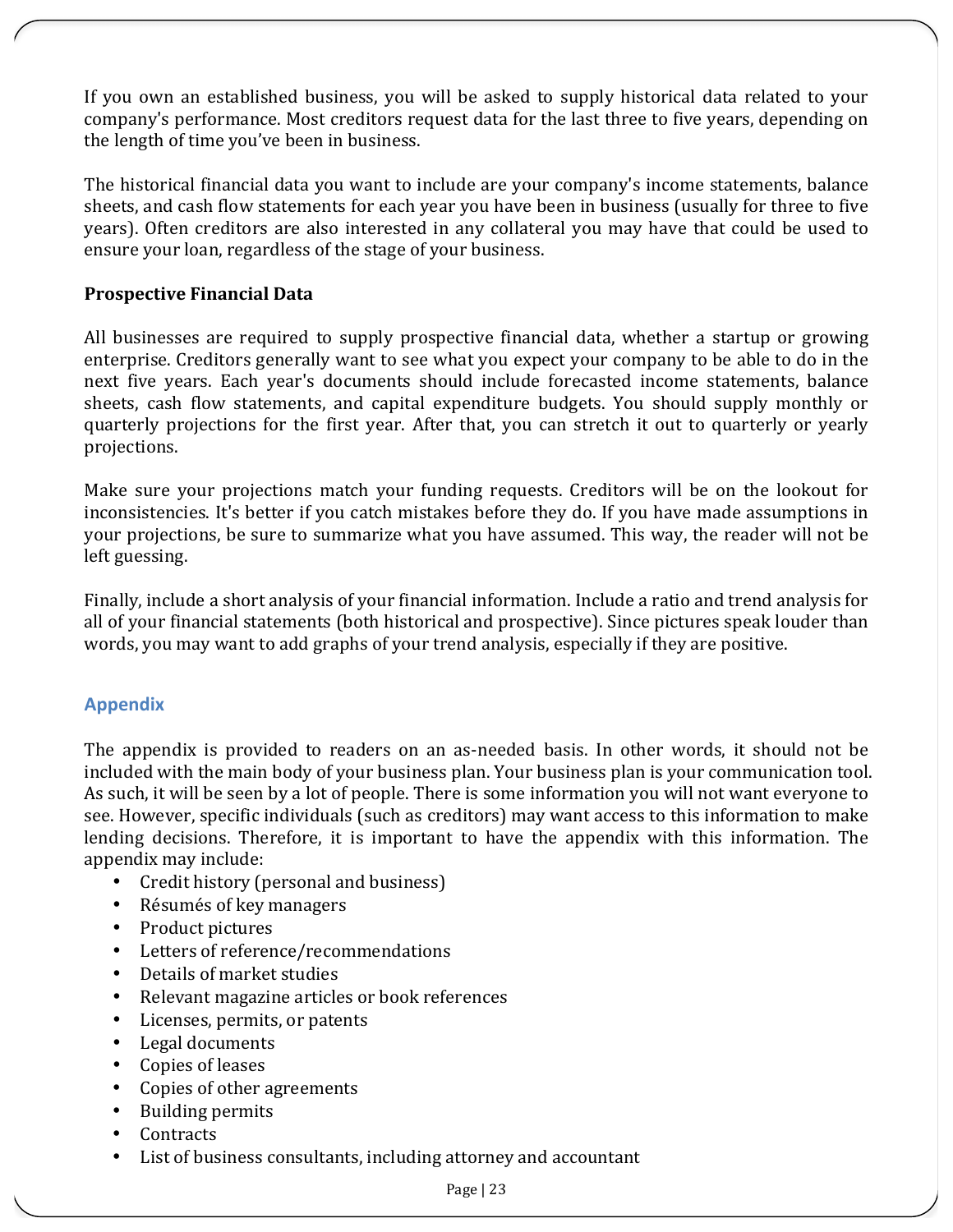When you gather the information for the essential components, you can reformat it to fit a variety of needs. Much of this information comes from you, the business owner.

That is why having someone else write your business plan is so often ineffective. What gives your business plan "life" is you telling the story of your dream and how you are going to make it a reality.

# **Set Up a Relationship with a Banker**

How should a small-business owner choose a bank or financial institution? The process is similar to the steps for selecting an accountant or a lawyer.

Many business owners don't thoroughly consider their needs when selecting a financial institution. Although there are laws and regulations that govern the activities of banks, savings and loans, credit unions, and investment firms, not all financial institutions are the same.

Each institution establishes its own policies for:

- Types of products and services that are offered
- $\bullet$  Criteria for qualifying for a loan
- Minimum balances for accounts
- Interest rates
- Charges for account services

While one bank may specialize in home loans or auto loans, another may focus on commercial loans for businesses. Some banks may only offer basic deposit accounts, while others have lockbox services, SEP accounts, and online banking. That is why it is important to evaluate your business needs before you select your banker.

Consider some of the things your banker will help you with. Your banker can:

- Assist you with the cash management needs of your business
- Offer investment products of varying maturities—overnight to long-term certificates of deposit
- Offer investment products of varying risks (and thus returns)
- Provide advice about qualifying for the loan that best meets your needs
- Provide special loan programs for small businesses, including SBA loan programs and other government-guaranteed or agency loans
- Assist you with finding financial information on your industry

Compare financial institutions to find the one that will serve your business's needs and provide support and assistance during each stage of your business's development. Selecting an institution you can work with will be especially important as your business grows. Start gathering information to help you make this important selection.

Approach the decisions you make as a long-term investment. Ask your accountants or lawyers to introduce you to bankers they know and trust. Check with your local chamber of commerce to find out which banks are active in the community. Attend their meetings or other service organizations to meet bankers who are involved and have interests similar to your own. Look for a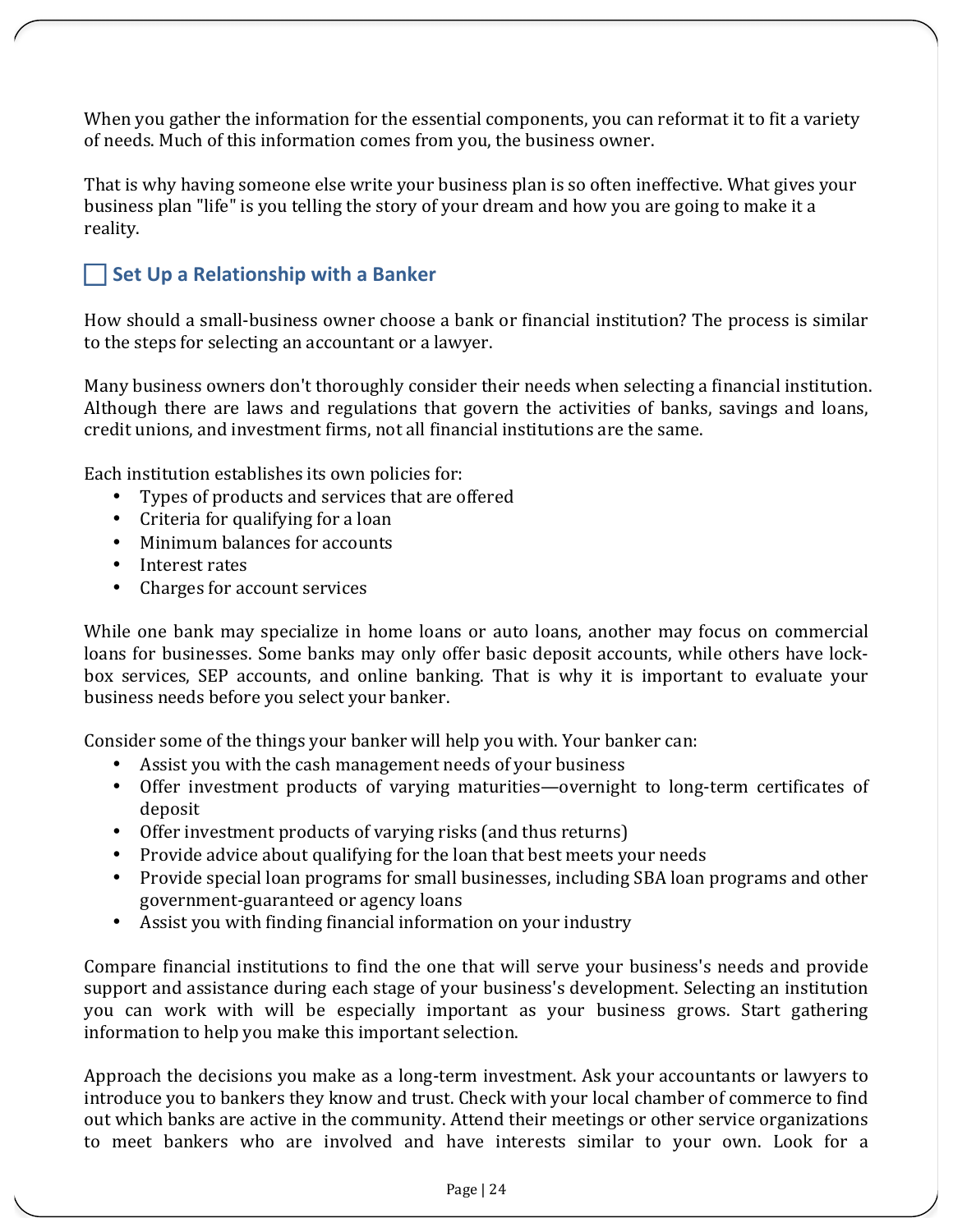complementary personality, someone you can relate to and are comfortable with. Introduce yourself to the bank branch manager. If you are looking for a loan, ask to meet the loan officer who will be assigned to you. Find out how long they have been in their current position (bank managers and officers change locations and get promotions frequently). Discuss your business and its organization with them so they can tell you what special products and services they offer or if any restrictions might apply. You should not make a decision on pricing alone, but do compare interest rates on deposit accounts and basic consumer loans (most business loans are negotiated, so the rates won't be posted at the banking center). Also, look carefully at the charges for services.

It is a good idea to establish a relationship with a banker before you need money. The right banker will be someone who understands the needs of emerging and growing businesses.

# **Set Up Other Professional Relationships**

Any time you start something new, or make a major decision about your business, it's worth making a quick phone call to a professional. This can, sometimes, save you a lot of time and money later, and, at the very least, you will receive a second opinion that ensures you are not overlooking any major concerns.

There are many ways that someone well versed in his or her field can assist you. An insurance agent can help with planning the best overall package of insurance for your type of business. 

An accountant can help you set up your bookkeeping structure, tax planning strategy, and payroll setup. 

Attorneys can help you with contracts, incorporating, and lease reviews. Business counselors can help you with business planning, loan applications, and referrals to other professionals, such as the terrific people at SCORE. SCORE operates all over the US and vast resources are available at www.score.org. Many cities also have SDBCs - Small Business Development Centers where volunteers and staff offer business counseling and courses.

Business coaches can also be invaluable, whether they are hired on an hourly basis or a monthly retainer fee. They can save resources and time in the long run.

One reason to contact other professionals is to discern issues *before* they become a problem, especially on legal or tax issues. Even if you are relatively comfortable with how you have set up your business, having a second set of experienced eyes look over what you are doing can be helpful.

Here are some points to think about when you are working with a professional.

They should be someone you feel comfortable talking to. A expert is useless is you cannot communicate with them.

A competent professional should never be too busy to assist their clients. Set a timeframe in which they need to address your business issues or to return phone calls (understand that it could be another staff person who will call or meet with you). Figure out what communication method works best: phone, video-conference, e-mail, or mail. Ask about billing rates and payment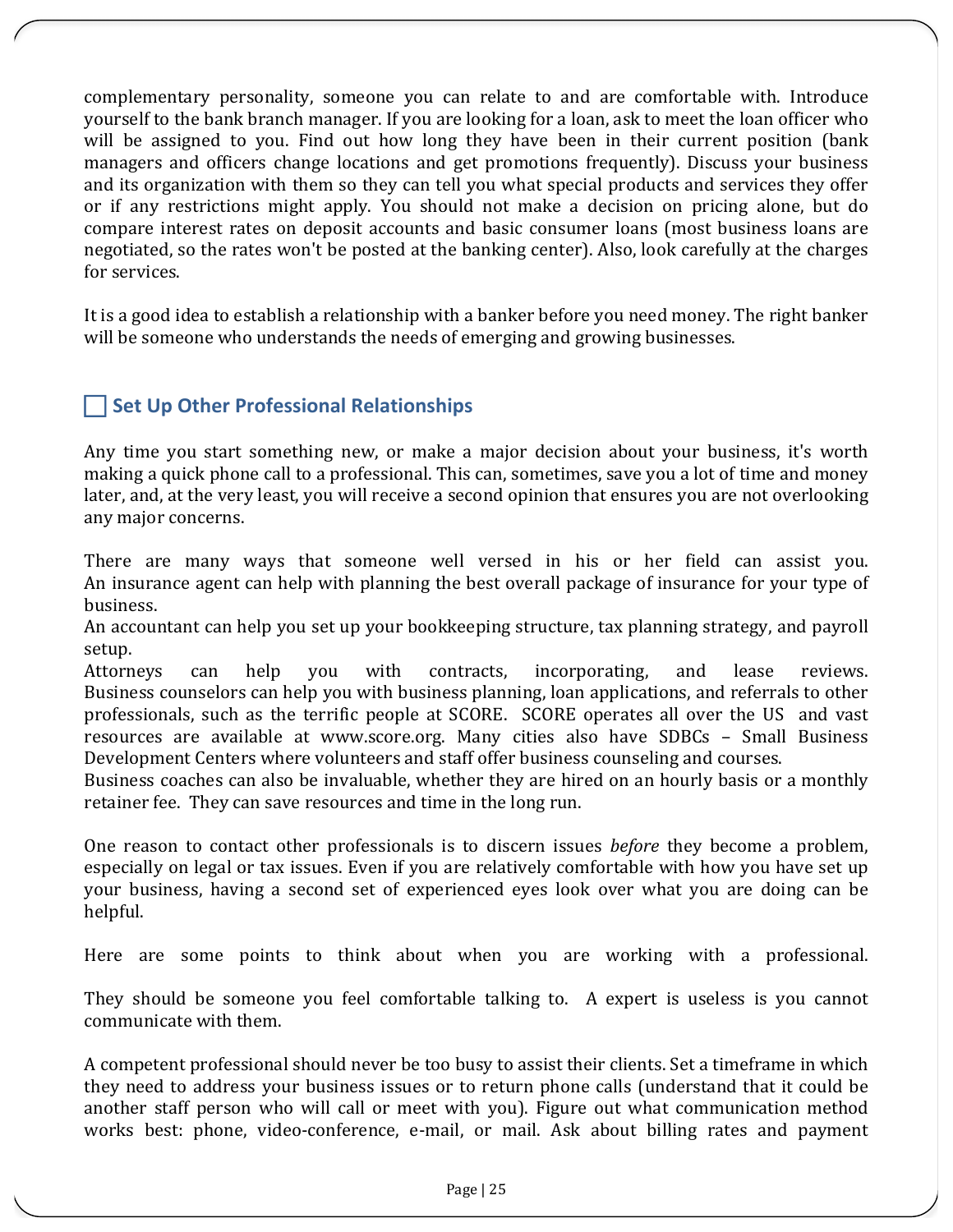processes up front. If necessary, based on the services they render, are they willing to take responsibility for any fines or penalties?

Ask if they will consult with other professionals in other fields as needed on your behalf, and who they work with already.

Before you leave the meeting, review any points that have been agreed upon for services to be provided. Clarify any research to be done and review the projected completion timetable, including the tasks that you have agreed to complete. Use a calendar to note these timelines as well as approaching deadlines for tax filings. Lastly, if you don't understand something, ask for clarification.

# **Set Up a Relationship with an Attorney, if Needed**

Chances are you will need legal advice right from the inception of your business., In addition to getting your company set up and properly authorized to conduct business, there are a number of legal issues that might arise.

Selecting a lawyer to work with your business should be done carefully. A lawyer is one of your key advisors. You want to ensure that you are comfortable with him or her and that you find it easy to exchange ideas. It does no good if you are intimidated or uncomfortable asking questions or discussing a problem. Sometimes it might be necessary to change attorneys as your business needs change, but this can be an expensive process, so take some time with the initial selection. Before contacting a lawyer, learn about how lawyers charge for their services so you can approach them with a good background of what to expect and what to ask.

When selecting a lawyer:

- 1. Ask for referrals from people whose opinions you respect and who have worked with attorneys representing small businesses.
- 2. Set up interviews with two or three attorneys. There might be a fee involved, but many attorneys will waive the fee for a half-hour interview.
- 3. Keep the interview focused on its purpose to determine if you are comfortable and have rapport with the attorney. Don't ask for legal advice during this process.
- 4. Ask the attorney for two or three references (other small-business clients), and contact them.
- 5. After you have interviewed two or three attorneys, you should be prepared to select the right one to help with your business.

Here are some questions to ask attorneys to help you get started with the interview process:

- How have you assisted other small businesses?
- Do you have knowledge about my industry or field?
- How would you charge me for your services?
- What can I do to help reduce your fees?
- What do you think is the attorney's most important job?

An attorney should emphasize protecting small businesses from legal problems and future litigation. An attorney should be able to help guide you through the maze of regulations that govern small businesses. Depending on your situation, you may need someone who is an expert at

Page | 26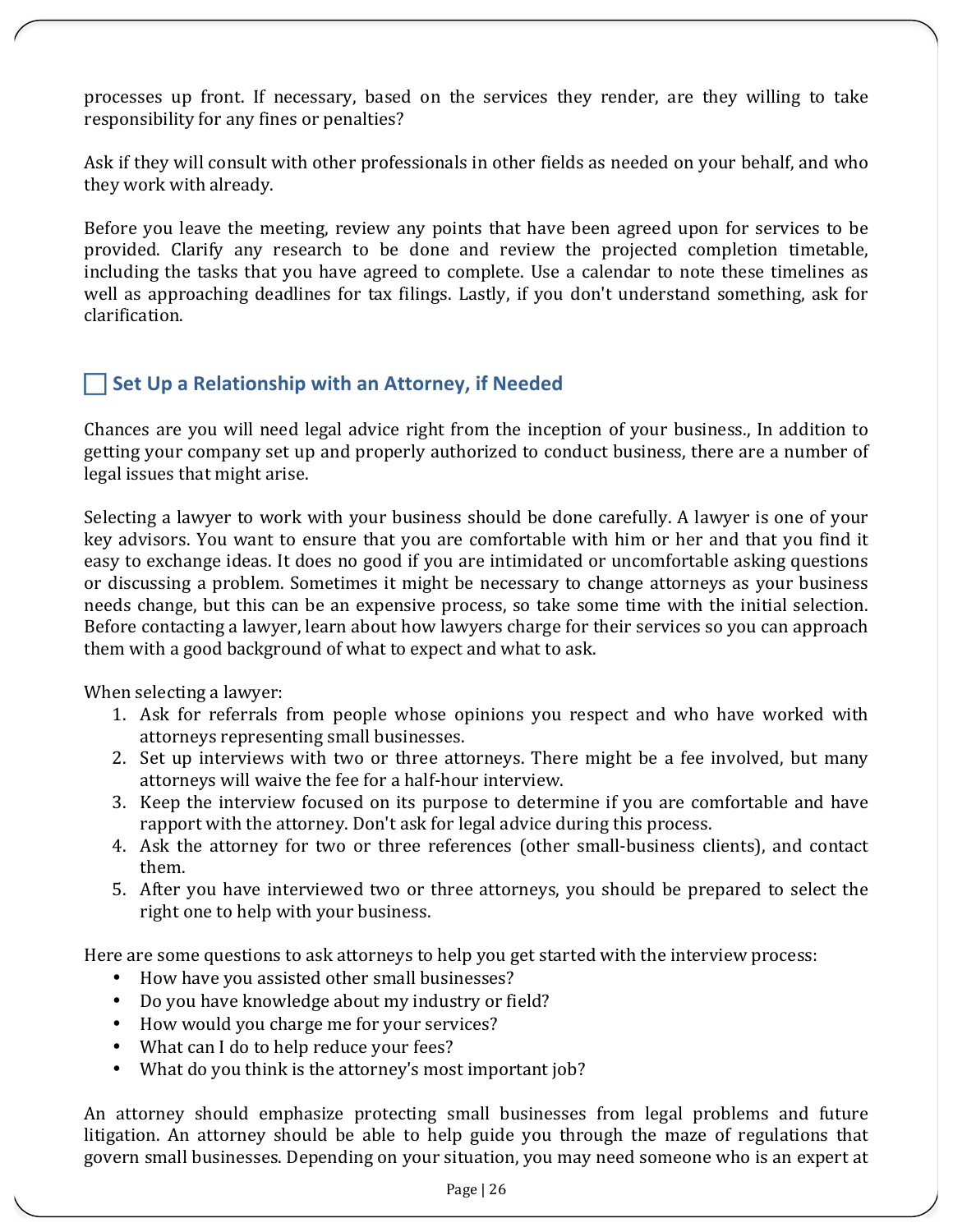contracts, leases, loan documents, securities transactions, patents, or trademarks. He or she should also be skilled at communication and negotiations.

# **T** Meet Legal Requirements for Operating a Business

To operate a business legally, you need to abide by all the laws for operating a business in your country and local community. In the United States, that means the laws of the federal government, of the state governments of every state in which you do business, and, in many locales, of the city or county. While this may sound intimidating, there are multiple sources of helpful information.

All of the U. S. states have business resource offices that provide information about the legal requirements for operating a business in that state. Note that you need to meet the legal requirements for every state in which you will be conducting business. This also applies to Internet transactions if you are going to be mailing a product into a particular state. Most states consider that a form of doing business within their borders.

For the U. S. government, most businesses are going to need an Employer Identification Number even if they don't have employees. The Internal Revenue Service (IRS) provides clearly written documentation of what is required in terms of reporting. Other agencies may also have legal requirements. If you have employees, you will also have labor laws that you will need to follow. The Small Business Administration operates local offices in every state. These offices can be a great source of information about other local regulations you may need to follow.

For businesses operating in other countries, there are a wide variety of regulations. Check with international resources for locating the regulations that may apply for the country you are in or would like to do business in.

Not only are there laws and regulations governing the actual registration of the business and the business name, but there may also be licenses and permits needed to operate certain types of businesses. For instance, a restaurant may need health-department or liquor licensing, a hair stylist may need to be licensed within their profession, and a childcare service may need to have special permits from social services or educational agencies. Find out more about such regulations from your state business resource offices.

# **Get Licenses and Permits**

With the many tasks involved in starting a business, it's easy to overlook the important legal requirements associated with registrations, permits, and licenses. In addition to the information listed here, seek help from your state's chamber of commerce, a lawyer, or trade associations serving your business, profession, or industry.

# **Federal Requirements**

With the exception of sole proprietorships, most business types must apply for an Employer Identification Number (EIN) regardless of whether they have employees.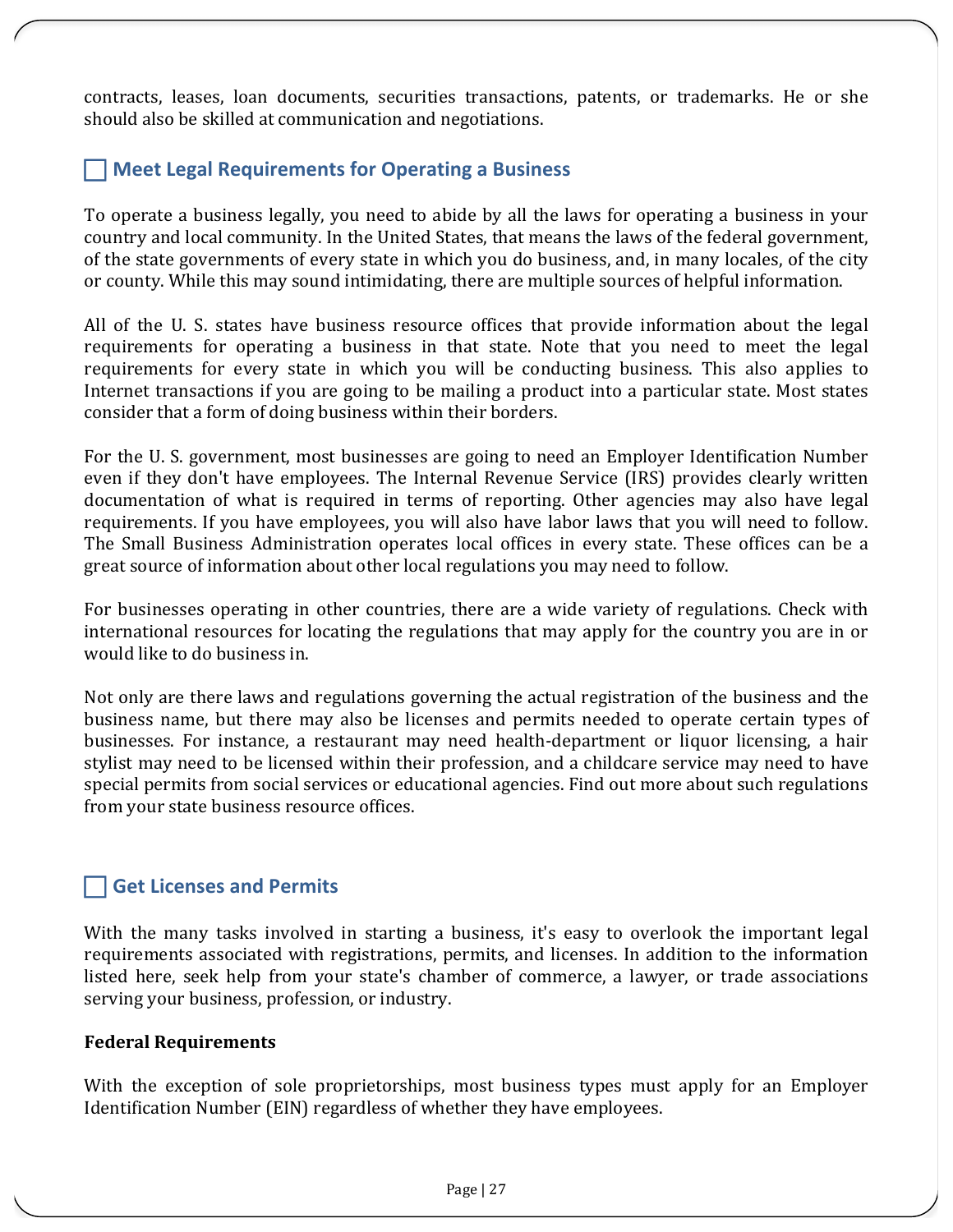Many businesses do not require a federal license or permit. However, if you are engaged in one of the following activities, you should contact the responsible federal agency to determine the requirements for doing business:

- Investment advising.
- Drug manufacturing.
- Preparation of meat products.
- Broadcasting.
- Ground transportation.
- Selling alcohol, tobacco, or firearms.

Federal registration of intellectual property—including patents, trademarks, trade names, and copyright—provides business owners with exclusive use of intellectual property in the U.S. as well as in a large number of foreign countries.

# **State Requirements**

While business licensing requirements vary from state to state, some of the more common types include:

- Business licenses. A state business license is the main document required for tax purposes and for conducting other basic business functions. Many states have established smallbusiness assistance agencies to help small businesses comply with state requirements.
- Occupations and professions. State licenses are frequently required for a variety of occupations, such as building contractors, physicians, appraisers, accountants, barbers, real estate agents, auctioneers, private investigators, private security guards, funeral directors, bill collectors, and cosmetologists. Since you can't always guess which occupations and professions are licensed by your state, you should always check with your state licensing authorities.
- Licenses based on products sold. Some state licensing requirements are based on the product sold. For example, most states require special licenses to sell liquor, lottery tickets, gasoline, marijuana (where legal) and firearms. Contact your state licensing authorities to determine the licensing requirements for your business.
- Tax registration: If the state in which you operate has a state income tax, you'll have to register and obtain an Employer Identification Number from your state Department of Revenue or Treasury Department.
- Trade name registration: If your business will operate only in your local community. registering your company name with the state may be sufficient.
- Employer registrations: If you have any employees, you'll probably be required to make unemployment insurance contributions. For more information, contact your state Department of Revenue or Department of Labor.

# **Set the Prices for Your Products or Services**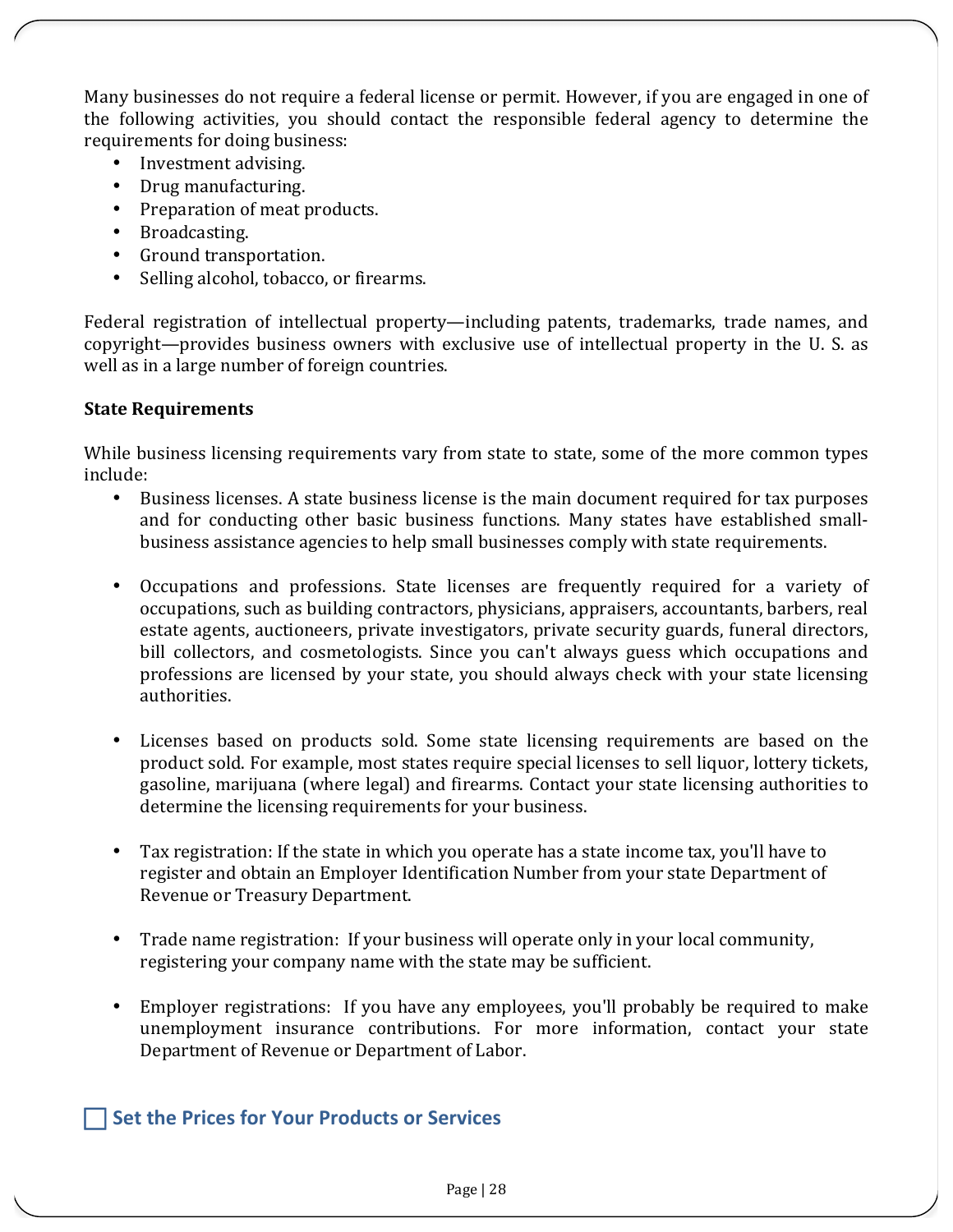Pricing your product or service is one of the most important business decisions you will make. You must offer your product for a price your target market is willing to pay—and produce a profit for your company—or you won't be in business for long. There are many approaches to pricing, some scientific, some not. Here is one framework for making pricing decisions that takes into account your costs, the effects of competition, and the customer's perception of value.

# **Definitions:**

- *Cost* is the total of the fixed and variable expenses (on your part) to manufacture or offer your product or service.
- *Price* is the selling price per unit customers pay for your product or service.

The price you set is the cost to the customer. Obviously it needs to be higher than the cost you incur in producing the product. There will be times when you decide to set a price at or below cost for a temporary, specific purpose, such as gaining market share or clearing inventory.

How the customer perceives the value of the product determines the maximum price he will pay. This is sometimes called "the price the market will bear." Perceived value is created by an established reputation, marketing messages, packaging, product desirability, and sales environments. An obvious and important component of perceived value is the comparison customers and prospects make between you and your competition.

Somewhere between the cost to produce and deliver your product and "the price the market will bear" is the right price for your product or service—the price that enables you to make a fair profit and also seems fair to your customers. Consequently, once you understand your cost and your maximum price, you can make an informed decision about how to price your product or service.

However, while costs are important in setting your prices, don't limit your thinking to only costbased pricing. Consider value-based pricing -- think about your product from the customer's perspective. If the customer doesn't perceive your product as worth a price that yields a fair profit, you need to re-think your plan.

# **How Are You Going to Finance Your Business? What Need and How You Will Get It?**

Finding the right financing that fits with a business's goals is a continuing challenge for almost every small business. For startup businesses, this can be one of the biggest hurdles in getting off the ground.

Some entrepreneurs can be incredibly creative in finding ways to fund their ideas. Many work another job as a way to fund their personal businesses. Others finance their enterprises by going back to school. Business schools often give you the tools and connections to get a business launched. Your classmates may be good business partners, or the school may have a business-plan competition with a prize of startup funding.

Most companies, however, find their startup funding in more conventional ways. The most common sources are:

- Personal savings (72 percent)
- Banks (45 percent)
- Friends/relatives (28 percent)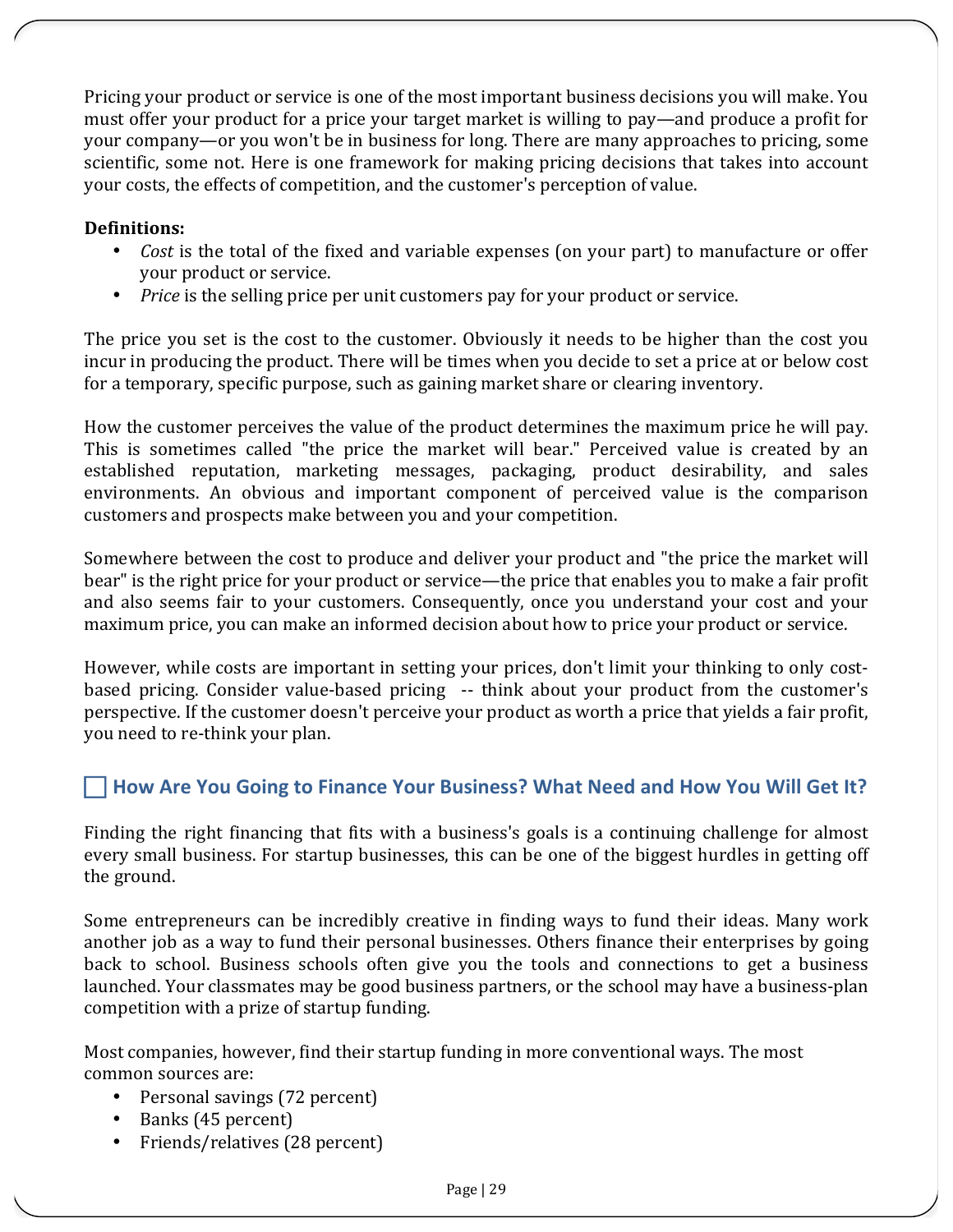- Individual investors  $(10$  percent)
- Government-guaranteed loans (7 percent)
- Venture capital firms (1 percent)

Using personal funds is very common, partly because few banks will loan to people who do not risk some of their own money. In the long run, most larger-scaled businesses will need external funding of some type.

Conventional wisdom says that no one will loan money to a true startup. With no history and no assets, you need to have savings, friends, and family who are willing to help, or an angel. While it is impossible to deny the challenges, loans do exist and, with good preparation, are even relatively easy to get.

Being prepared has to be your first step in seeking external funding. Writing a business plan will help you prepare when trying to seek external funding. Make sure you prepare financial statements, have references lined up, and develop a clear definition of what your business enterprise is. You should get introductions and look at how you rate on other factors, such as your credit rating, financial history, and business planning that lenders consider when awarding loans.

Find out which banks are right banks to approach if you want to go that route. The Small Business Administration has put together a list that scores commercial banks on how aggressive they are in small-business lending. You can find which banks in your area are business-friendly through SBA's search mechanism at www.SBA.org.

One of the toughest questions is how much capital is enough. A quick model for cash needs suggests determining how much capital you need to operate your business for one year. That first year, keep your initial capital separate from your income. The first year's income becomes the initial capital for the second year. Many successful companies today have started that simply.

# **Obtain Office Space, Equipment, and Suppliers**

Running your business on a day-to-day basis is comprised of many different small decisions. While none of these decisions will make or break your business, each of them can make a tremendous difference in how much time you have to get your "real" work done. An inefficiently designed work space or the wrong equipment can greatly affect how efficient and effective you are in completing your primary work.

For your office to run smoothly, you need to have considered and put in place a good working plan for:

- Office space
- Office equipment, computers, printers, label makers, file cabinets, office supplies, phones,
- Production space
- Production equipment
- Daily procedural guides
- Suppliers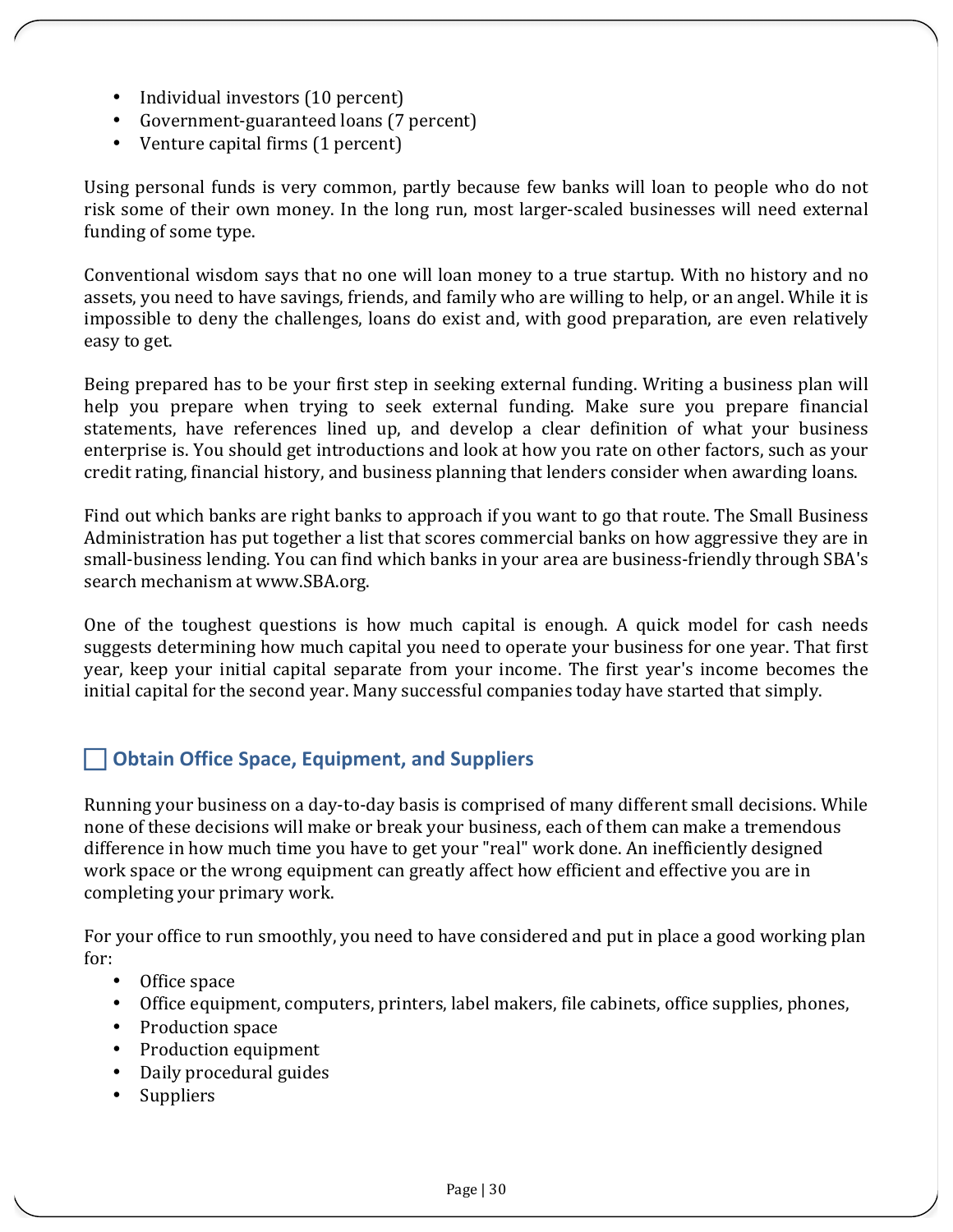Given that you have done a thorough job developing your business plan, you should have a clear idea of what equipment is needed to produce your product or service, and you should be able to arrange an appropriate lease or purchase of that equipment.

Production space needs vary by what your business is but should follow guidelines similar to those for choosing office space. Whether the office and production spaces are together or apart is defined by the type of business and its requirements. For example, an online business that offers a service may have the production space and the office space as one and the same, whereas a landscaping business may have a nursery and storage area for large machinery in one location and the place that paperwork and billing is handled in another location. Whatever the configuration, the decision process for choosing the right office space is applicable to any operation.

To open your doors, you need to have some basic managerial procedures in place. These procedures include everything from mail services to good organization.

Choosing suppliers is closely aligned with equipment purchases so let's examine the ins and outs of finding the right suppliers for your business more thoroughly here.

Not only is finding the right suppliers for everything from your office products to your production needs important because they can be a major factor in your costs, but forming the right type of relationships with those suppliers is critical. What is the follow-up going to be in terms of service? How are their accounts handled? Do they provide any special services, such as restocking at regular intervals?

Additionally, you need to have backup plans should one of your suppliers suddenly go out of business or double its prices. It may not be serious if the paper for the Xerox machine is a week late in arriving, but you will definitely be stressed if a product that is critical in your production process is delayed. Keep a list of alternatives in your file. You will not regret it. In fact, it wouldn't hurt to pull them out once a year and compare them to the suppliers you currently have. You might discover that changes have occurred making one of your backups more attractive than your regular supplier. If nothing else, you may discover new products and possible relationships that could be useful in renegotiating supply relationships with your current suppliers.

Now for the nitty-gritty: where do you find these suppliers? A good place to start is the professional and trade organizations for your product or service. For instance, if you have a sports-related product, there are numerous sports associations that suppliers also belong to. You will find many, many resources for supplies advertised in the magazines and publications and on the websites for these organizations.

# **Plan for Risk and Insurance**

In spite of the fact that it is clear to most small-business owners that operating any business involves risk, risk is often overlooked. While taking a risk and winning is fun, prudent business owners take care to minimize risk, just as you would in any other type of risky venture you undertake. A good risk management system is a continuous process of analysis and communication.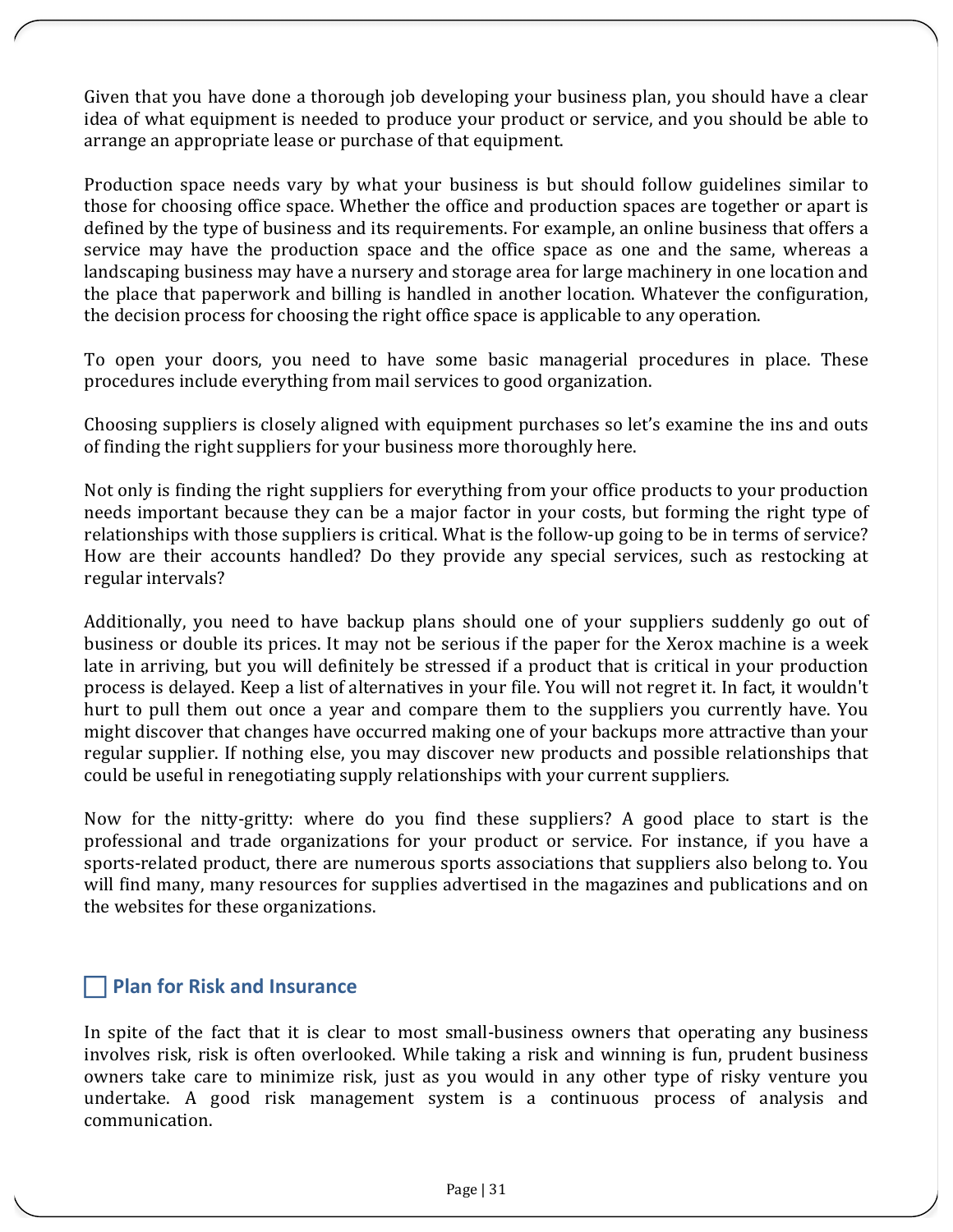A search for "risk management" turns up a very diverse set of links, none of which comprehensively address the risks a business should consider. Some include insurance, environmental issues, OSHA standards, financial safeguards, security services, backup systems, and government regulations. These are valid risk-control systems. Part of the difficulty, though, is that each business will have different types of risks. Insurance covers the risks that are most common; specialized insurance for particular risks that are relevant to your field is also available. However, insurance is only part of the package you, as a business, must consider. Contingency planning for other potential hazards is just as important as insuring against losses.

A poorly-prepared risk management plan is almost as bad as no risk management plan because it can be time-consuming while providing no long-term benefit. Worse, it gives you a sense of security that that does not exist.

For example, one business backed up its data from its computer on a data-storage device and stored the device in nearby vault. The vault was closed and sealed when they left for the night. When the toilet water main broke during working hours and water rushed into the whole floor of the building, the vault, like everywhere else in the building, filled with filthy water. The computer operator had enough warning only to flip off the electricity. The computer was lost, and it took months to recover the lost data. The company had a contingency plan for a corrupted database; they were just not ready for a flood disaster. While there is always something unanticipated that can happen, planning for the worst case will help you through a crisis.

You prepare for marketplace risk through your business plan. In the same way, you need to prepare for the risks of your illness, disability, damages, losses, injuries, and disasters. A good risk management system not only has adequate insurance coverage to compensate for losses that might occur; it also includes a plan to prevent losses, if possible, and to manage unexpected events.

# **Set up Recordkeeping Systems**

Recordkeeping systems are frequently one of the biggest challenges for small businesses. Part of this problem is that the creative and expertise side of running a small business is often at odds with the "bean-counting" side. Taking time to organize a good system can be tedious and timeconsuming, but it takes only one visit by a tax auditor or a turndown for a loan by a bank to convince any business owner that an organized system is useful.

Why are recordkeeping systems so important? They provide you with the basis for all the reports you need to make to government agencies, banks, and potential funders. They also provide you with an overall picture of how your business is doing and where it is headed. Financial statements are a way to track your progress towards your goals and provide you with the information needed to make decisions as you go along.

Your basic recordkeeping system should be easy to use, understandable, reliable, accurate, and timely. 

Bookkeeping refers to the daily operation of an accounting system—recording routine transactions within the appropriate accounts. An accounting system defines the process of identifying, measuring, recording, and communicating financial information about the business. In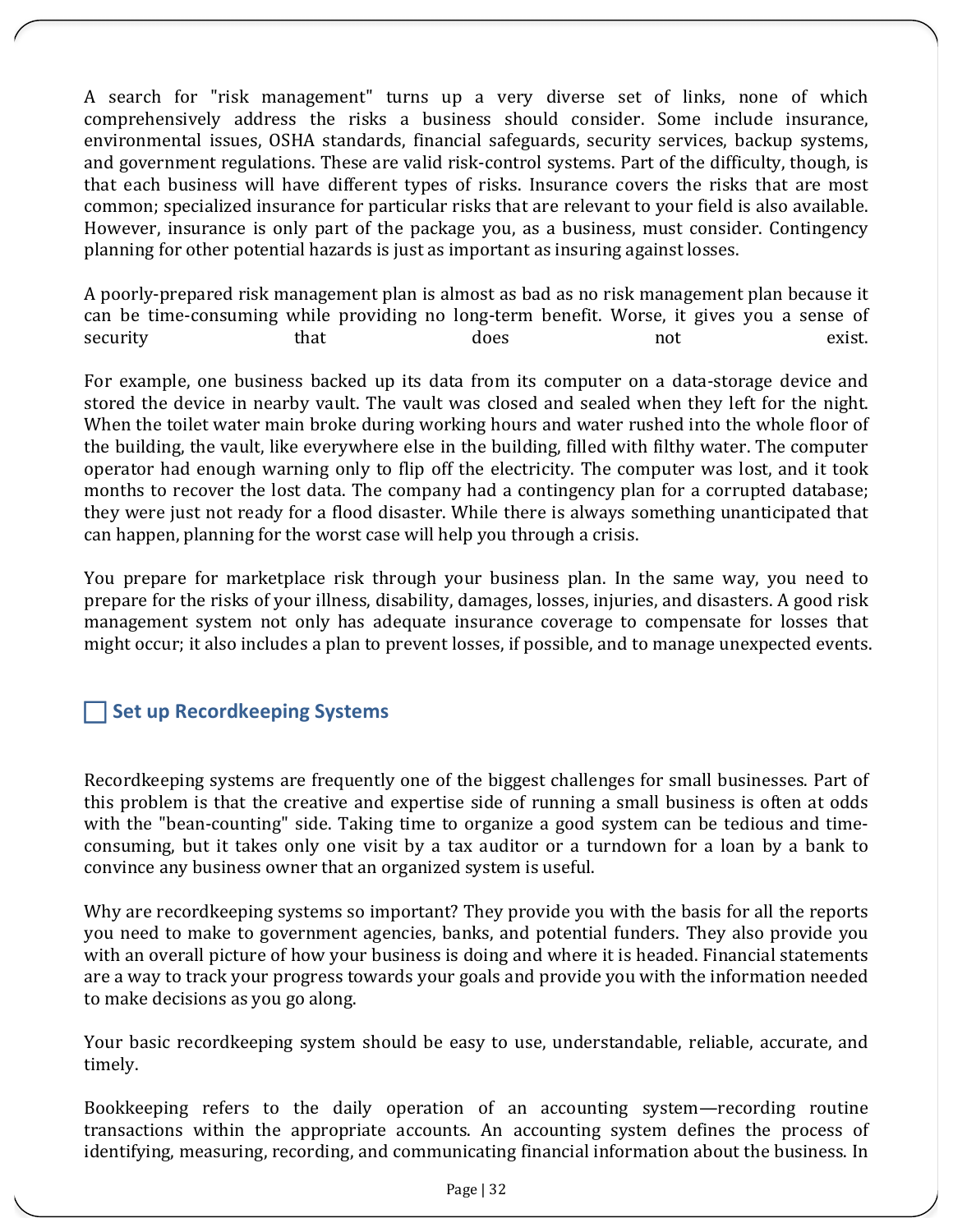a sense, the bookkeeping function is a subset of the accounting system. A bookkeeper compiles the information that goes into the system. An accountant takes the data and analyzes them in ways that give you useful information about your business. They can advise you on the systems needed for your particular business and prepare accurate reports certified by their credentials. While software packages are readily available to meet almost any accounting need, having an accountant review your records can lend credibility to your business, especially when dealing with lending institutions and government agencies.

Let's examine the basics of what such a system should include. You want some type of business journal to record transactions (receipts, disbursements, sales, and purchases) and a wellorganized filing system. Additionally, you should generate monthly reports on cash flow, accounts receivable, accounts payable, payroll, an overall income statement to balance income against expenses, and a balance sheet, which gives an overall picture of the current worth of the business.

There are now numerous online, cloud-based, and even apps that will help you track your expenses and revenues.

Your first step in setting up an ongoing system is to gather baseline information for your business. You need to estimate your startup costs and the money you have available on hand to start the business. The usual rule is that you should have enough money on hand to operate your business for a year.

Some of the operational expenses that might be included are

- Equipment and supplies
- Down payments on property, rent, equipment, etc.
- Office space
- Remodeling/installation of equipment
- Utilities
- Salaries, including your own
- Licenses/permits
- Loan payments
- Marketing
- Professional fees
- Legal/accounting services

It is important to make as accurate an estimate as possible of your expenses in each of these areas and any other categories that you might anticipate. When in doubt, err on the side of overestimating your expenses. You can be assured that there will be unanticipated expenses at some point during your first year. If you do not have this money available, you need to plan how you will meet these expenses. Your startup costs will be the subset of these expenses that you will need to get the business operational. When you have this information, you are ready to tackle setting up your operational financial management and recordkeeping systems.

# **Why Should I Keep Records?**

Good records will help you monitor the progress of your business, prepare your financial statements, identify the sources of receipts, track deductible expenses, prepare your tax returns, and support items reported on tax returns.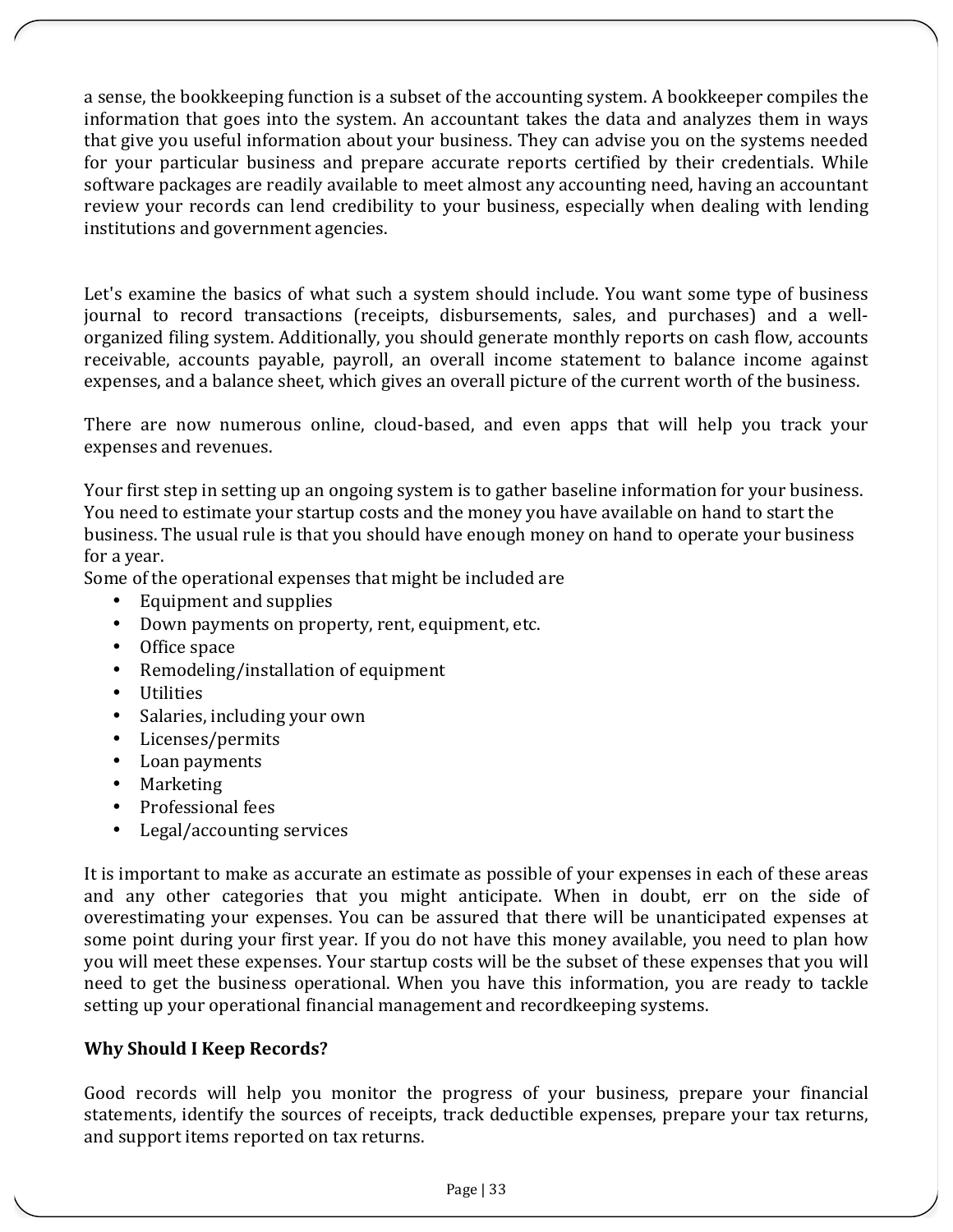# **Recordkeeping Systems**

Any business quickly generates a lot of documents. Keeping track of them is a challenge. Start by looking at what documents are important and what you should be doing with them.

#### **Organization of Record Systems**

When you have a handle on what documents your business should generate, you need to organize them in a way that will help you access them when you need them. Usually, the simpler the system, the more likely you are to keep it up to date.

#### **What Kinds of Records Should I Keep?**

Choose any recordkeeping system suited to your business that clearly shows your income. Except in a few cases, the law does not require any special kind of records. However, the industry you are in affects the type of records you need to keep for federal tax purposes. Definitely keep records of all income and expenses, capital purchases and costs, payroll and personnel information, and product and service histories.

#### **How Long Should I Keep Records?**

The length of time you should keep a document depends on the action, expense, or event the document records. You must keep your records for as long as they might be needed to prove the income or deductions on a tax return. I err on the side of caution and keep all records for at least 10 years. 

#### **What Is the Burden of Proof?**

The responsibility to prove entries, deductions, and statements made on your tax returns is known as the burden of proof. You must be able to substantiate certain elements of expenses to deduct them. Generally, taxpayers meet their burden of proof by having the information and receipts, where needed for the expenses.

#### **How to Manage Cash in Your Business**

A recordkeeping system for cash transactions in your business can be facilitated using a cash register that creates a daily record automatically, including tax amounts. Verify totals at the end of each day and document the income in your overall accounting system.

#### **Recordkeeping for Employers**

In addition to keeping information on all employees and payroll and tax obligations for them, you must keep it private and secure. Also, document *any* reprimands, accolades, evaluation, special projects, or complaints.

# **Set Up a Financial Management System**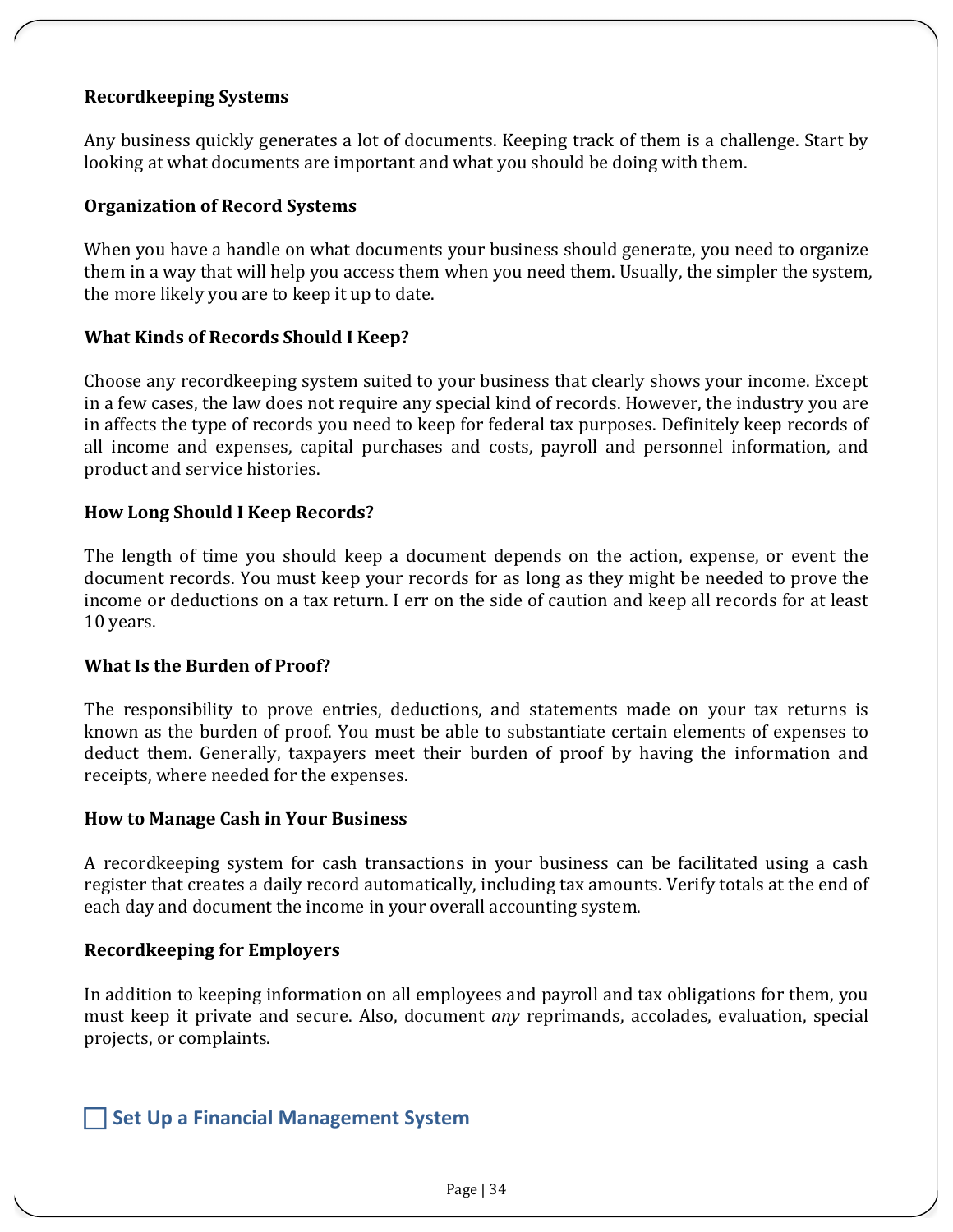Financial management is the process of managing the financial resources for your business, including accounting and financial reporting, budgeting, collecting accounts receivable, managing risk, and managing insurance.

The financial management system for a small business includes both how you finance it as well as how you manage the money within the business.

In setting up a financial management system, decide whether you will manage your financial records yourself or have someone else do it for you. There are a number of ways you can handle this. If you choose not to manage everything yourself, you can hire an employee who manages it for you; you can keep your records in house but have an accountant prepare specialized reporting such as tax returns; or, you can hire an external bookkeeping service that manages financial transactions and an accountant who handles formal reporting functions. Some accounting firms also handle bookkeeping functions. Software packages are also available for handling bookkeeping and accounting.

Setting up an accounting system; collecting bills; and paying employees, suppliers, and taxes correctly and on time are all part of running a small business. And, unless it *is* your small business, accounting is often the bane of the small-business owner. Setting up a system that does what you need with minimum maintenance can only make running a small business more pleasant, and it can save you from problems down the road.

Even if you outsource the accounting functions you will need some type of recordkeeping system to manage the day-to-day operations of your business, in addition to a financial plan and a budget to make certain you have thought through where you are headed with your business finances. And, your accounting system should be able to produce financial statements. Learning to read them is an important skill to acquire.

Clearly, financial management encompasses a crucial area of your business. Take time to set it up right and adjust as necessary. It will make a significant difference in your stress level and the bottom line for your business.

# **Develop a Marketing Plan**

Representatives from organizations that plan to lend you money or invest in your business require a business plan, and your marketing plan is a critical component of that business plan. A marketing plan helps you establish, direct, and coordinate your marketing efforts. Just as a road map guides you on a journey, a marketing plan guides you and your staff to reach your goals; it keeps you from getting off-course. Preparing a marketing plan forces you to assess what's going on in your marketplace and how it affects your business. It also provides a benchmark for later measurement. Often, simply embarking on the process of preparing a marketing plan guides you in developing a successful marketing strategy.

A marketing plan contains information about your company and its products, costs, marketing objectives, and strategies, as well as how you will measure the success of your marketing activities. It describes all the marketing activities you will perform over a specified time period (usually one year). Include any background information and research results you used to select those marketing activities.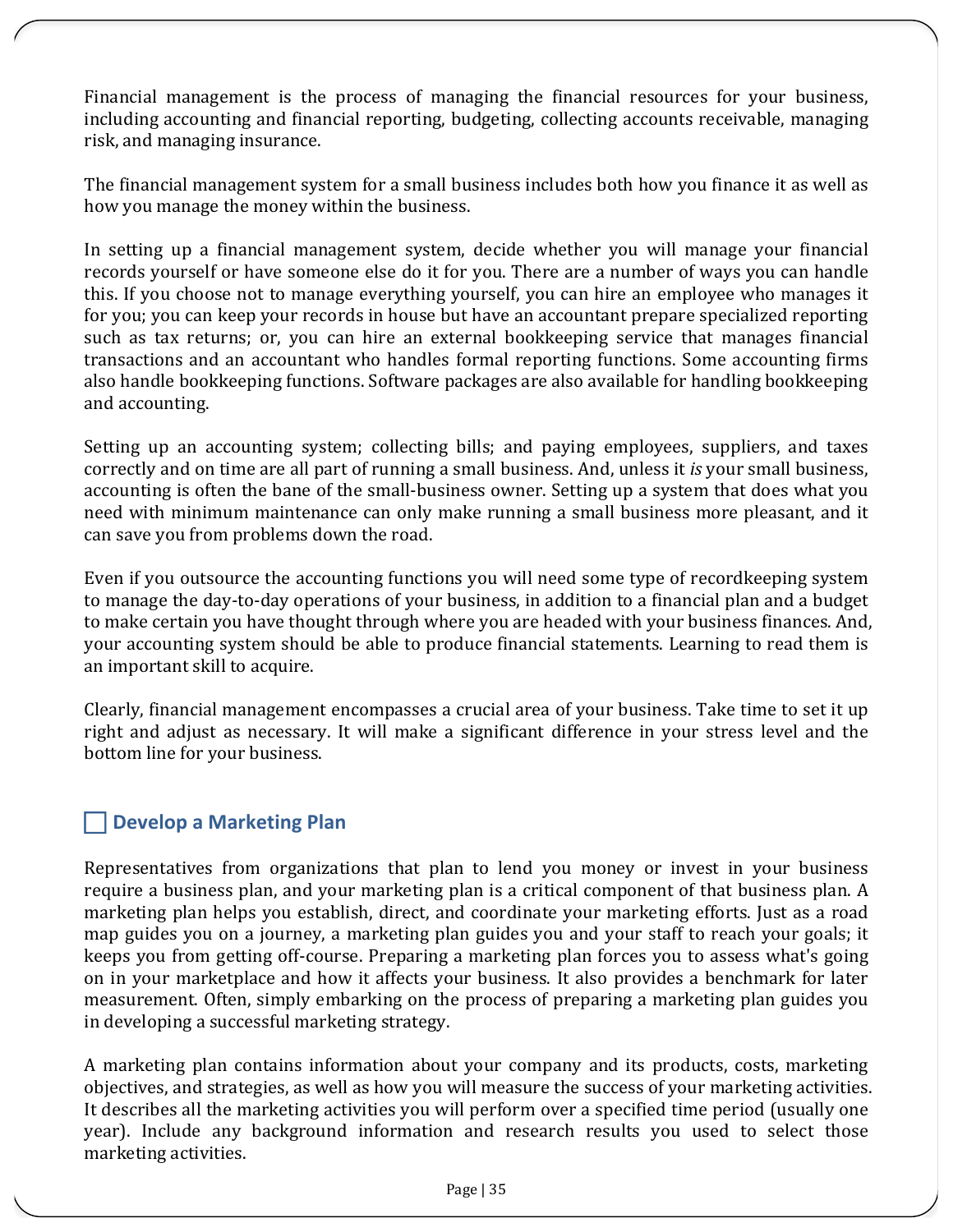You need to have a thorough understanding of the following points to develop a marketing plan:

- Your products or services and their features and benefits
- The problem, need, or desire your product or service solves or meets for your customer
- Your target market and its characteristics and buying habits
- Current and potential competing products or services

Ideally, you will develop your first marketing plan as a component of your overall business plan before you launch your business. If you're already in business without a written plan, however, develop one now with your goals for the next twelve months.

Update your plan on a regular basis. Last year's strategy may not work given this year's market conditions. Prepare reminders to review and update your marketing plan about every quarter, but at least annually.

# **Creating a Company Image**

# A company image is also important.

Established company images can be created, changed and shaped through planned, consistent marketing strategies. Creating a company image is similar to gardening. You can do nothing, and most likely something will grow, whether a beautiful flower or a weed. Or, you can carefully plan and tend to your image to create any number of landscapes such as a rock garden, a flower garden, or a cactus garden. Just as certain plants complement each other to create a pleasing whole, your marketing strategy, communications, and product and market positioning should work together to create the image you desire.

To start creating your company image, analyze how your company and its products compare to your competition. You might conduct a survey to learn what image your target audience currently holds of you and your business. (It's important to view your company from the perspective of your customers and prospects, not your own.) If possible, find out what your competitors and your competitors' customers think of you, too. Based on the feedback you gather, develop a plan to change or to continue to support your company image through all your communication efforts.

Consider these items when establishing or changing your company image:

- Marketing communications: Make sure your brochures, advertisements, product packages, and business cards reflect your image. For example, a company that plans children's parties might create materials that look fun and youthful by using bright colors and cheery images.
- Pricing strategy: You might think the cost-plus-profit formula or what your accountant tells you is the best method for setting prices for your products and services. But your desired company image has an impact here, too. Do you want to be the price leader, with the lowest price in town? Or, do you want to focus on exceptional customer service at a slightly higher price?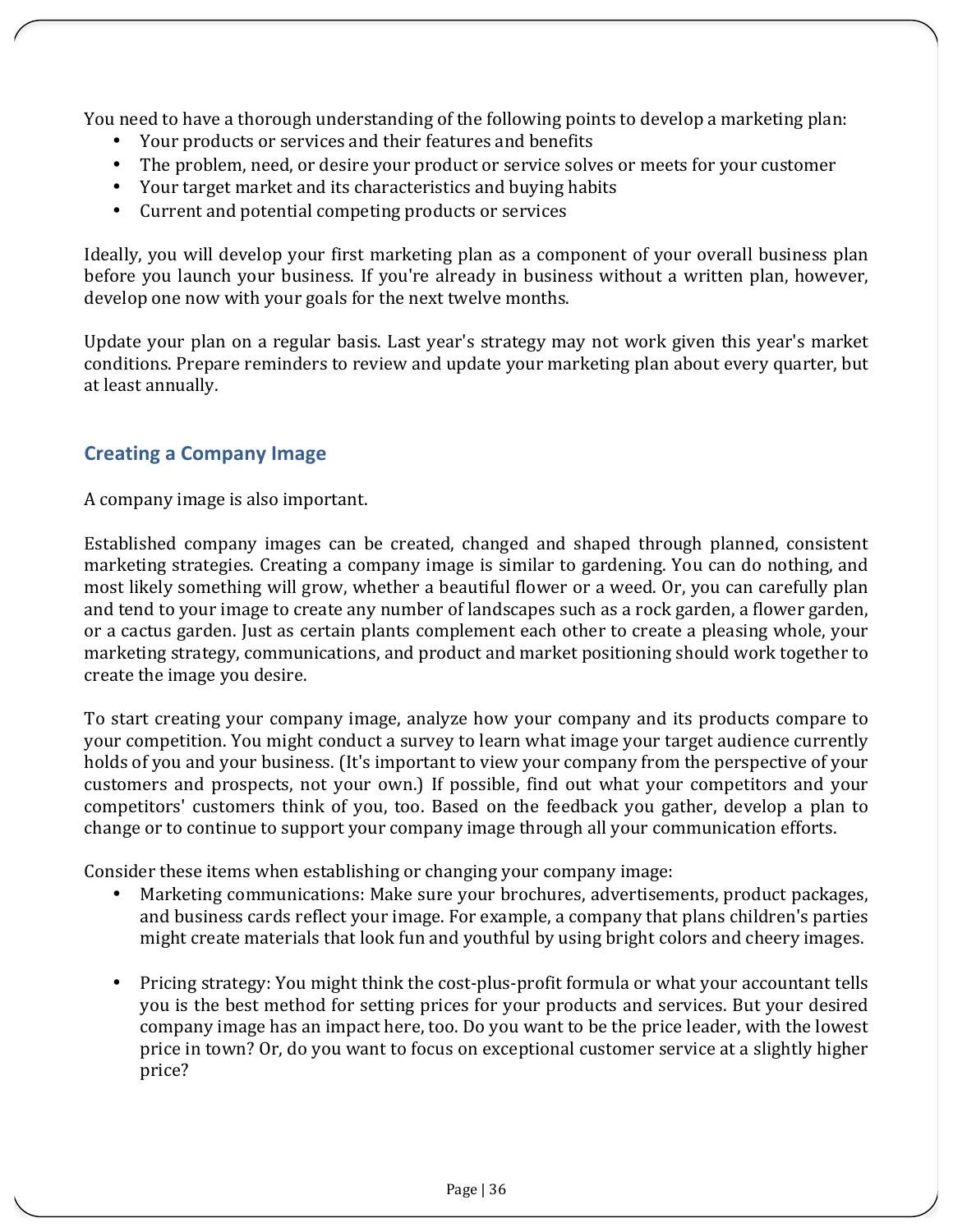- Sales strategy: Gimmicky, high-energy sales pitches work well for some products and services but don't fit, for example, a sophisticated marketing service firm's image. Align your sales strategy and tactics with your company image.
- Customer service: Your customer service policies, such as your merchandise return policy, impacts your image. Nordstrom, is famous for its "we'll take anything back" policy. Company legend tells of an employee that gave a customer a refund for returned auto tires, although Nordstrom doesn't sell tires. Through this policy, Nordstrom has created the image that it will do anything to please its customers. Make sure your customer service policies are consistent with your desired image.
- Publicity: Are you focusing your publicity efforts on publications that match your image? For example, the owner of a luxurious bed-and-breakfast would focus publicity efforts on magazines such as *Town and Country* rather than publications appealing to bargain shoppers.
- Promotions: Match the promotional events in which you participate to your image. For example, if you own a wedding-planning service you might sponsor or participate in a wedding gown fashion show. A four-star restaurant might support the local opera or symphony or advertise in event programs because people frequently enjoy a meal before or after these events.

# **Hire Employees**

Many small businesses operate with no employees. One person handles the whole business, perhaps with occasional help from family or friends. Making the leap to *hiring* someone to help is a big one. All of a sudden you need to worry about payroll, benefits, unemployment insurance, and what seems like a myriad of other details. Problems can also arise from personality conflicts and giving up some of the control of your business.

Human resources refers to the labor and physical and mental abilities that the people in your organization contribute to producing the goods and services of your business.

The administration of human resources develops personnel sources, recruits potential employees, hires, and terminates employees. The human resource department sets interview guidelines, follows the Equal Opportunity Employment Acts and provides new employee orientation.

Every new team member and existing member will go through the initial training for their corresponding jobs. Development is a key standard to team members. Training needs analysis, preparation of training programs and management, and supervisory development will be essential. 

The human resource administration works with management to discuss how to deal with issues. Policies and procedures will be handled accordingly. Instituting health and safety standards, privacy issues, handling of employee grievances, preparing employee handbooks, setting employee work hours and union relations will all be set.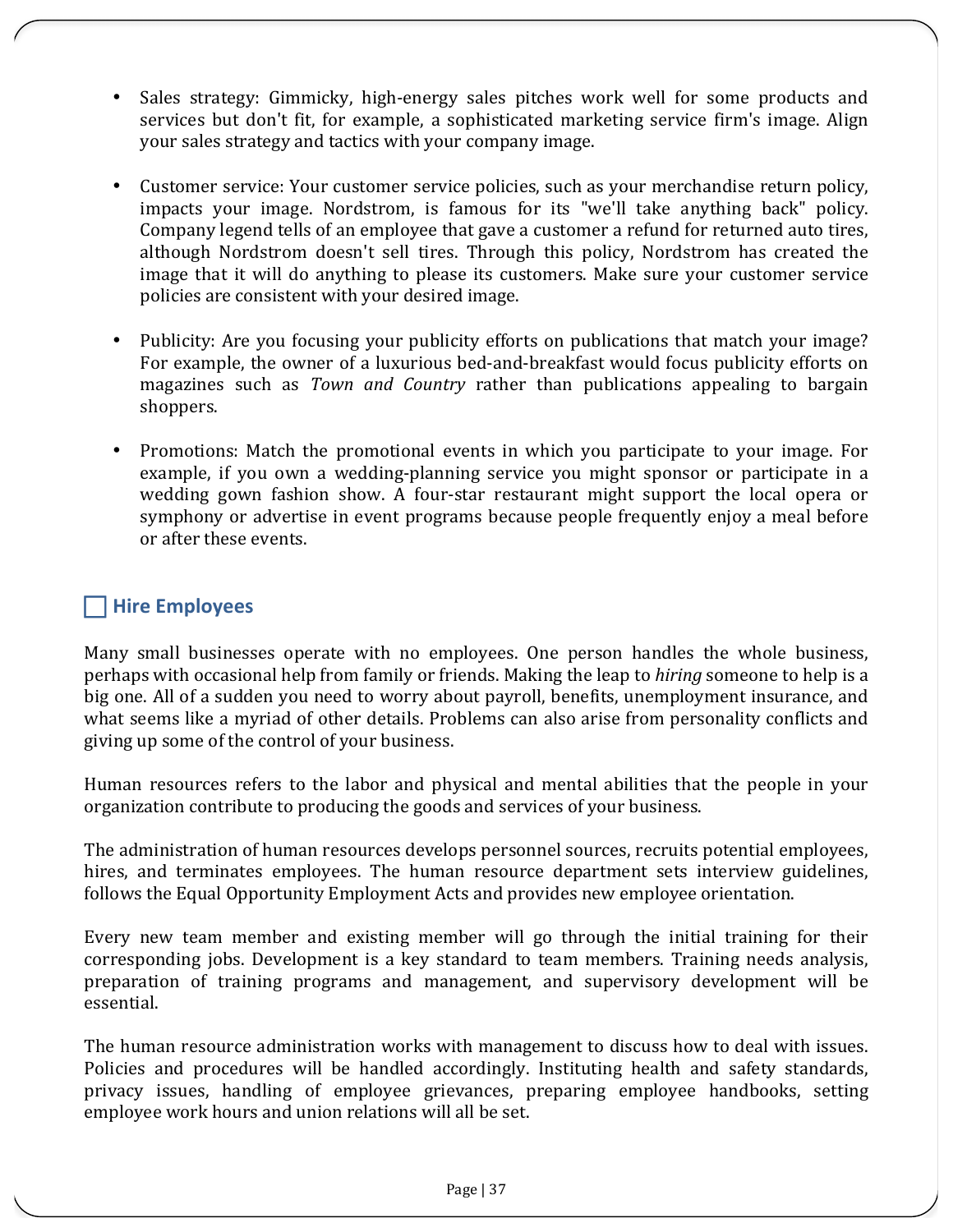Recordkeeping for employees must be well maintained and kept secure. HR will make certain to adhere to all labor laws governing employers, maintain individual employee files, maintain all of the department records and prepare departmental reports for top management.

Wage and salary administration will follow through with compensation, employment taxes, and fringe benefits. HR administration will prepare job descriptions, oversee job analysis and pay surveys.

## **Resources:**

- $\rightarrow$  The American Bar Association Guide to Workplace Law
- $\rightarrow$  The Complete Idiot's Guide to Human Resource Management
- $\rightarrow$  Contented Cows Give Better Milk
- $\rightarrow$  Create Your Own Employee Handbook
- $\rightarrow$  The Employer's Legal Handbook
- $\rightarrow$  A Handbook of Human Resource Management Practice
- $\rightarrow$  How to Become an Employer of Choice
- $\rightarrow$  The HR Scorecard
- $\rightarrow$  Human Resource Essentials
- $\rightarrow$  Human Resources for Small Businesses
- $\rightarrow$  Retirement Bible
- $\rightarrow$  www.Smart Staffing.us
- $\rightarrow$  Employment Taxes
- $\rightarrow$  Operating a Small Business

# **Develop a Day-to-Day Managerial Plan**

You have reviewed your checklists multiple times, and everything seems to be in place. It's time to take the big step and open your doors. This is when you discover whether you are a real entrepreneur. What do you do with your time? The choices you make today will set the tone for your business from now on.

The two biggest obstacles to getting going and keeping going are motivation and organization. Many people have no problem responding when there is a clear task in front of them. When you start a business, you do not have someone telling you what to do. You are the one making the lists and making certain things are accomplished. This does not mean just filling customer orders; it means taking care of everything—keeping the office clean, ordering necessary supplies, paying taxes, and so on.

If you are going to stay in business, sometimes you have to tolerate doing things that aren't fun. The trick to pulling this off is to give yourself little rewards along the way. For example, I worked with one entrepreneur who hated handling bills. He devised a system of setting a row of candy kisses on his desk. He allowed himself one candy kiss for each bill paid. It can be nice to have a variety of large and small items that are rewards. Rewards can be anything from a new pen to a piece of office equipment that you wanted but didn't feel was an absolute necessity. Find what rewards work for you. There will definitely be days that you will need them.

Another motivator that many successful business people use is visualizing success. Just like successful athletes use visualization to enhance their performance, you can enhance your performance in business with visualization. There are two ways to accomplish this. One is to find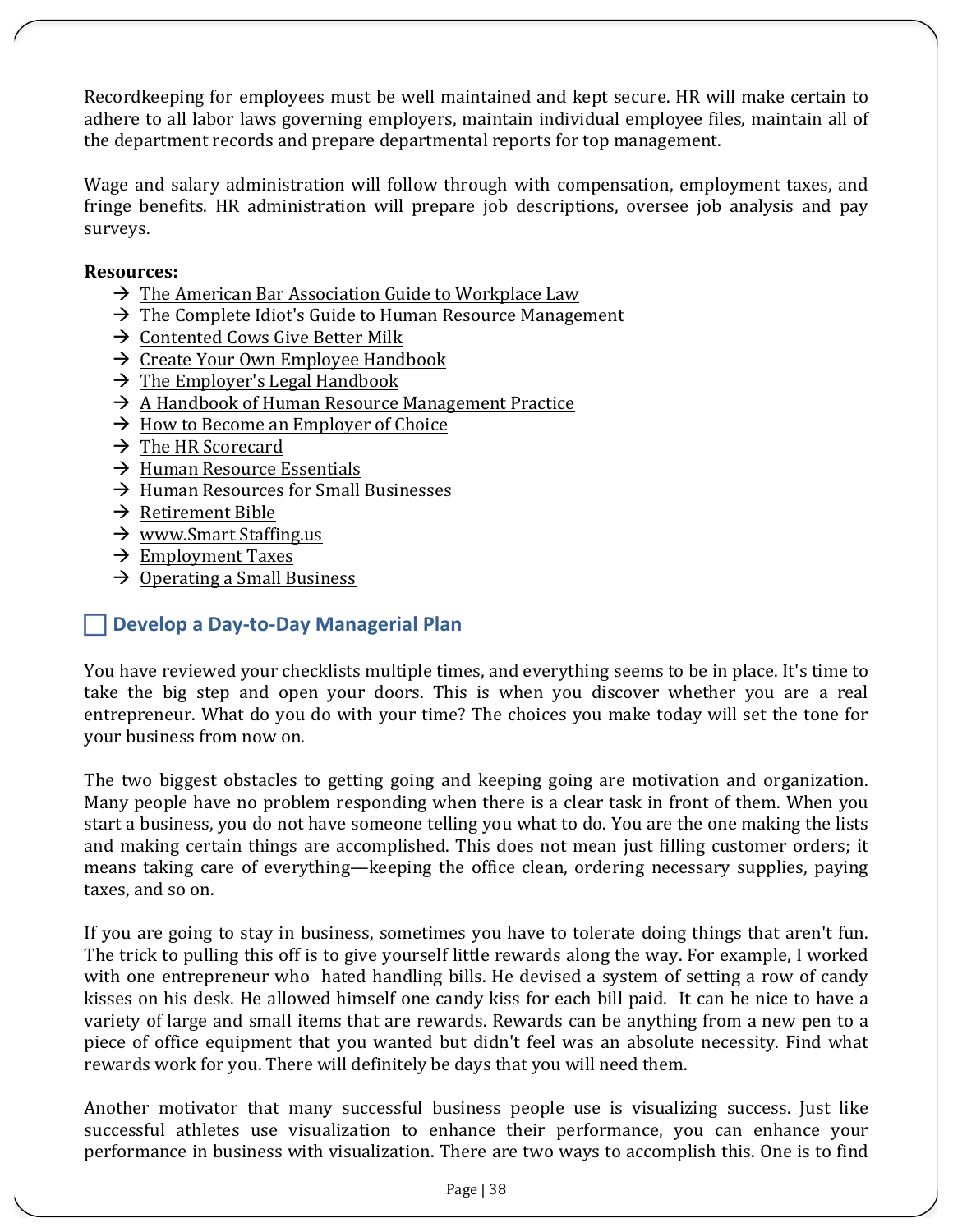videos of successful business practices in action. View the videos a number of times and visualize yourself doing the same thing. The other way to use visualization is to simply think through the steps of a task, visualizing yourself completing each step in a timely, efficient manner. This is one type of fantasy that is productive and actually pays off. It may be hard to believe, but the success stories reported from using such techniques cannot be denied.

# **Time Management**

A good way to avoid getting behind and stressed is to institute a good time management system. To manage your time well, you need to have a complete list of everything that needs to be done. If you have been too busy while setting up the business to list everything that needs to happen, the first day is a good day to get that list together. This is a time to focus on details.

Some projects are large and seem overwhelming. A good way to combat that feeling of overwhelm that often leads to procrastination is to break down every task into the smallest possible job so it seems achievable. Most people like checklists because checking things off lists is motivating,

Start with your space and equipment. List everything that needs to happen, from dusting to annual equipment maintenance. Move from there to office operations—filing, ordering supplies, and billpaying. Continue adding items to the list for marketing, production, and financial operations. For some people it is easiest to list all the large tasks and then break them into their component parts. If those parts still seem large, break them into smaller ones until you have a list of tasks that can be completed in one sitting. If at all possible, tasks should be started and completed in the same session. Otherwise, you waste time keeping track of where you stopped and getting started again.

When you have all these tasks on one list, put them on the calendar. That gives you to-do lists and structure each day. As your business grows, the list will change (and grow!), but it will also give you a sense of what jobs you may need to hire someone to do if and when that time comes. The task list can be the basis for a good employee job description.

Set aside a specific time each week to examine the progress you have made on these tasks. Are there some tasks that never get done? Is it time to hire an employee to handle some things? Is it time to outsource some of the business functions? Are there tasks missing from your list or tasks that really don't need to be done? Are there some jobs you cannot do? What can be outsourced? What can be done by a third party company, such as a Virtual Assistant or other online providers? Revise your task list as needed.

Need an easy way to track your daily activities? Go to www.ProductiveLeaders.com/Marys-Productivity for the free Productivity Tracker I use every single day.

When it is YOU starting the business, your health and wellbeing are a priority. Without you, there is no business. Take care of yourself like you would care for yourself if you were your own employee. Investing in yourself can be the difference between success and failure. Put that on your list, and make certain it gets done!

Good luck with your entrepreneurial journey! Let me know how it goes!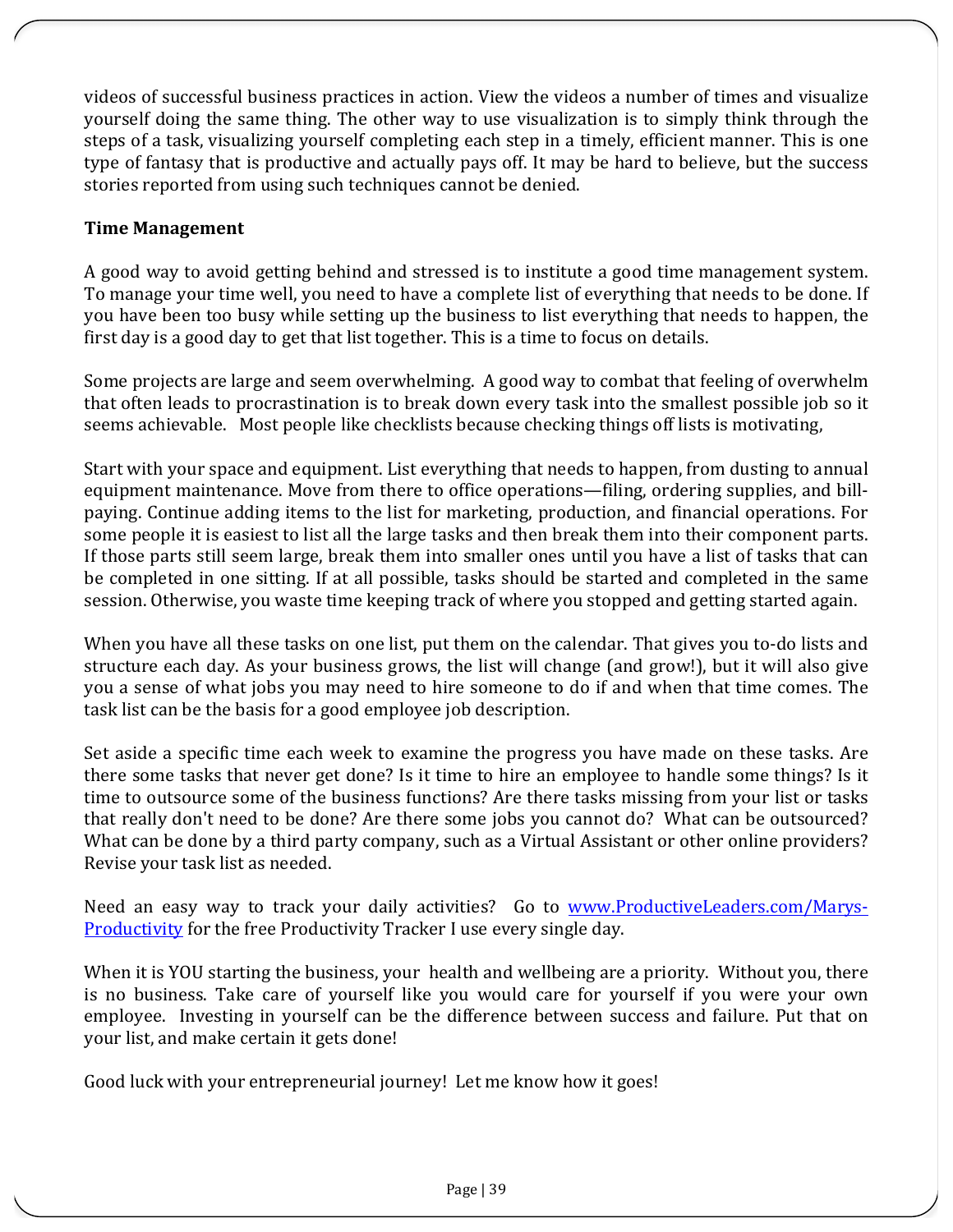# **List of Business Possibilities in Alphabetical Order**

- Accounting firm
- Actors, independent
- Administrative service business
- Adoption agencies
- Advertising agency
- Advertising consulting
- Advertising copywriter
- Advertising material distribution services
- Aerobic dance and exercise centers
- Agents and managers
- Agricultural consultant
- Agriculture, farm business
- Agriculture, fruit farm business
- Agriculture, produce farm business
- Air conditioning and heating company
- Air traffic control
- Aircraft charter services
- Aircraft equipment maker
- Aircraft manufacturing
- Aircraft rental and leasing
- Aircraft rental instruction
- Aircraft weighing systems
- Airport shuttle service
- Airport taxi
- Almanac publishers (except exclusive Internet publishing)
- Alternative health website
- Amateur sports teams, recreational
- Ambulance services
- Ambulatory surgical and emergency centers
- Amusement and theme parks
- Amusement arcades
- Animal davcare
- Animal exhibits, live
- Animal food manufacturing
- Animal safari parks
- Animated cartoon artists, independent
- Announcers, independent radio and television
- Antiques dealer
- Apiculture (beekeeping)
- Apparel manufacturing
- Apple orchards
- Appliance repair and maintenance
- Appliance rental
- Apprenticeship training
- Aquarium services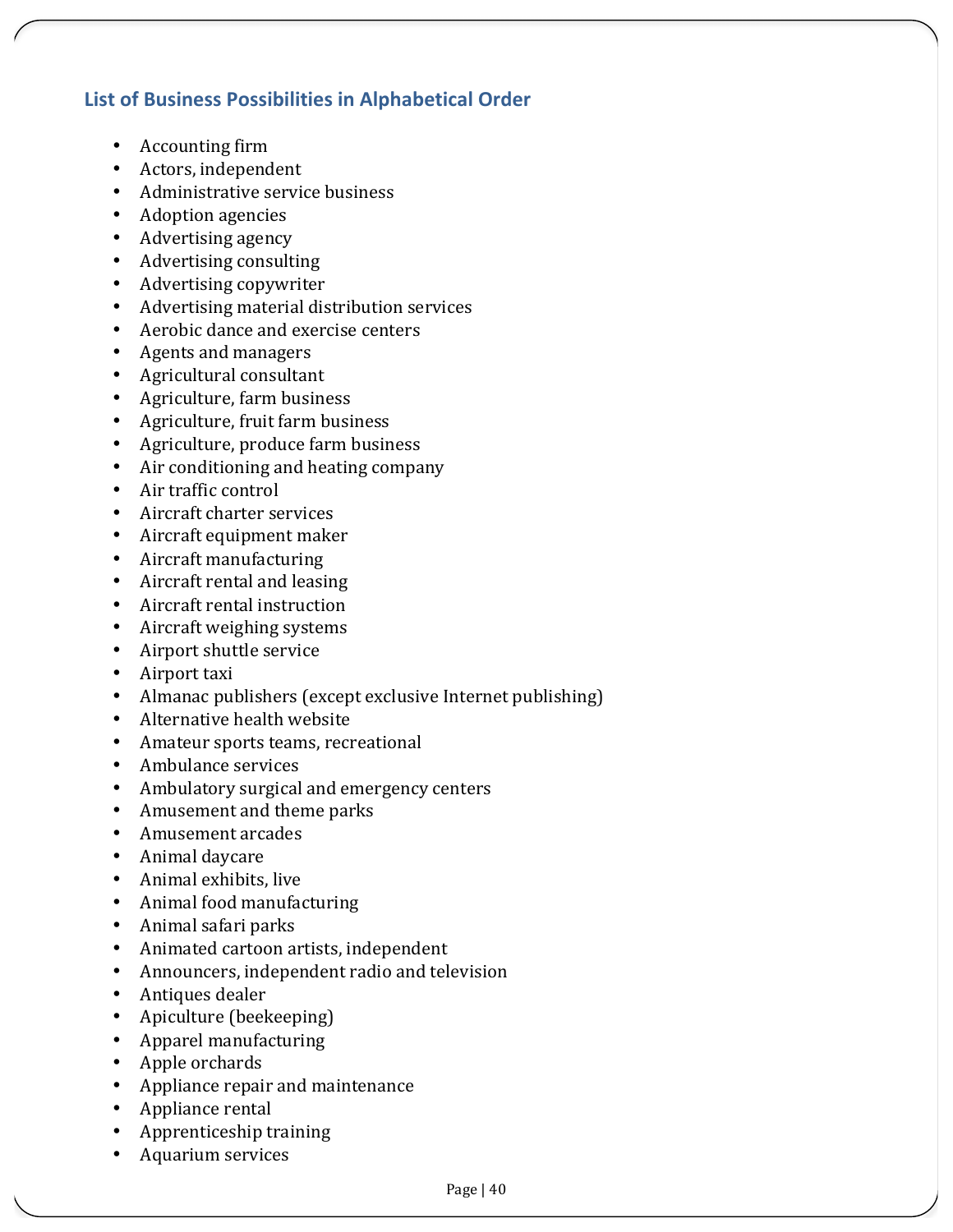- Aquariums
- Arboretums
- Archery range
- Architectural engineering
- Architectural services
- Archives
- Armored car services
- Art dealers
- Art film theater
- Art gallery
- $\bullet$  Art packaging installation
- Art restorers, independent
- Art sales custom framing
- Art school gallery
- Art school museum
- $\bullet$  Art shipping
- Art supply store
- Artificial flowers importers
- Arts and crafts
- Artists, independent
- Astrology tarot card business
- Athletes, independent
- Athletic club facilities, physical fitness
- Athletic shoe stores
- Atlas publishers
- Auditing services
- Auto body, paint, and interior repair and maintenance
- Auto decal business
- Auto insurance claims
- Automated accounting systems
- Automobile dealership
- Automobile detailing
- Automobile driving schools
- Automobile inspection
- Automobile manufacturing
- Automobile racing teams
- Automobile restoration
- Automotive glass replacement
- Automotive oil change and lubrication
- Automotive parts and accessories
- Automotive repair
- Aviaries
- Aviation clubs, recreational
- Baked goods stores
- Ball and roller bearing manufacturing
- Ballet dancers, independent
- Ballrooms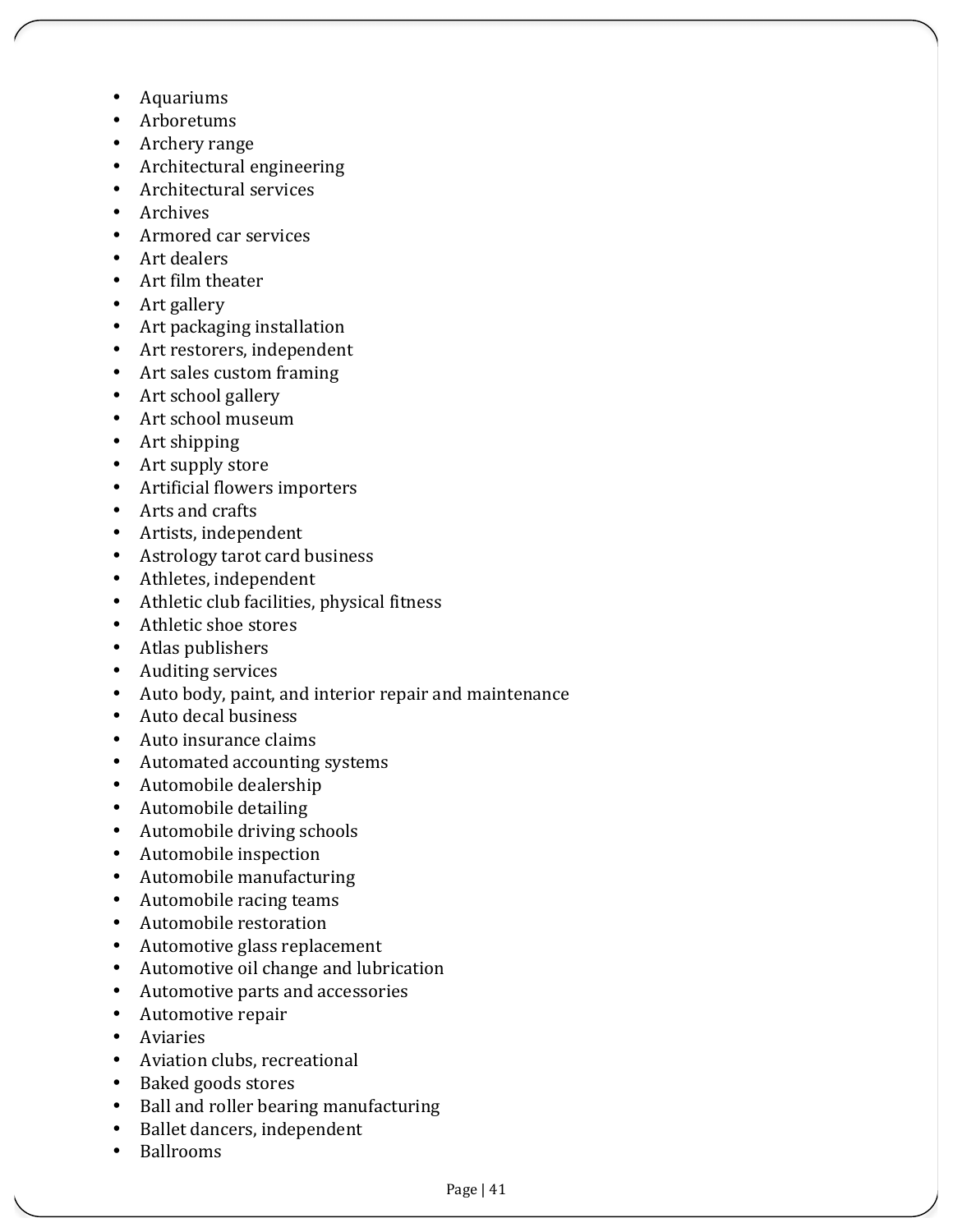- Banner-making
- Bar/club
- Barber schools
- Barber shops
- Bare printed circuit board manufacturing
- Barge rental or leasing
- Baseball clubs, recreational
- Basketball clubs, recreational
- Bathing beaches
- Beach clubs, recreational
- Beauty salons
- Beauty supplies stores
- Bed-and-breakfast inns
- Beef production
- Beef cattle ranching and farming
- Beer and ale merchant wholesalers
- Beer cooling and dispensing equipment manufacturing
- Beer stores
- Beet sugar manufacturing
- Berry (except strawberry) farming
- Bicycle pump manufacturing
- Billiard parlors
- Biological product (except diagnostic) manufacturing
- Bird-proofing services
- Bituminous coal and lignite surface mining
- Bituminous coal underground mining
- Blank-book, loose-leaf binders and devices manufacturing
- Blind and shade manufacturing
- Blood and organ banks
- Blueprinting services
- Boarding houses
- Boat building
- Boat dealers
- Boat rental (except pleasure)
- Boat rental or leasing, commercial
- Boating clubs without marinas
- Bocce ball courts
- Body-building studios, physical fitness
- Bolt, nut, screw, rivet, and washer manufacturing
- Book, periodical, and newspaper merchant wholesalers
- Book publishers
- Bookstores
- Book printing
- Botanical gardens
- Bottled water manufacturing
- Bowling centers
- Bowling leagues or teams, recreational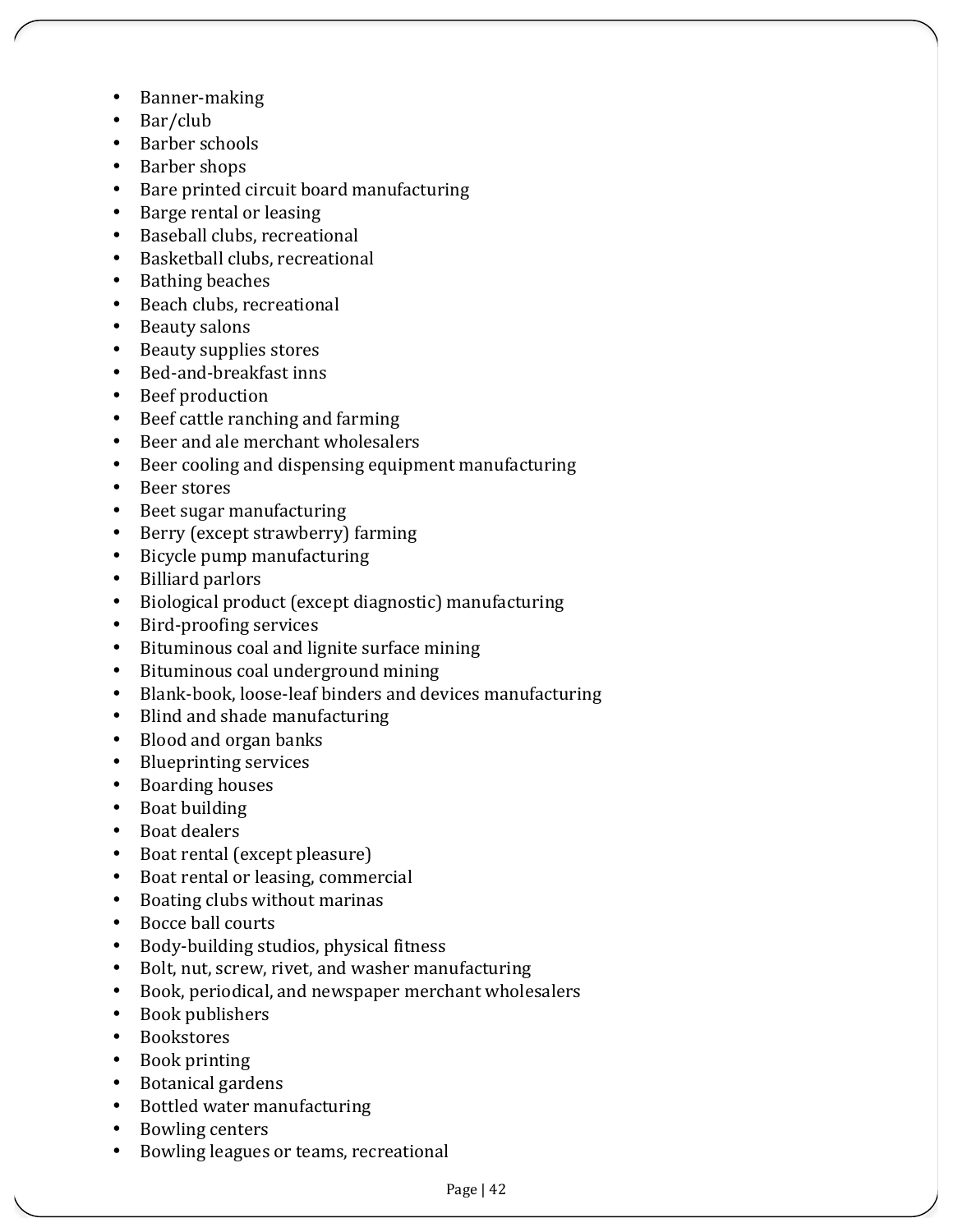- Boxers, independent professional
- Boxing clubs, recreational
- Breakfast cereal manufacturing
- Breweries
- Brick and structural clay tile manufacturing
- Brick, stone, and related construction material merchant wholesalers
- Bridge clubs, recreational
- Broadwoven fabric finishing mills
- Broadwoven fabric mills
- Broilers and other meat type chicken production
- Broom, brush, and mop manufacturing
- Building inspection services
- Building material dealers
- Burial casket manufacturing
- Bus and other motor vehicle transit systems
- Business associations
- Business management consulting services
- Business schools
- Business service centers
- Business start-up consulting services
- Business support
- Business-to-business electronic markets
- Cable and other subscription programming
- Cafeterias
- Camera stores
- Cameramen, independent (freelance)
- Campgrounds
- Camps (except instructional), day
- Cane sugar refining
- Canoeing, recreational
- Canvas and related product mills
- Canvas work
- Car leasing
- Car rental
- Car wash
- Carbon and graphite product manufacturing
- Carbon black manufacturing
- Carbon paper and inked ribbon manufacturing
- Carburetor, piston, piston ring, and valve manufacturing
- Carnival ride concession operators (i.e., supplying and servicing in others' facilities)
- Carpet and rug mills
- Carpet-cleaning services
- Cartoonists, independent
- Car wash business
- Casino hotels
- Casinos
- Caterers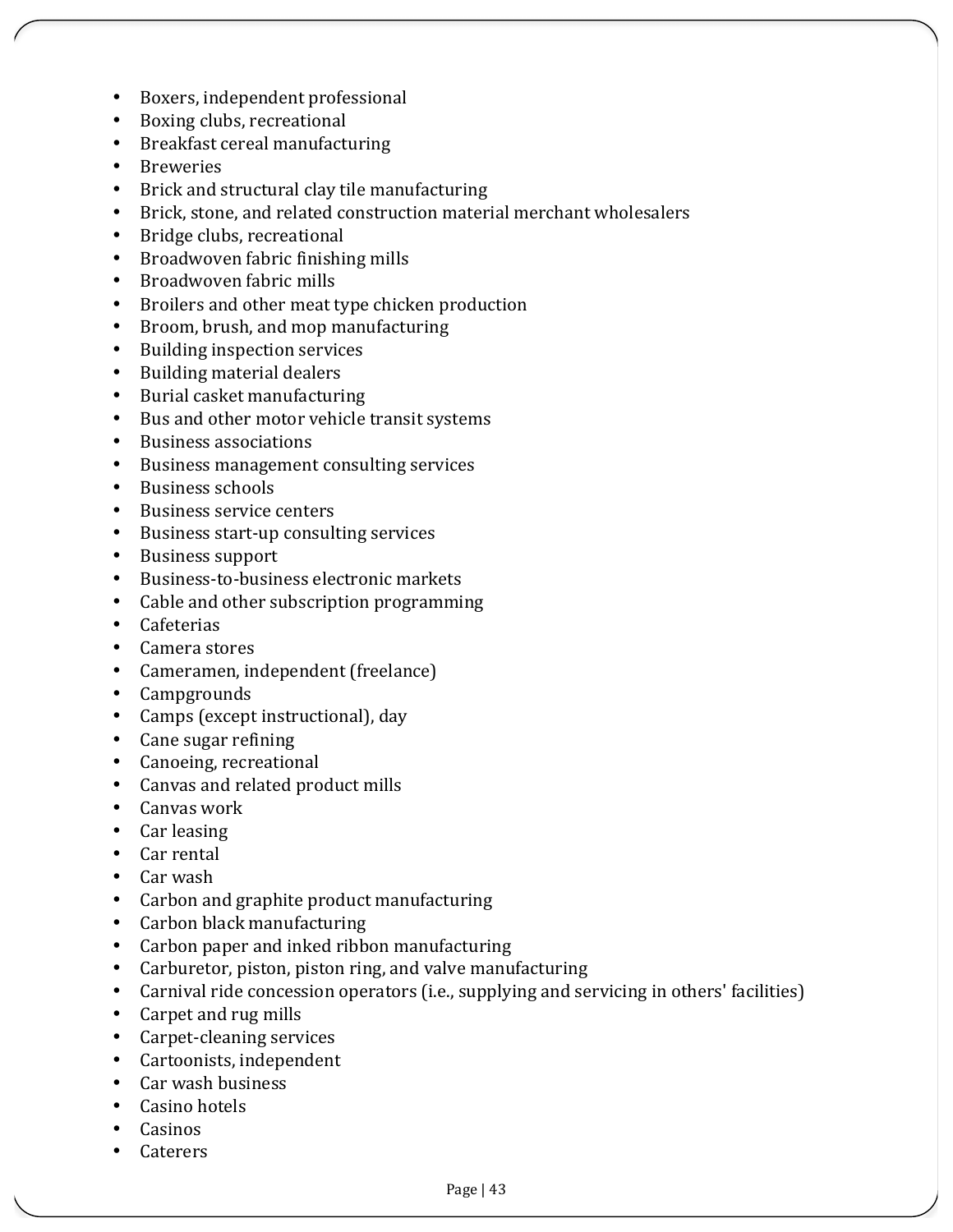- Cattle feedlots
- Caulking compounds (except gypsum base) manufacturing
- Celebrity spokespersons, independent
- Cellulosic organic fiber manufacturing
- Cement manufacturing
- Cement, rubber, manufacturing
- Cemeteries and crematories
- Ceramic wall and floor tile manufacturing
- Certified public accountants offices
- Charter bus industry
- Cheese manufacturing
- Chicken egg production
- Child daycare services
- Child guidance agencies
- Child services
- Children's and infants' clothing stores
- Chiropractors offices
- Chocolate and confectionery manufacturing from cacao beans
- Choreographers, independent
- Cigarette manufacturing
- Cinematographers, independent
- Circular direct distribution services
- Citrus (except orange) groves
- Civic and social organizations
- Claims adjusting
- Clay and ceramic and refractory minerals mining
- Clay refractory manufacturing
- Clothing accessories stores
- Coal and other mineral and ore merchant wholesalers
- Coastal and great lakes freight transportation
- Coastal and great lakes passenger transportation
- Coated and laminated packaging paper and plastics film manufacturing
- Coated and laminated paper manufacturing
- Coffee manufacturing
- Coin-operated laundry
- Collection agencies
- College planning consultant
- Comedians, independent
- Commercial and industrial machinery and equipment (except automotive and electronic) repair and maintenance
- Commercial and institutional building construction
- Commercial bakeries
- Commercial banking
- Commercial flexographic printing
- Commercial gravure printing
- Commercial, industrial, and institutional electric lighting fixture manufacturing
- Commercial laundry, dry cleaning, and pressing machine manufacturing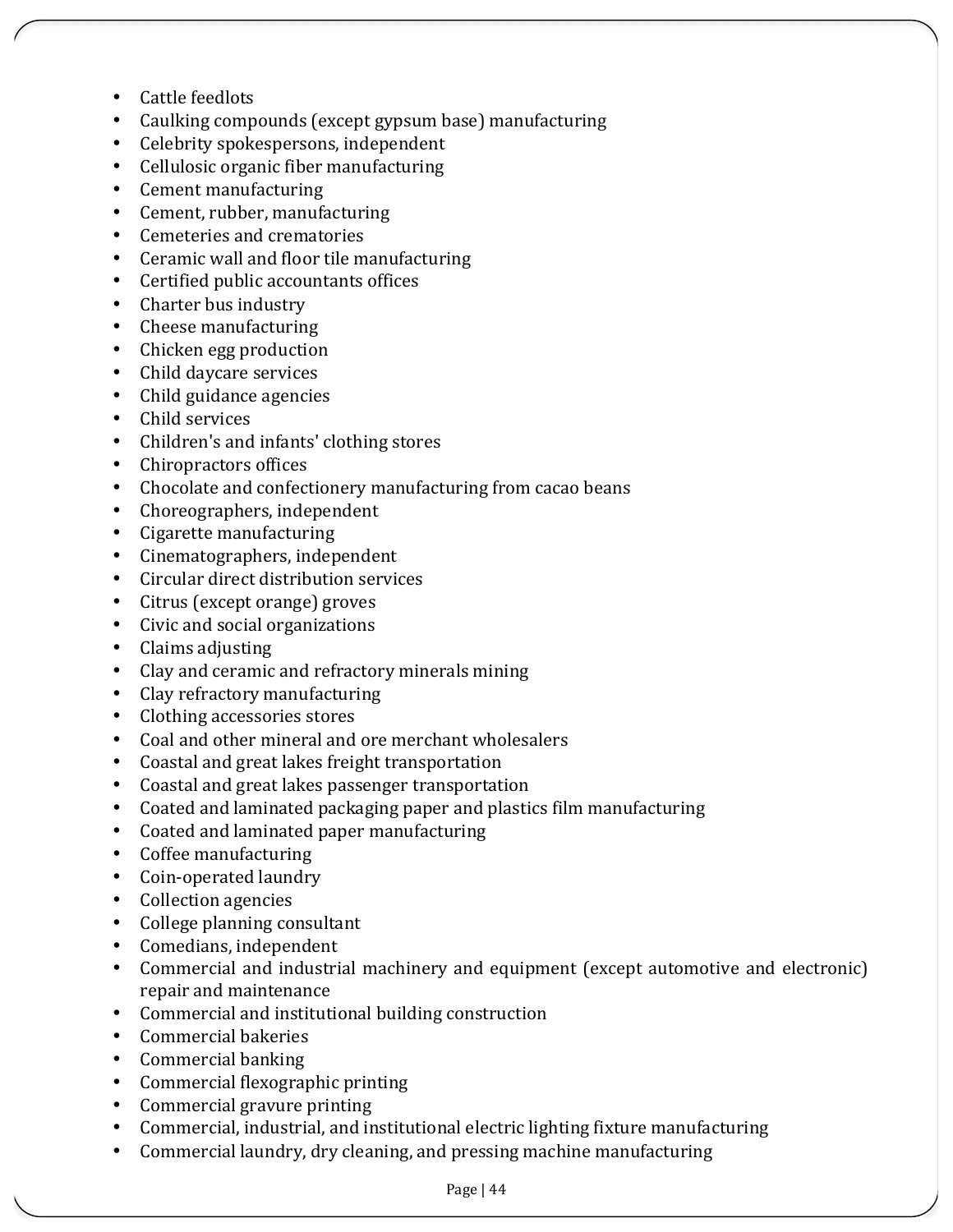- Commercial lithographic printing
- Commercial photography
- Commercial printing
- Commercial screen printing
- Commodity contracts dealing
- Communication equipment repair and maintenance
- Community centers (except recreational only), youth
- Community food services
- Community housing services
- Commuter rail systems
- Compact disc (except software) reproducing
- Composers, independent
- Compressors, air and gas, general purpose-type, manufacturing
- Computer and computer peripheral equipment and software merchant wholesalers
- Computer and office machine repair and maintenance
- Computer facilities management services
- Computer software publishing and reproduction
- Computer storage device manufacturing
- Computer stores
- Computer systems design services
- Computer terminal manufacturing
- Computer training
- Concrete block and brick manufacturing
- Concrete pipe manufacturing
- Confectionery manufacturing from purchased chocolate
- Confectionery manufacturing, non-chocolate
- Confectionery merchant wholesalers
- Confectionery stores
- Conservatories, botanical
- Conservators, independent
- Construction adhesives (except asphalt, gypsum base) manufacturing
- Construction and mining (except oil well) machinery and equipment merchant wholesalers
- Construction machinery and equipment rental and leasing
- Construction machinery manufacturing
- Construction sand and gravel mining
- Consulting service
- Consumer electronics repair and maintenance
- Consumer lending
- Continuing care retirement communities
- Convenience stores
- Convention bureaus
- Convention organizers
- Converted paper product manufacturing
- Conveyor and conveying equipment manufacturing
- Cookie manufacturing
- Coolers, refrigeration, manufacturing
- Coolers, water, manufacturing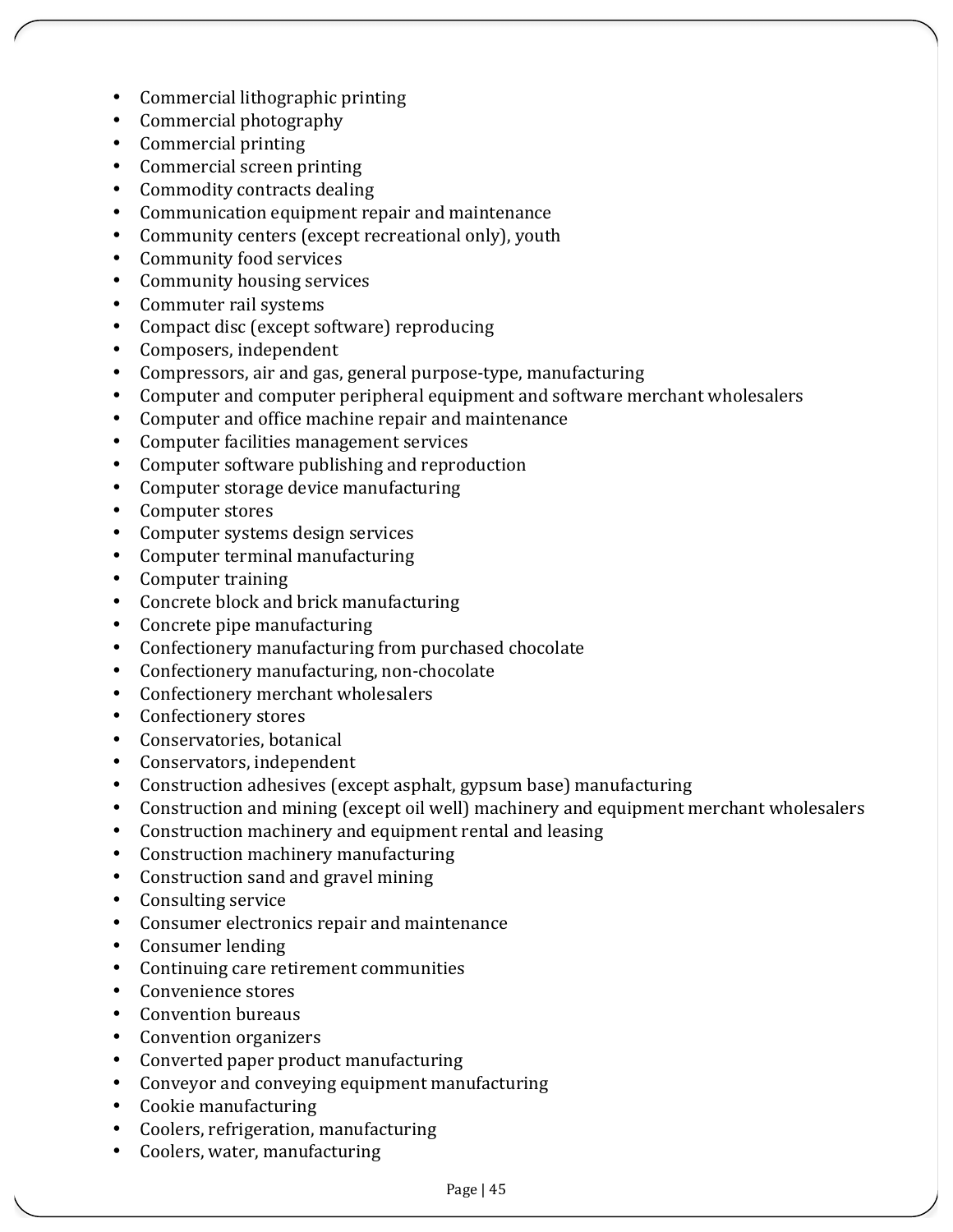- Copper rolling, drawing, and extruding
- Copper-wire (except mechanical) drawing
- Copper foundries (except die-casting)
- Copper-ore and nickel-ore mining
- Copy shops
- Corn farming
- Corporate, subsidiary, and regional managing offices
- Correctional institutions
- Corrugated and solid fiber box manufacturing
- Cosmetics stores
- Cosmetology schools
- Costume designers, independent theatrical
- Costume rental
- Cotton farming
- Cotton ginning
- Counters and display cases, refrigerated, manufacturing
- Country clubs
- Coupon direct distribution services
- Couriers
- Court reporting
- Cracker manufacturing
- Creamery butter manufacturing
- Credit bureaus
- Credit card issuing
- Credit unions
- Crocheting
- Crop harvesting, primarily by machine
- Crops grown under cover
- Cross stitch
- Crown and closure manufacturing
- Crude petroleum and natural gas extraction
- Crushed and broken granite mining and quarrying
- Crushed and broken limestone mining and quarrying
- Curling facilities
- Current-carrying wiring device manufacturing
- Curtain and drapery mills
- Custody activities
- Custom architectural woodwork and millwork manufacturing
- Custom computer programming services
- Custom roll forming
- Cut stock, resawing lumber, and planing
- Cut stone and stone product manufacturing
- Cutlery and flatware (except precious) manufacturing
- Cutting tool and machine tool accessory manufacturing
- Cyclic crude and intermediate manufacturing
- Dairy cattle
- Dairy product (except dried or canned) merchant wholesalers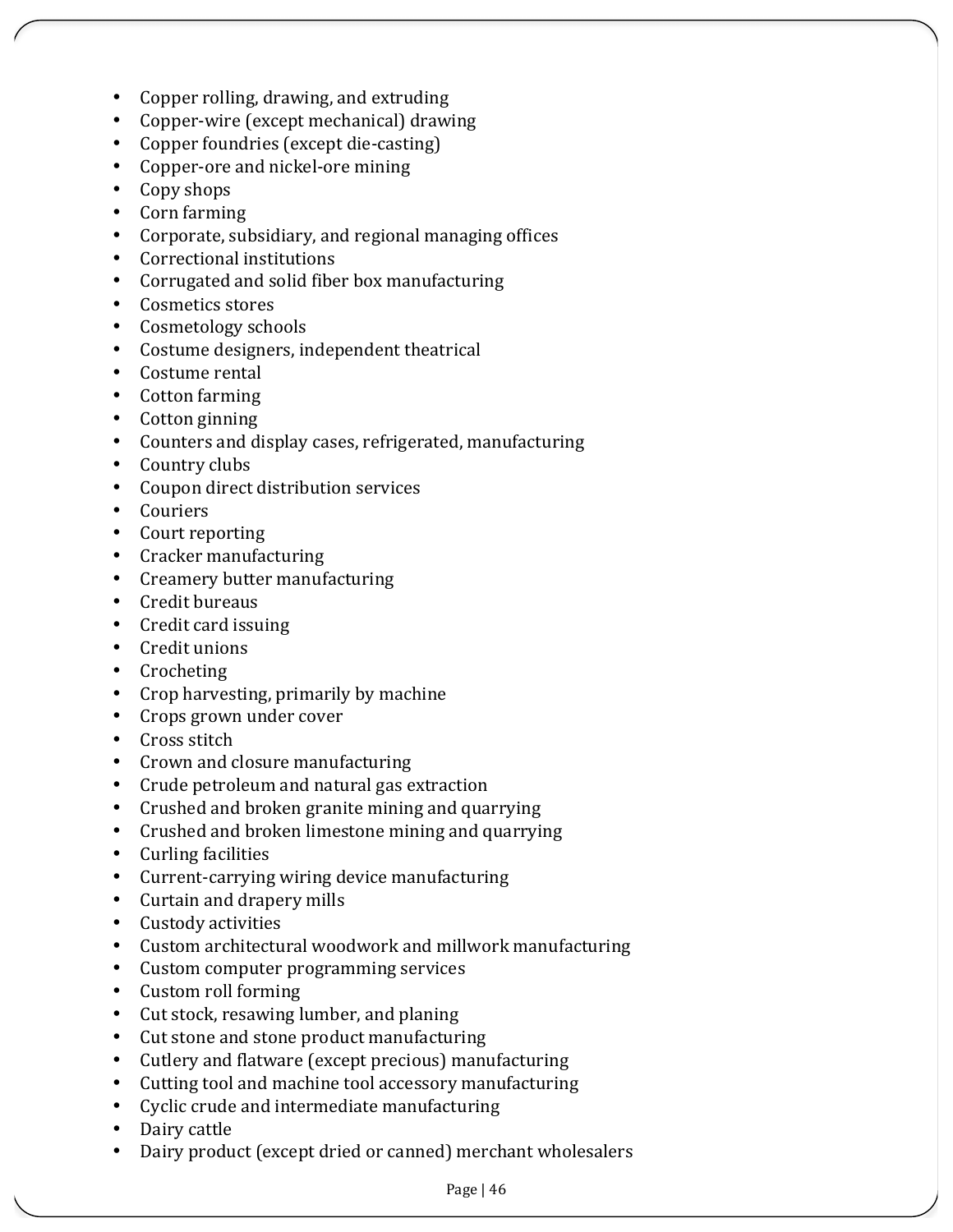- Dairy product manufacturing (dry, condensed, and evaporated)
- Dance centers, aerobic
- Dance companies
- Dance halls
- Dance studio
- Dancers, independent
- Data processing services
- Deep sea freight transportation
- Deep sea passenger transportation
- Dehumidifiers (except portable electric) manufacturing
- Dental equipment and supplies manufacturing
- Dental laboratories
- Dentists offices
- Department stores (except discount department stores)
- Diagnostic imaging centers
- Dictionary publishers (except exclusive Internet publishing)
- Die-cut paper and paperboard office supplies manufacturing
- Diet and weight reducing centers
- Digital printing
- Dimension stone mining and quarrying
- Direct mail advertising
- Directors, independent
- Directory publishers
- Directory, telephone, distribution on a contract basis
- Disc jockeys, independent
- Discotheques (except those serving alcoholic beverages)
- Discount department stores
- Display advertising
- Display cases, refrigerated, manufacturing
- Distilleries
- Document copying services
- Document preparation services
- Dog and cat food manufacturing
- Dog owners, race (i.e., racing dogs)
- Dog racing kennels
- Doll and stuffed toy manufacturing
- Door-to-door distribution of advertising materials (e.g., coupons, flyers, samples)
- Drafting services
- Dried and dehydrated food manufacturing
- Drilling oil and gas wells
- Drinking fountains, refrigerated, manufacturing
- Drinking places (alcoholic beverages)
- Drive-in motion picture theaters
- Drivers, harness or race car
- Driving ranges, golf
- Drug stores
- Drugs and druggists' sundries merchant wholesalers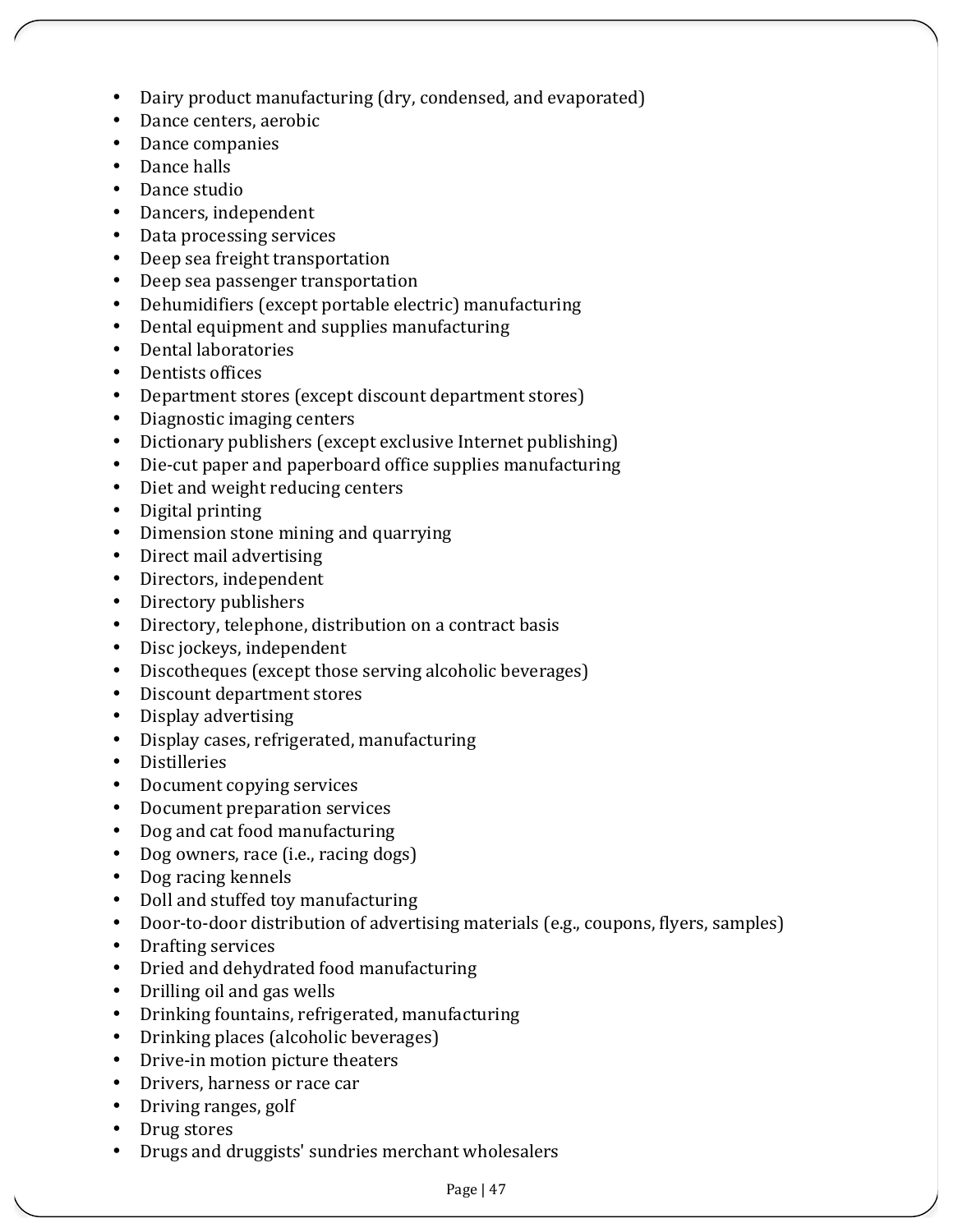- Dry pasta manufacturing
- Dry pea and bean farming
- Dry cleaning and laundry services (except coin-operated)
- Drywall and insulation contractors
- Duplicating services
- Ebay business
- Educational support services
- Elderly services
- Electric bulk power transmission and control
- Electric housewares and household fan manufacturing
- Electric lamp bulb and part manufacturing
- Electric power distribution
- Electrical and electronic appliance, television, and radio set merchant wholesalers
- Electrical apparatus and equipment, wiring supplies, and related equipment merchant wholesalers
- Electrical contractors
- Electromedical and electrotherapeutic apparatus manufacturing
- Electrometallurgical ferroalloy product manufacturing
- Electron tube manufacturing
- Electronic auctions
- Electronic capacitor manufacturing
- Electronic coil, transformer, and other inductor manufacturing
- Electronic computer manufacturing
- Electronic connector manufacturing
- Electronic resistor manufacturing
- Electronic shopping
- Electronics rental
- Electronics stores
- Electroplating, plating, polishing, anodizing, and coloring
- Elementary schools
- Elevator and moving-stairway manufacturing
- Embroidery
- Emergency and other relief services
- Emergency medical transportation service, air and ground
- Employment placement agencies
- Encyclopedia publishers (except exclusive Internet publishing)
- Engineered wood member (except truss) manufacturing
- Engineering services
- Entertainers, independent
- Envelope manufacturing
- Environment, conservation and wildlife organizations
- Environmental consulting services
- Epoxy adhesives manufacturing
- Ethnic dancers, independent
- Ethyl alcohol manufacturing
- Event planning service
- Exam preparation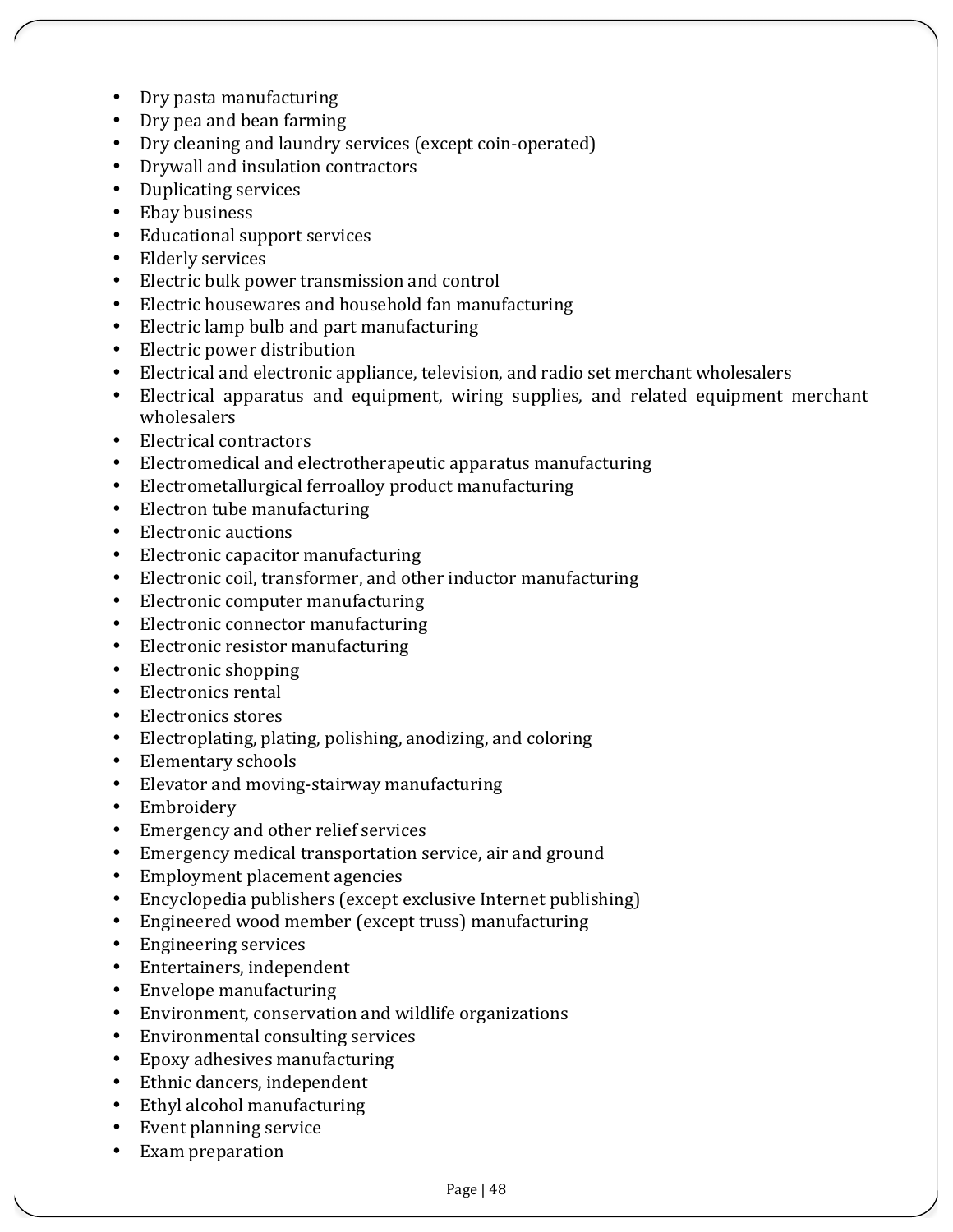- Exercise centers
- Explosives manufacturing
- Exterminating services
- Fabric coating mills
- Fabricated pipe and pipe fitting manufacturing
- Fabricated structural metal manufacturing
- Facilities support services
- Family clothing stores
- Family fun centers
- Family planning centers
- Farm and garden machinery and equipment merchant wholesalers
- Farm labor contractors and crew leaders
- Farm machinery and equipment manufacturing
- Farm management services
- Farm product warehousing and storage
- Farm supplies merchant wholesalers
- Farm supply stores
- Fastener, button, needle, and pin manufacturing
- Fats and oils refining and blending
- Fertilizer (mixing only) manufacturing
- Fiber can, tube, drum, and similar products manufacturing
- Fiber optic cable manufacturing
- Fiduciary activities
- Figure skaters, independent
- Film actors, independent
- Film producers, independent
- Financial investment activities
- Financial management consulting (except investment advice) services
- Financial planner
- Financial transactions processing, reserve, and clearinghouse activities
- Fine arts schools
- Finfish fishing
- Finish carpentry contractors
- Fire protection
- Fireworks display services
- Fish and seafood merchant wholesalers
- Fish hatcheries
- Fish markets
- Fishing clubs, recreational
- Fishing guide services
- Fishing piers
- Fitness and recreational sports centers
- Flat glass manufacturing
- $\bullet$  Flight training
- Flavoring syrup and concentrate manufacturing
- Floor covering stores
- Flooring contractors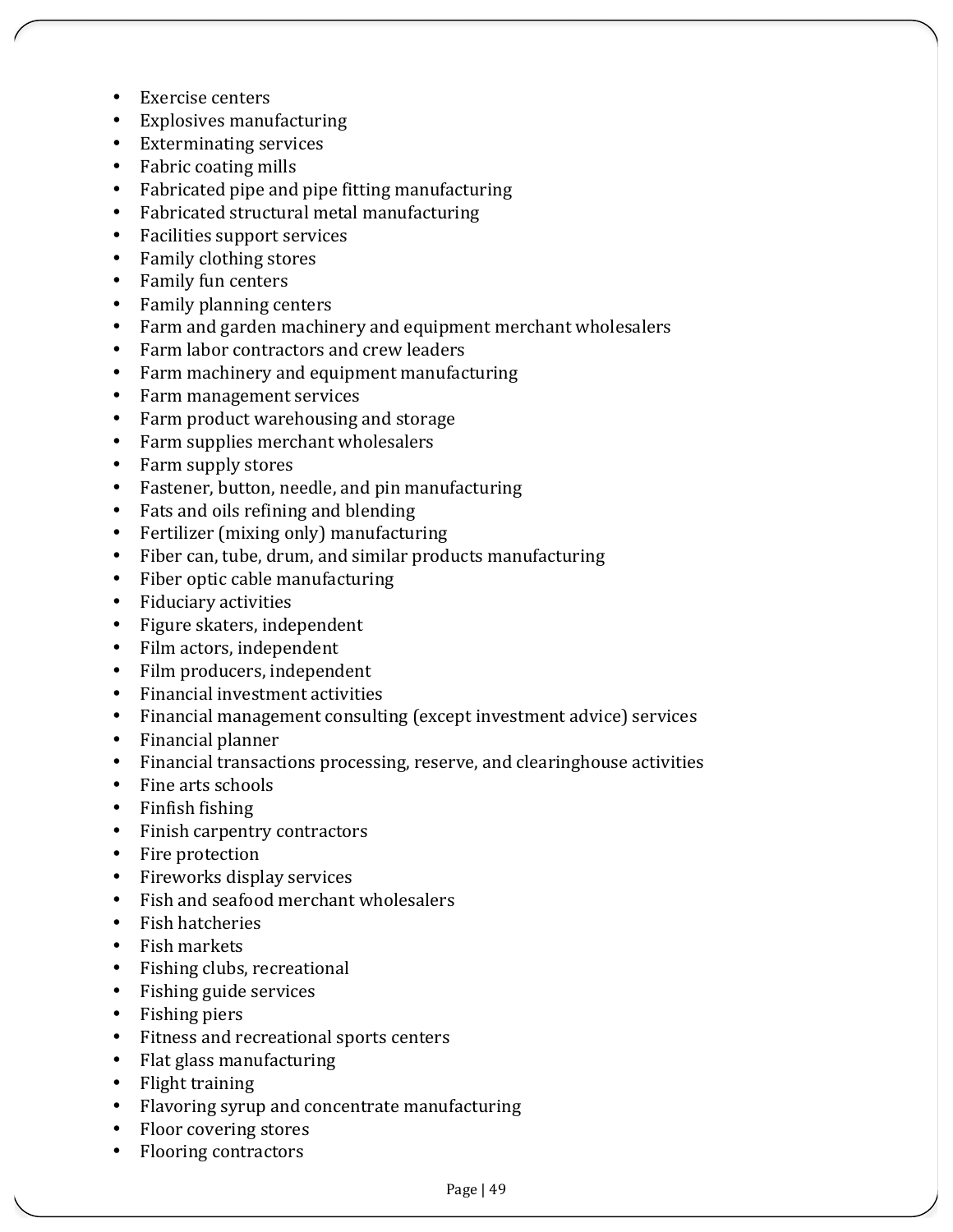- Floriculture production
- Florists
- Flour milling
- Flour mixes and dough manufacturing from purchased flour
- Flower, nursery stock, and florists' supplies merchant wholesalers
- Fluid milk manufacturing
- Fluid power cylinder and actuator manufacturing
- Fluid power pump and motor manufacturing
- Fluid power valve and hose fitting manufacturing
- Flyer direct distribution (except direct mail) services
- Flying clubs, recreational
- Folding paperboard box manufacturing
- Folk dancers, independent
- Food product machinery manufacturing
- Food service contractors
- Football clubs, recreational
- Footwear and leather goods repair
- Footwear merchant wholesalers
- Forest nurseries
- Forestry machinery and equipment rental and leasing
- Formal wear rental
- Fossil fuel electric power generation
- Foster home placement services
- Fountains, refrigerated drinking, manufacturing
- Framing contractors
- Freezing equipment, industrial and commercial-type, manufacturing
- Freight brokerage
- Fresh fruit and vegetable merchant wholesalers
- Frozen cakes, pies, and other pastries manufacturing
- Frozen fruit, juice, and vegetable manufacturing
- Frozen specialty food manufacturing
- Fruit canning
- Fruit markets
- Full-service restaurants
- Fumigating services (except crop fumigating)
- Funeral homes and funeral services
- Fur and leather apparel manufacturing
- Fur-bearing animal and rabbit production
- Furnaces, warm air (i.e., forced air), manufacturing
- Furniture merchant wholesalers
- Furniture stores
- Galleries, shooting
- Game stores
- Game, toy, and children's vehicle manufacturing
- Garden centers
- Gardens, zoological or botanical
- Gasket, packing, and sealing device manufacturing

Page | 50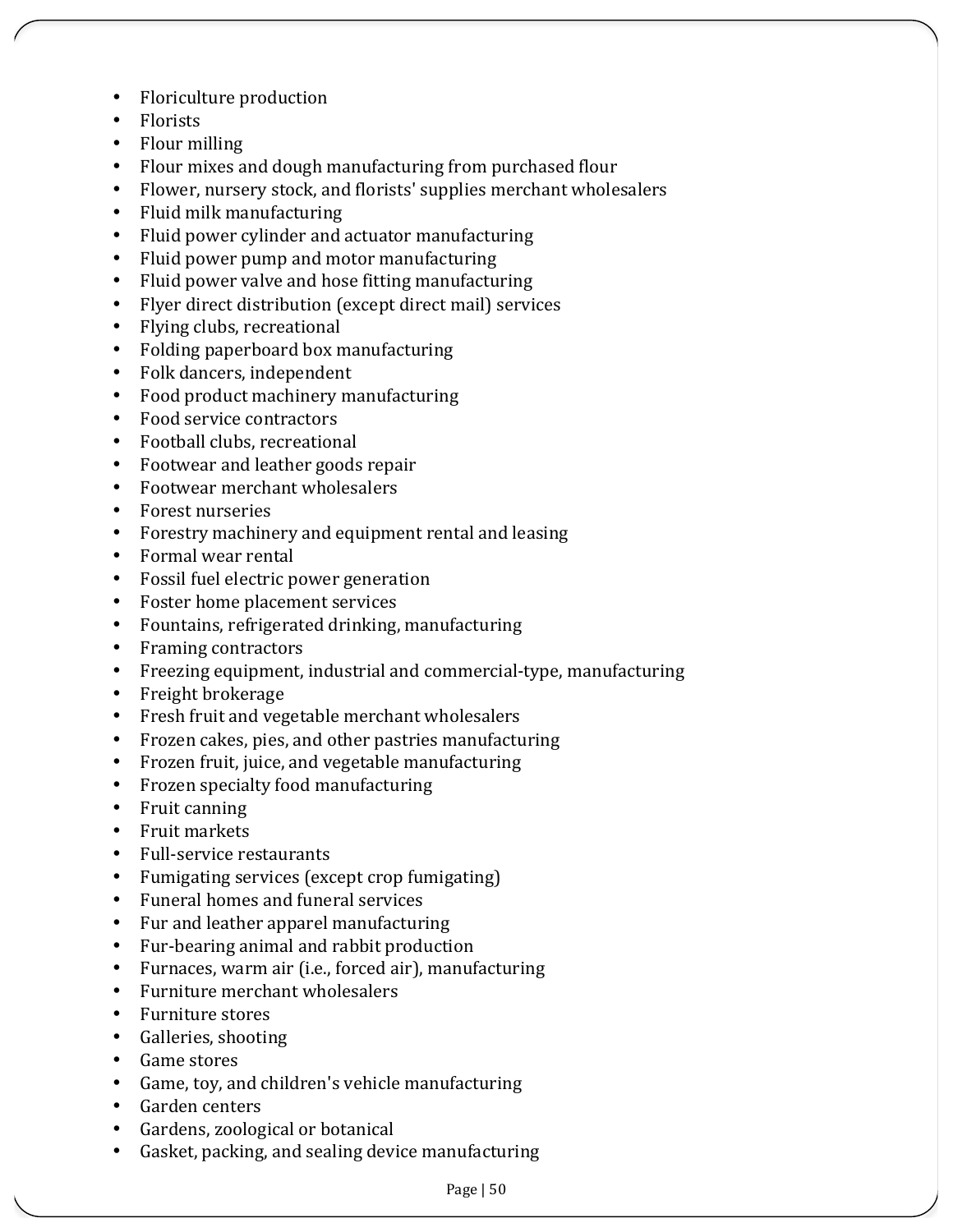- Gasoline engine and engine parts manufacturing
- Gasoline stations
- Gasoline stations with convenience stores
- $\bullet$  General freight trucking, local
- General freight trucking, long-distance, truckload
- General freight trucking, long-distance, less than truckload
- General line grocery merchant wholesalers
- General management consulting services
- General warehousing and storage
- Geophysical surveying and mapping services
- Ghost writers, independent
- Gift stores
- Glass and glazing contractors
- Glass container manufacturing
- Glove and mitten manufacturing
- Glues (except dental) manufacturing
- Goat farming
- Go-cart tracks (i.e., amusement rides)
- Gold ore mining
- Golf courses
- Golf courses, miniature
- Golf courses, pitch-n-putt
- Golf driving ranges
- Golfers, independent professional (i.e., participating in sports events)
- Grain and field bean merchant wholesalers
- Grant-making foundations
- Grape vineyards
- Graphic design services
- Greeting card publishers
- Grocery (except convenience) stores
- Ground or treated mineral and earth manufacturing
- Guide services (i.e., fishing, hunting, tourist)
- Guide, street map, publishers (except exclusive Internet publishing)
- Guided missile and space vehicle manufacturing
- Guided missile and space vehicle propulsion unit and propulsion unit parts manufacturing
- Gum and wood chemical manufacturing
- Gun clubs, recreational
- Gymnasiums
- Gypsum product manufacturing
- Hair salon and day spa
- Hand and edge tool manufacturing
- Handball club facilities
- Handbill direct distribution services
- Hardware manufacturing
- Hardware merchant wholesalers
- Hardware stores
- Hardwood veneer and plywood manufacturing

Page | 51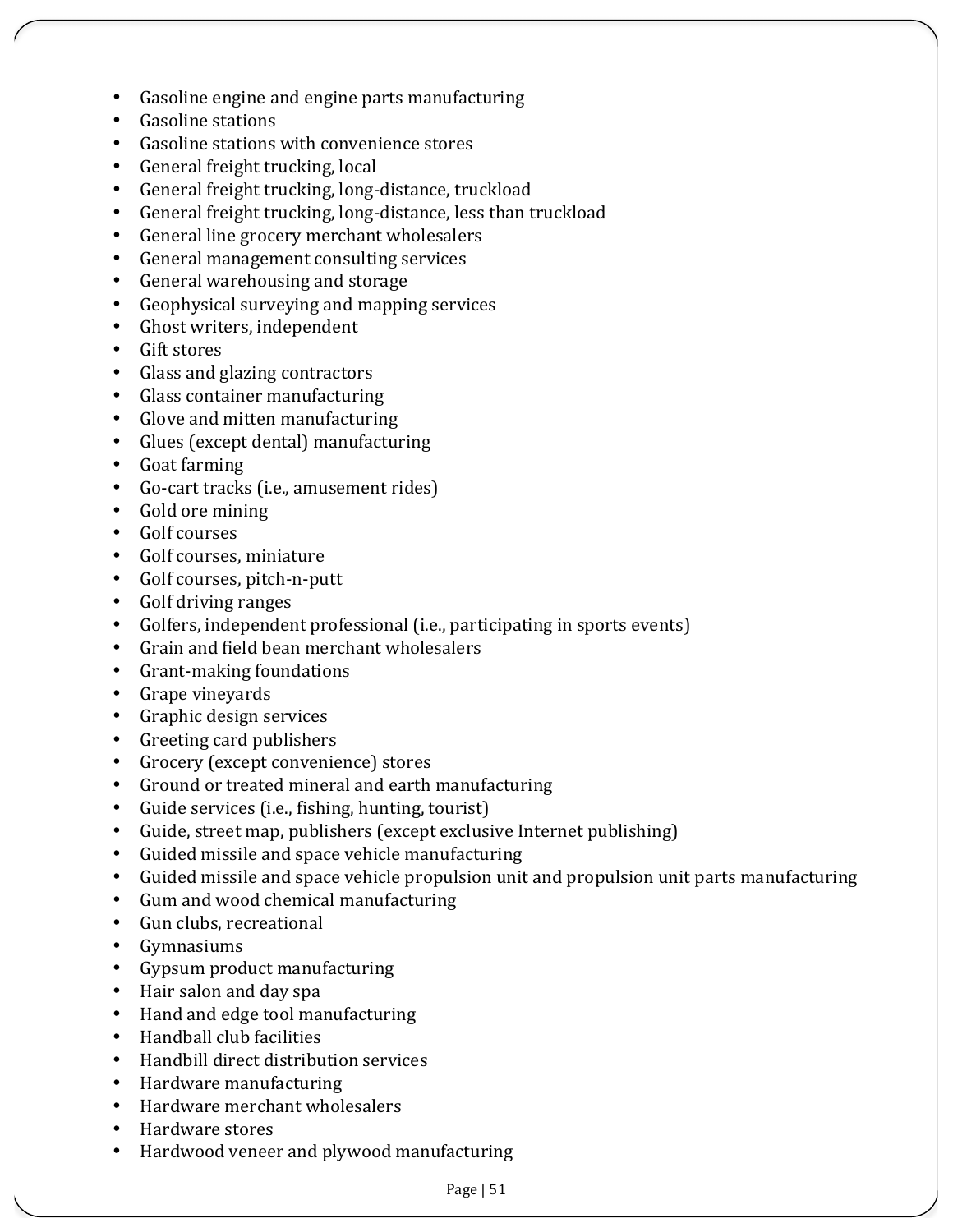- Harness drivers
- Hat, cap, and millinery manufacturing
- Hay farming
- Hazardous waste treatment and disposal
- Health and personal care stores
- Health and welfare funds
- Health club facilities, physical fitness
- Health spas without accommodations, physical fitness
- Health supplement stores
- Heating equipment (except warm air furnaces) manufacturing
- Heating equipment, warm air (i.e., forced air), manufacturing
- Heating oil dealers
- Heavy and civil engineering construction
- Heavy duty truck manufacturing
- Herb farming, grown under cover
- Herb farming, open field
- Highway, street, and bridge construction
- Historical sites
- HMO medical centers
- Hobby stores
- Hockey teams, recreational
- Hog farming
- Home and garden equipment repair and maintenance
- Home centers
- Home design
- Home furnishing merchant wholesalers
- Home furnishings stores
- Home health care services
- Home health equipment rental
- Home inspection service
- Homes for the elderly
- Horse racing stables
- Horse rental services, recreational saddle
- Horseback riding, recreational
- Horses and other equine production
- Hosiery and sock mills
- Hotels
- House slipper manufacturing
- Household appliance stores
- Household cooking appliance manufacturing
- Household furniture (except wood and metal) manufacturing
- Household laundry equipment manufacturing
- Household refrigerator and home freezer manufacturing
- Household textile product mills
- Household vacuum cleaner manufacturing
- Human resources and executive search consulting services
- Human rights organizations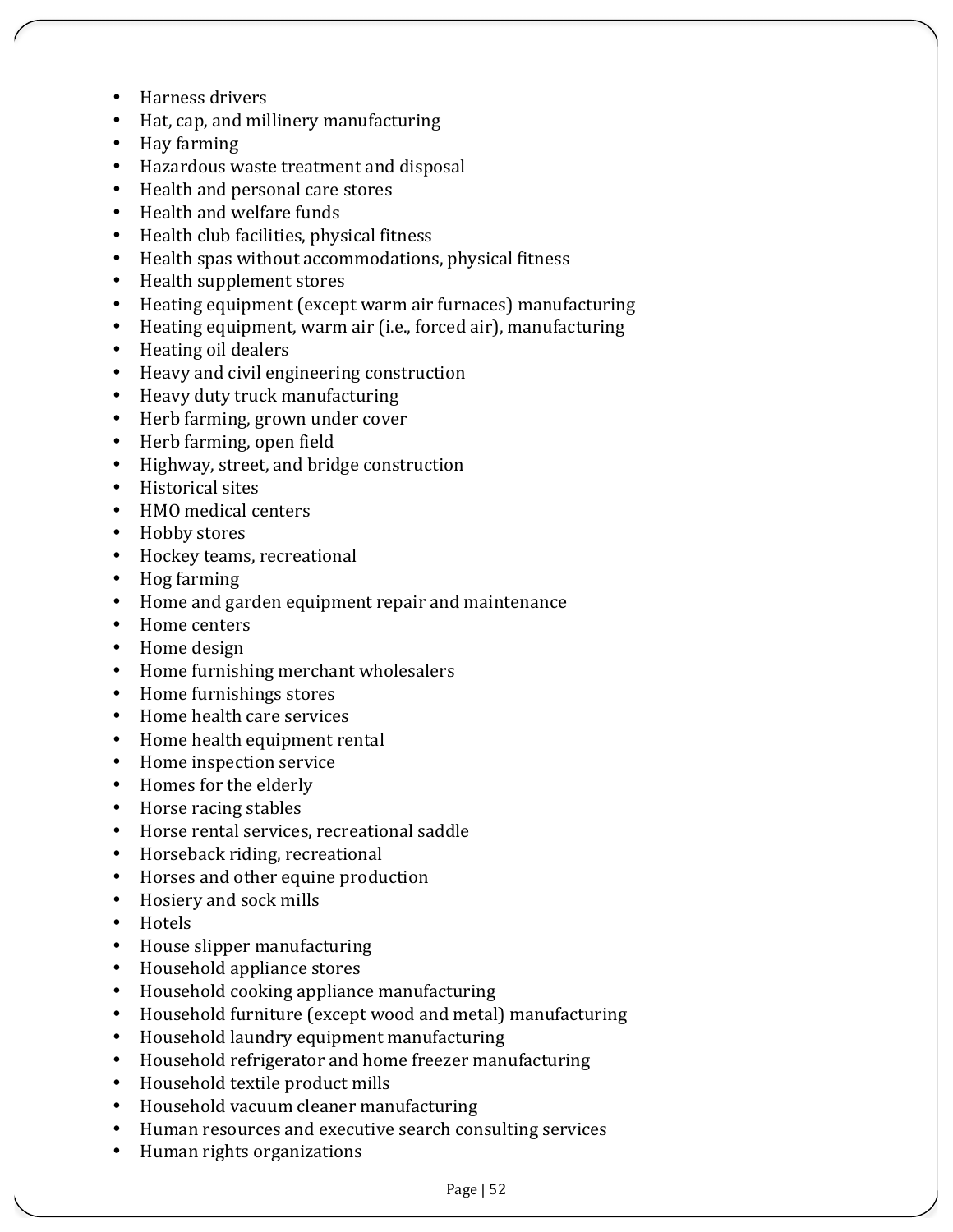- Humidifying equipment (except portable) manufacturing
- Hunting and trapping
- Hunting clubs, recreational
- Hunting guide services
- Hydroelectric power generation
- Hydroponic crop farming
- Ice cream and frozen dessert manufacturing
- Ice hockey clubs, recreational
- Ice making machinery manufacturing
- Ice manufacturing
- Ice skating rinks
- Import/export business
- Indoor play areas
- Industrial and commercial fan and blower manufacturing
- Industrial and personal service paper merchant wholesalers
- Industrial building construction
- Industrial design services
- Industrial gas manufacturing
- Industrial launderers
- Industrial machinery and equipment merchant wholesalers
- Industrial mold manufacturing
- Industrial pattern manufacturing
- Industrial process furnace and oven manufacturing
- Industrial sand mining
- Industrial supplies merchant wholesalers
- Industrial truck, tractor, trailer, and stacker machinery manufacturing
- Industrial valve manufacturing
- Infants' cut and sew apparel manufacturing
- Inland water freight transportation
- Inland water passenger transportation
- Inorganic chemical manufacturing
- Inorganic dye and pigment manufacturing
- Institutional furniture manufacturing
- Instrument manufacturing for measuring and testing electricity and electrical signals
- Instruments and related products manufacturing for measuring, displaying, and controlling industrial process variables
- Insurance agencies and brokerages
- Integrated record production/distribution
- Interior design services
- International trade financing
- Interpretive dancers, independent
- Interurban and rural bus transportation
- Investigation services
- Investment advice
- Investment banking
- In-vitro diagnostic substance manufacturing
- Iron foundries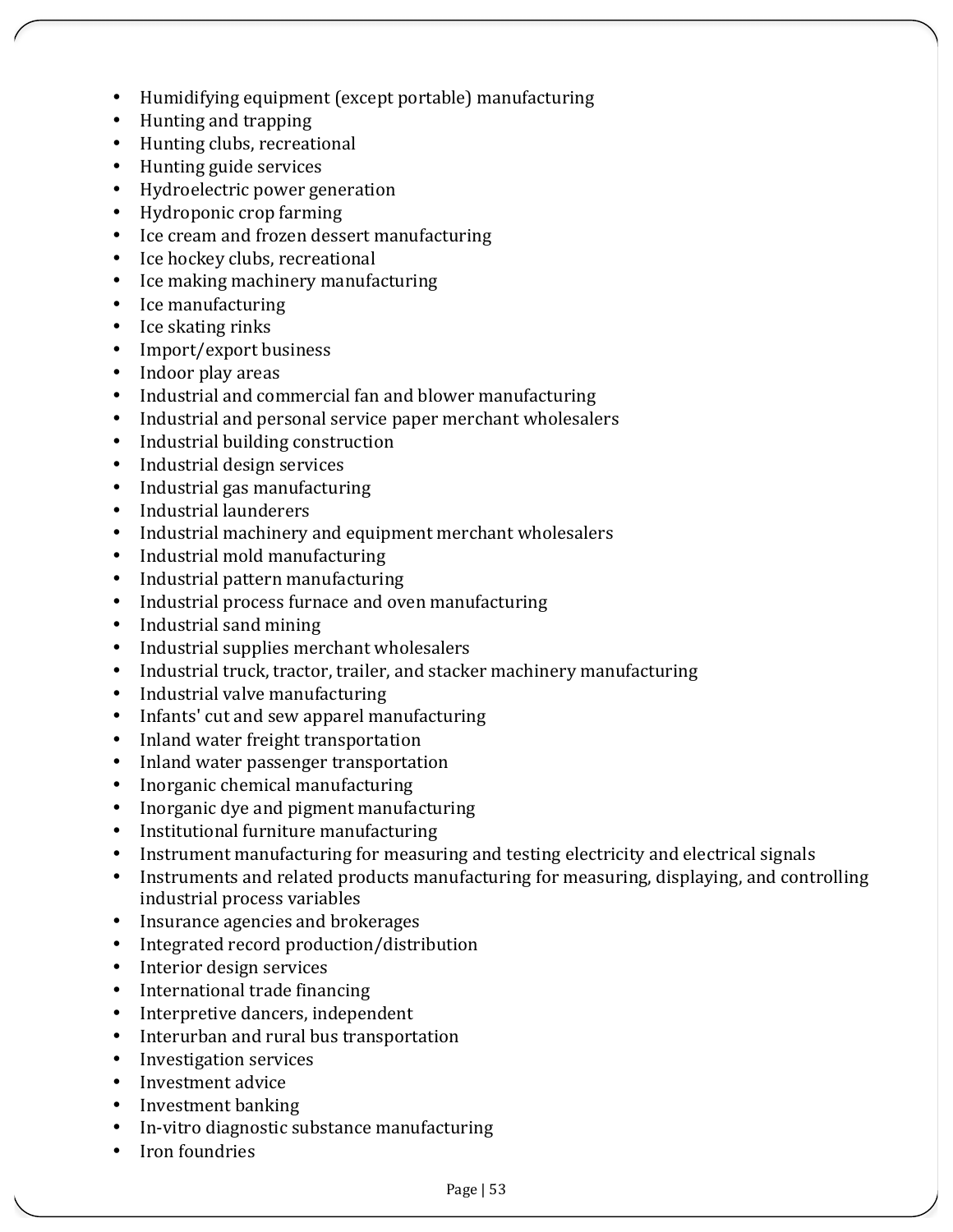- Iron ore mining
- Irradiation apparatus manufacturing
- Janitorial services
- Jazz dancers, independent
- Jewelers' material and lapidary work manufacturing
- Jewelry manufacturing
- Jewelry stores
- Jewelry, watch, precious stone, and precious metal merchant wholesalers
- Jockeys, horse racing
- Joint compounds (except gypsum base) manufacturing
- Journalists, independent (freelance)
- Jukebox concession operators (i.e., supplying and servicing in others' facilities)
- Kaolin and ball clay mining
- Kayaking, recreational
- Kennels, dog racing
- Kidney dialysis centers
- Kitchen utensil, pot, and pan manufacturing
- Knit fabric and lace mills
- Knitting
- Labeling services
- Labor unions and similar labor organizations
- Lace-making
- Laminated aluminum foil manufacturing for flexible packaging uses
- Land subdivision
- Landscape architectural services
- Language schools
- Laser surgery centers
- Lawn and garden tractor and home lawn and garden equipment manufacturing
- Lawn care/landscaping business
- Lawyers' offices
- Lead ore and zinc ore mining
- Lead pencil and art good manufacturing
- Leather and hide tanning and finishing
- Leather goods manufacturing
- Leather goods stores
- Libraries
- Light truck and utility vehicle manufacturing
- Lighting technicians, theatrical, independent
- Lime manufacturing
- Limited-service restaurants
- Limousine service
- Line-haul railroads
- Linen supply
- Liquefied petroleum gas (bottled gas) dealers
- Liquor stores
- Livestock merchant wholesalers
- Local messengers and local delivery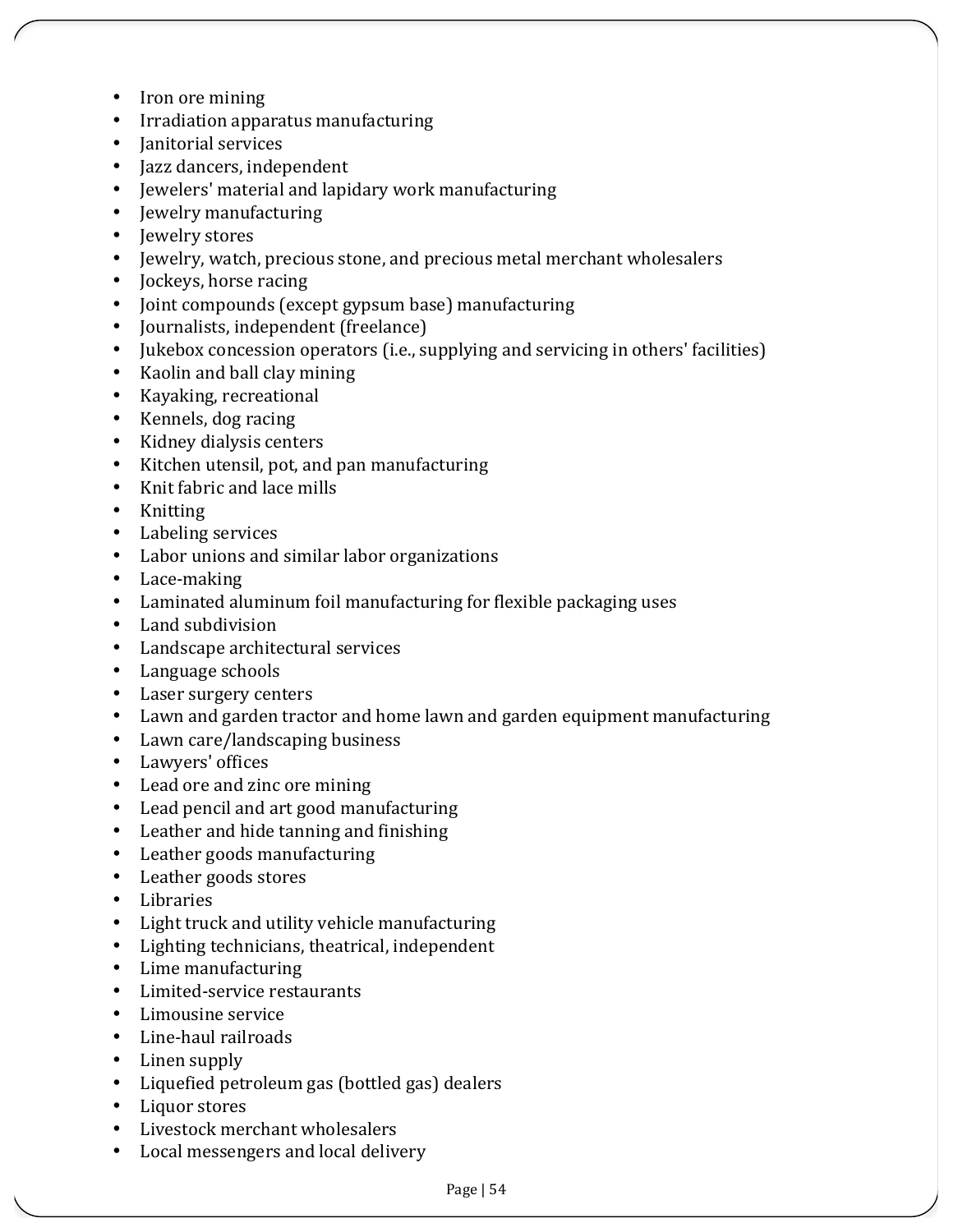- Lockers, refrigerated, manufacturing
- Locksmiths
- Logging
- Luggage stores
- Lumber, plywood, millwork, and wood panel merchant wholesalers
- Machine shops
- Machine tool (metal cutting types) manufacturing
- Machine tool (metal forming types) manufacturing
- Macramé
- Magicians, independent
- Magnetic and optical recording media manufacturing
- Mail-order houses
- Mailing list publishers
- Malt manufacturing
- Management consulting services
- Management development training
- Manifold business forms printing
- Manufactured (mobile) home dealers
- Manufactured home (mobile home) manufacturing
- Map publishers (except exclusive Internet publishing)
- Marinas, running or owning
- Marine cargo handling
- Marketing consulting services
- Marketing research
- Marking device manufacturing
- Masonry contractors
- Materials recovery facilities
- Mattress manufacturing
- Mayonnaise, dressing, and other prepared sauce manufacturing
- Measuring and dispensing pump manufacturing
- Meat and meat product merchant wholesalers
- Meat byproduct processing and rendering
- Meat markets
- Meat processed from carcasses
- Mechanical power transmission equipment manufacturing
- Media buying agencies
- Media representatives
- Medical claims billing service
- Medical, dental, and hospital equipment and supplies merchant wholesalers
- Medical hospitals
- Medical laboratories
- Medical office management consulting services or consultants
- Medicinal and botanical manufacturing
- Melon farming
- Menageries
- Men's and boys' clothing and furnishings merchant wholesalers
- Men's and boys' cut and sew apparel contractors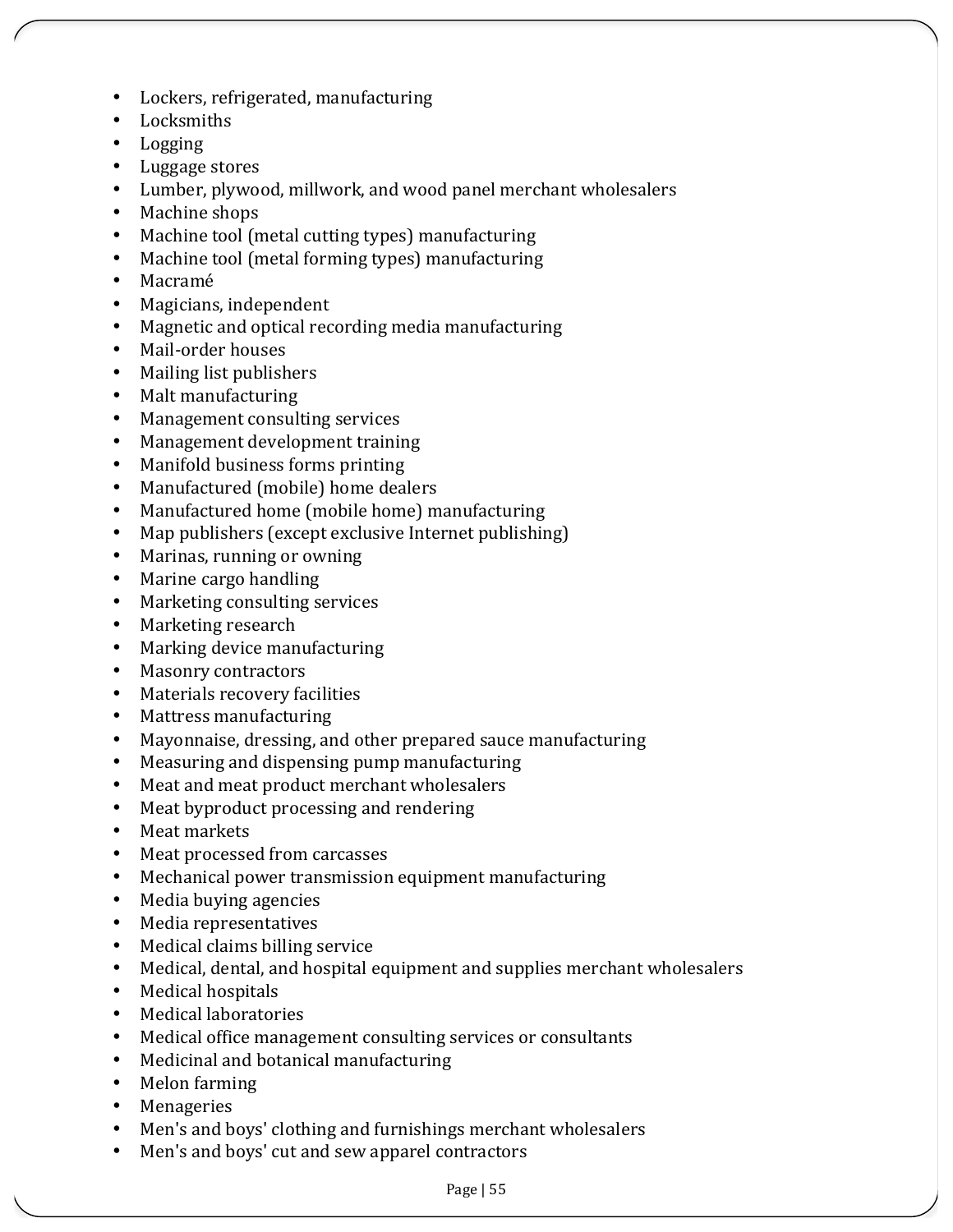- Men's and boys' cut and sew other outerwear manufacturing
- Men's and boys' cut and sew shirt (except work shirt) manufacturing
- Men's and boys' cut and sew suit, coat, and overcoat manufacturing
- Men's and boys' cut and sew trouser, slack, and jean manufacturing
- Men's and boys' cut and sew underwear and nightwear manufacturing
- Men's and boys' cut and sew work clothing manufacturing
- Men's and boys' neckwear manufacturing
- Men's clothing stores
- Men's footwear (except athletic) manufacturing
- Mental health practitioners offices (except physicians)
- Metal can manufacturing
- Metal coating, engraving (except jewelry and silverware), and allied services to manufacturers
- Metal heat treating
- Metal household furniture manufacturing
- Metal service centers and other metal merchant wholesalers
- Metal stamping
- Metal tank (heavy gauge) manufacturing
- Metal window and door manufacturing
- Metalworking
- Military armored vehicle, tank, and tank component manufacturing
- Milk production
- Millwork (including flooring)
- Mineral wool manufacturing
- Miniature golf courses
- Mining machinery and equipment manufacturing
- Mining machinery and equipment rental and leasing
- Mini-warehouse and self-storage unit lessors
- Mixed mode transit systems
- Mobile food services
- Models, independent
- Mortgage and nonmortgage loan brokers
- Mosquito eradication services
- Motels
- Motion picture and video distribution
- Motion picture and video production
- Motion picture directors, independent
- Motion picture producers, independent
- Motion picture theaters (except drive-ins)
- Motivational speakers, independent
- Motor and generator manufacturing
- Motor-home manufacturing
- Motor vehicle air conditioning manufacturing
- Motor vehicle body manufacturing
- Motor vehicle brake system manufacturing
- Motor vehicle metal stamping
- Motor vehicle parts (used) merchant wholesalers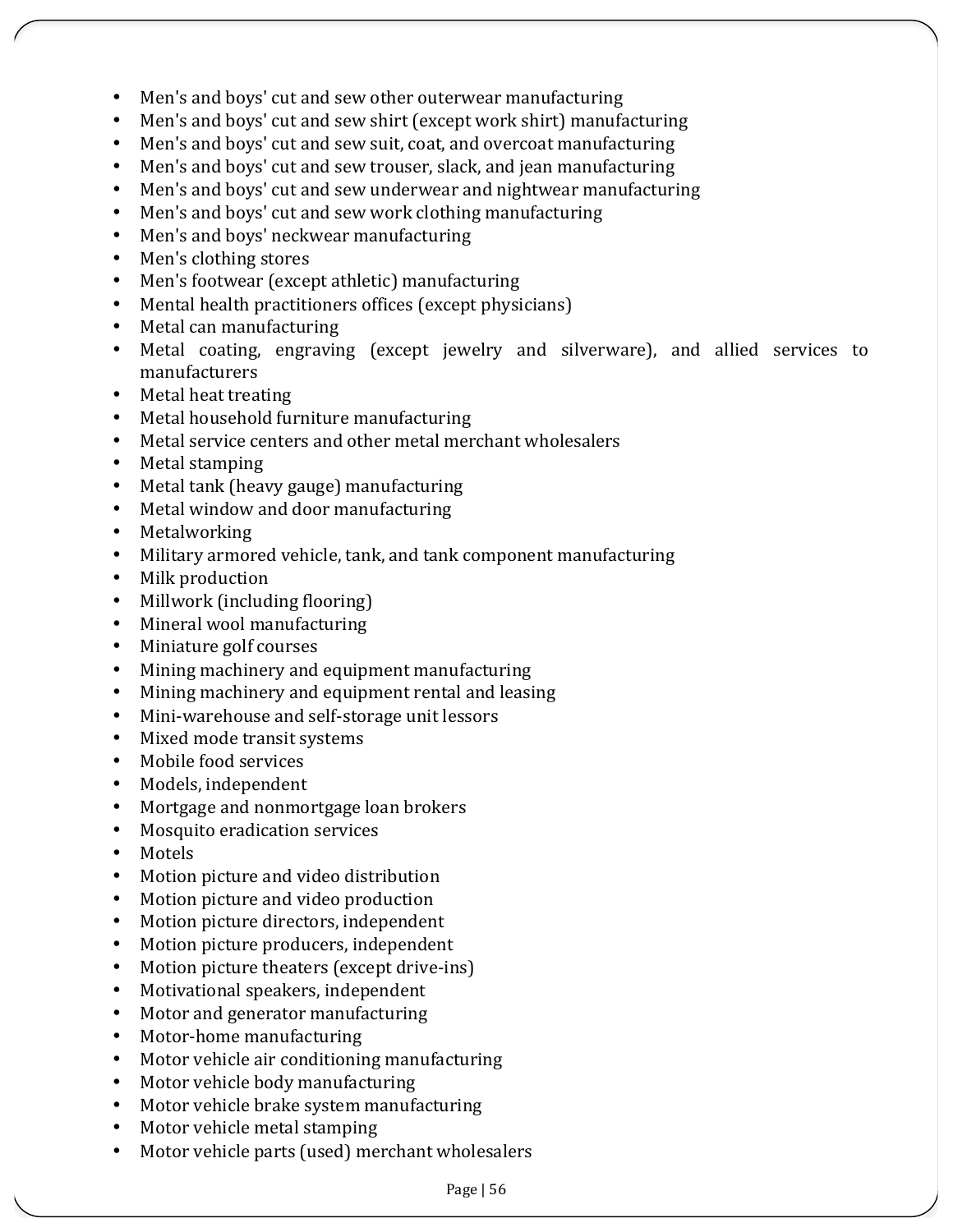- Motor vehicle seating and interior trim manufacturing
- Motor vehicle steering and suspension components (except spring) manufacturing
- Motor vehicle supplies and new parts merchant wholesalers
- Motor vehicle towing
- Motor vehicle transmission and power train parts manufacturing
- Motorcycle, bicycle, and parts manufacturing
- Motorcycle dealers
- Motorcycle racing teams
- Motorcycle repair and maintenance services
- Mountain hiking, recreational
- Museums
- Mushroom production
- Music arrangers, independent
- Music directors, independent
- Music publishers
- Musical groups and artists
- Musical instrument and supplies stores
- Musical instrument manufacturing
- Nail salons
- Narrow fabric mills
- Natural gas distribution
- Natural gas liquid extraction
- Nature parks
- Navigational services to shipping
- Needlepoint
- Needlework stores
- New car dealers
- New housing operative builders
- New multifamily housing construction
- New single-family housing construction
- News dealers and newsstands
- News syndicates
- Newspaper columnists, independent (freelance)
- Newspaper publishers
- Newsprint mills
- Nightclubs without alcoholic beverages
- Nightwear-knitting mills
- Nitrogenous fertilizer manufacturing
- Nonalcoholic beverage bars
- Non-cellulosic organic fiber manufacturing
- Noncurrent-carrying wiring device manufacturing
- Nonferrous (except aluminum) die-casting foundries
- Nonferrous forging
- Nonferrous metal (except copper and aluminum) rolling, drawing, and extruding
- Non-folding sanitary food container manufacturing
- Nonresidential building (except mini-warehouses) lessors
- Nonresidential property managers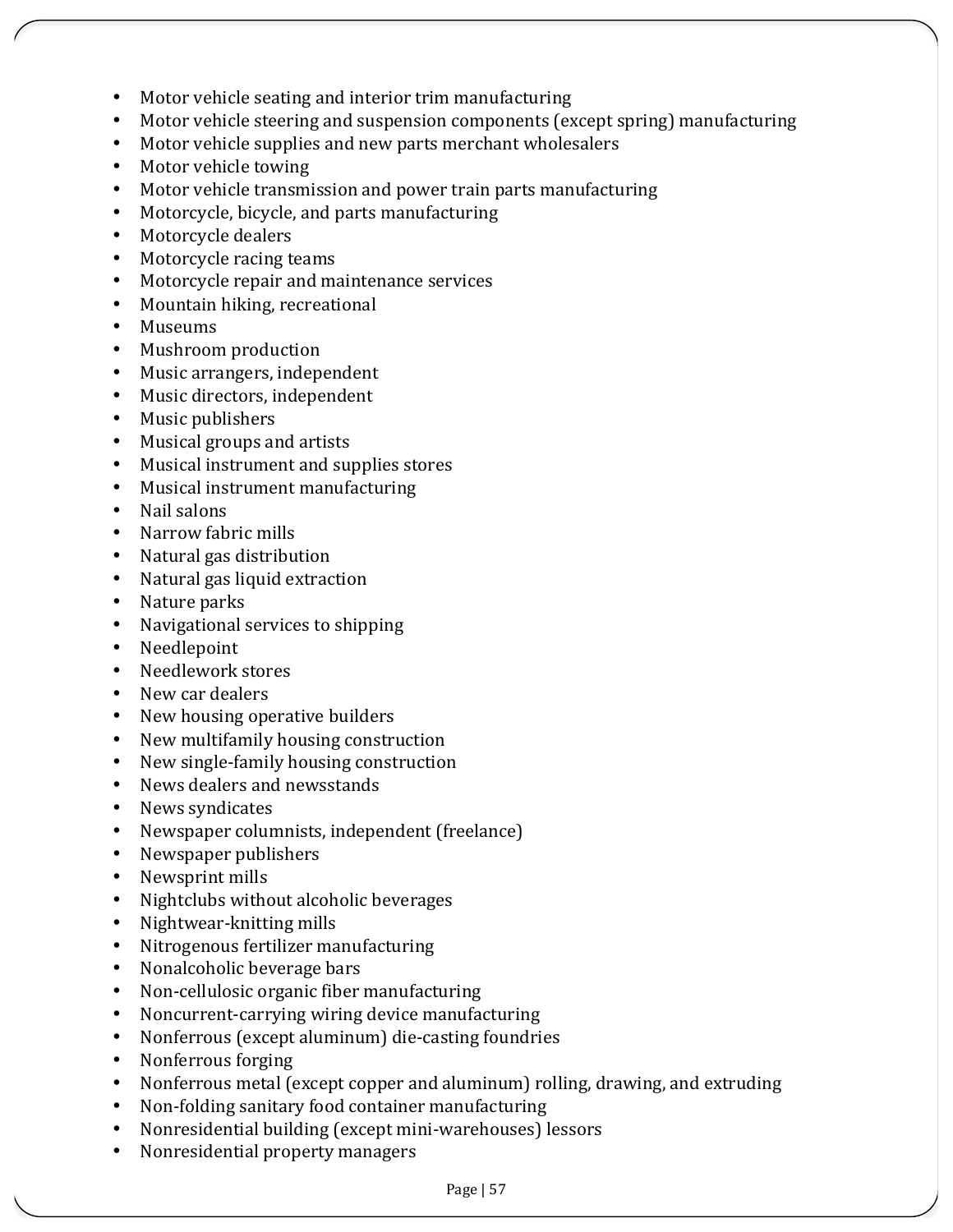- Nonscheduled chartered freight air transportation
- Nonscheduled chartered passenger air transportation
- Non-upholstered wood household furniture manufacturing
- Nonwoven fabric mills
- Notaries' offices
- Novelty stores
- Nuclear electric power generation
- Nudist camps without accommodations
- Nursery production
- Nurseries
- Nursing care facilities
- Nut stores
- $\bullet$  Oat farming
- Observation towers
- Occupational therapists offices
- Office administrative services
- Office equipment merchant wholesalers
- Office furniture (except wood) manufacturing
- Office machinery and equipment rental and leasing
- Office machinery manufacturing
- Office supplies stores
- Oil and gas field machinery and equipment manufacturing
- Oil and gas pipeline construction
- Oilseed (except soybean) farming
- Oilseed processing
- One-hour photofinishing
- Online business
- Ophthalmic goods manufacturing
- Ophthalmic goods merchant wholesalers
- Optical goods stores
- Optical instrument and lens manufacturing
- Optometrists' offices
- Orange groves
- Orchestra conductors, independent
- Organic chemical manufacturing
- Ornamental and architectural metal work manufacturing
- Outdoor adventure operations (e.g., white-water rafting) without accommodations
- Outdoor power equipment stores
- Outerwear knitting mills
- Outpatient mental health and substance abuse centers
- Overhead traveling crane, hoist, and monorail system manufacturing
- Pack trains (i.e., trail riding), recreational
- Packaged frozen food merchant wholesalers
- Packaging machinery manufacturing
- Packaging services
- Packing and crating
- Paint and coating manufacturing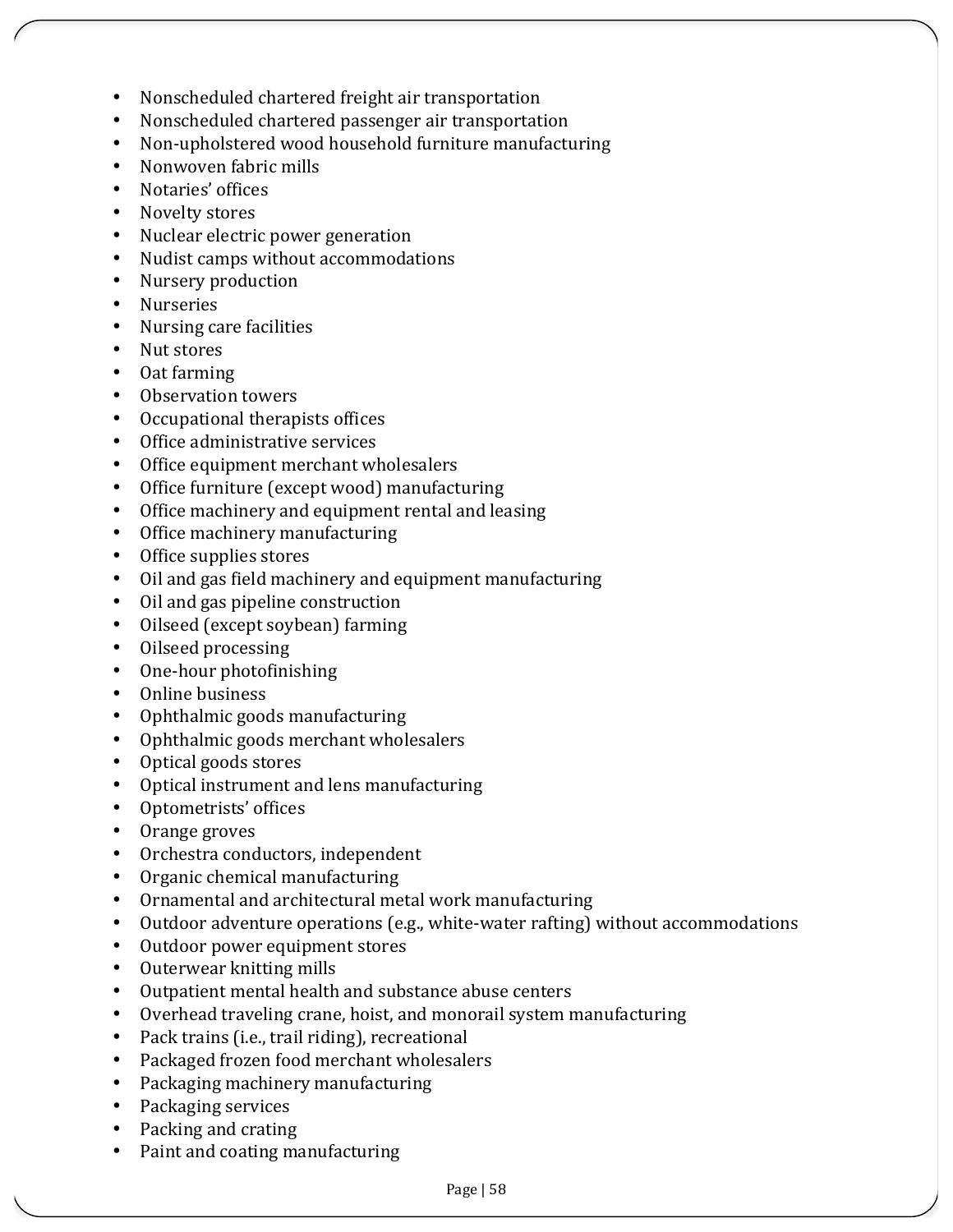- Paint sprayers (i.e., compressor and spray gun unit) manufacturing
- Paint stores
- Paint, varnish, and supplies merchant wholesalers
- Painters (i.e., artists), independent
- Painting and wall covering contractors
- Painting restorers, independent
- Pamphlet publishers (except exclusive Internet publishing)
- Paper (except newsprint) mills
- Paper industry machinery manufacturing
- Paperboard mills
- Parasailing, recreational
- Parking lots and garages
- Parks, wild animal
- Pastes, adhesive, manufacturing
- Patchwork
- Patrol services
- Payroll services
- Peanut butter manufacturing
- Peanut farming
- Pen and mechanical pencil manufacturing
- Performers (i.e., entertainers), independent
- Performing artists, independent
- Perfume stores
- Periodical publishers
- Perishable prepared food manufacturing
- Pension funds
- Personal concierge/shopper
- Personal leather good (except women's handbag and purse) manufacturing
- Persons with disabilities services
- Pest-control services
- Pesticide and other agricultural chemical manufacturing
- Pet business
- Pet and pet supplies stores
- Petrochemical manufacturing
- Petroleum and petroleum products merchant wholesalers (except bulk stations and terminals)
- Petroleum bulk stations and terminals
- Petroleum lubricating oil and grease manufacturing
- Petroleum refineries
- Petting zoos
- Pharmaceutical preparation manufacturing
- Pharmacies
- Phosphate rock mining
- Phosphate fertilizer manufacturing
- Photojournalists, independent (freelance)
- Photocopying services
- Photographers, independent artistic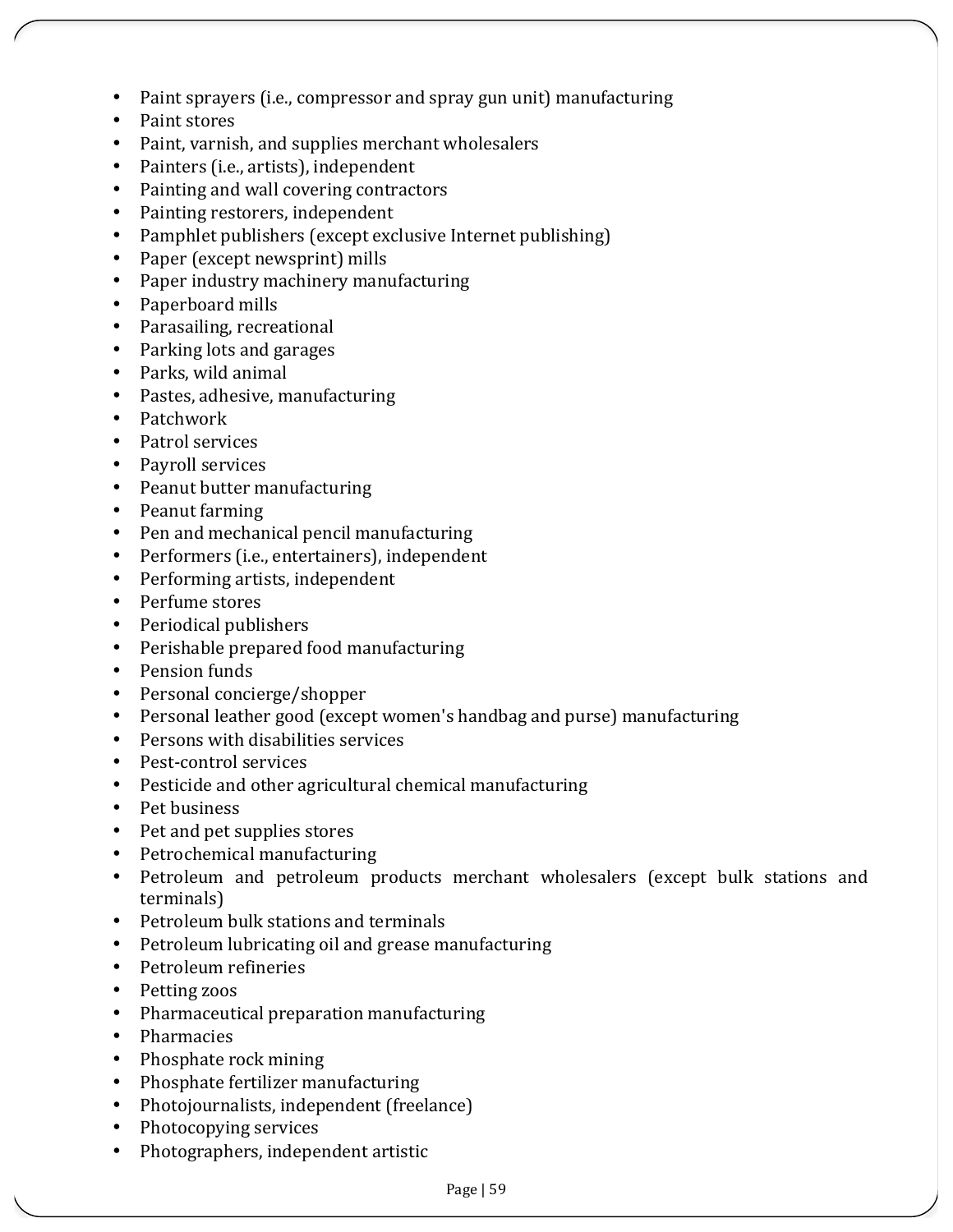- Photographic and photocopying equipment manufacturing
- Photographic equipment and supplies merchant wholesalers
- Photographic supplies stores
- Photographic film, paper, plate, and chemical manufacturing
- Photography studios, portrait
- Physical fitness sports club facilities
- Physical therapists' offices
- Physicians' offices (except mental health specialists)
- Physicians' offices, mental health specialists
- Picnic grounds
- Piece goods, notions, and other dry goods merchant wholesalers
- Piece goods stores
- Pig farming
- Pinball arcades
- Pinball machine concession operators (i.e., supplying and servicing in others' facilities)
- Ping pong parlors
- Pipe-sealing compounds manufacturing
- Pipeline transportation of crude oil
- Pipeline transportation of natural gas
- Pipeline transportation of refined petroleum products
- Plastics and rubber industry machinery manufacturing
- Plastics bottle manufacturing
- Plastics footwear manufacturing
- Plastics material and resin manufacturing
- Plastics materials and basic forms and shapes merchant wholesalers
- Plastics packaging film and sheet (including laminated) manufacturing
- Plastics pipe and pipe fitting manufacturing
- Plastics plumbing fixture manufacturing
- Plate work manufacturing
- Playwrights, independent
- Plumbers' putty manufacturing
- Plumbing and heating equipment and supplies (hydronics) merchant wholesalers
- Plumbing fixture fitting and trim manufacturing
- Plumbing, heating, and air-conditioning contractors
- Podiatrists' offices
- Poets, independent
- Polish and other sanitation good manufacturing
- Political cartoonists, independent
- Political organizations
- Polystyrene foam product manufacturing
- Pool halls
- Porcelain electrical supply manufacturing
- Port and harbor operations
- Portfolio management
- Postal service
- Postharvest crop activities (except cotton ginning)
- Potash, soda, and borate mineral mining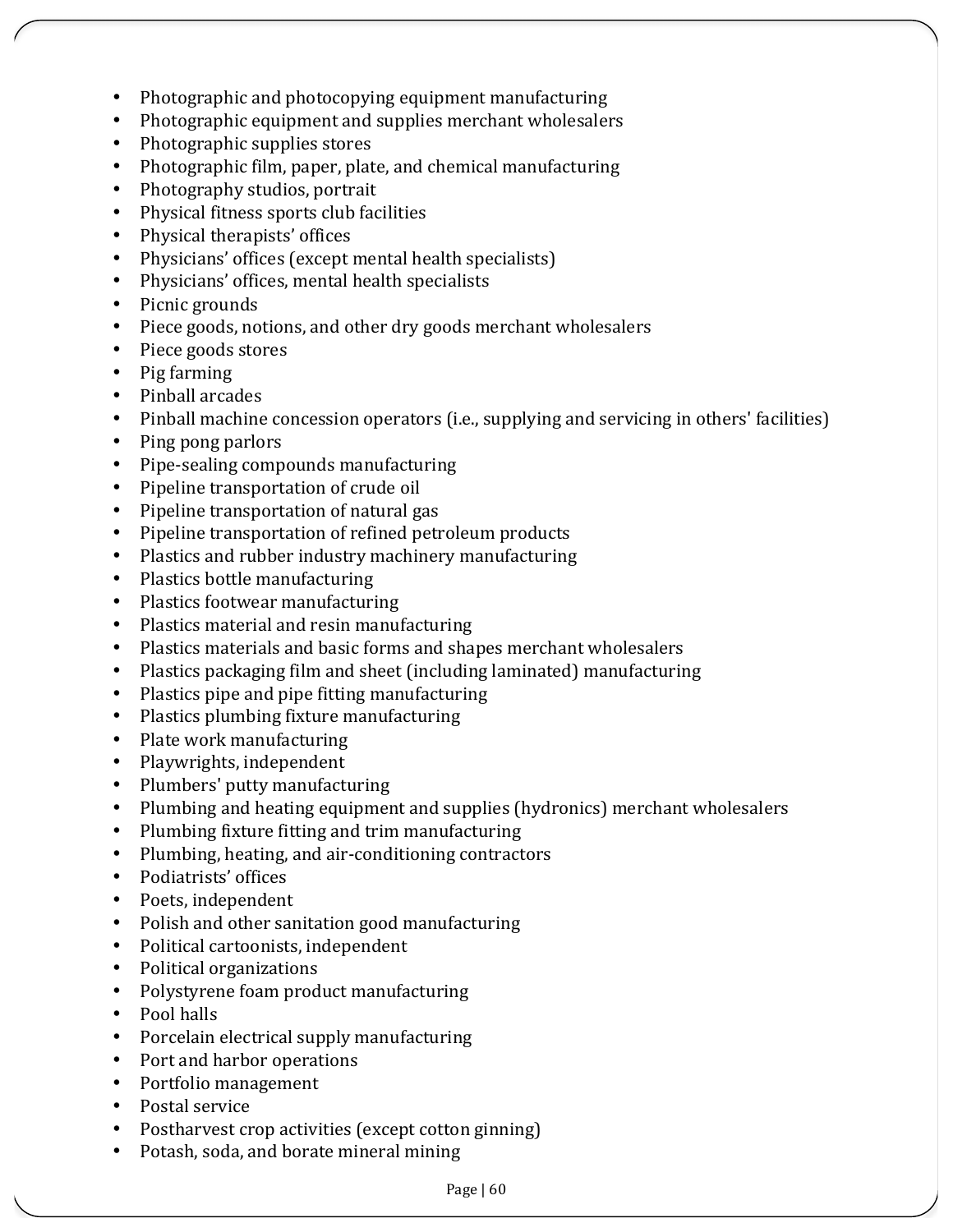- Potato farming
- Poultry hatcheries
- Poultry and poultry product merchant wholesalers
- Poultry processing
- Poured concrete foundation and structure contractors
- Power and communication line construction
- Power boiler and heat exchanger manufacturing
- Power, distribution, and specialty transformer manufacturing
- Power-driven handtool manufacturing
- Power (i.e., pressure) washer units manufacturing
- Precision-turned product manufacturing
- Prefabricated metal building and component manufacturing
- Prefabricated wood building manufacturing
- Prepress services
- Prerecorded compact disc (except software), tape, and record reproducing
- Prerecorded tape, compact disc, and record stores
- Primary battery manufacturing
- Printed circuit assembly (electronic assembly) manufacturing
- Printing and writing paper merchant wholesalers
- $\bullet$  Printing ink manufacturing
- Printing machinery and equipment manufacturing
- Private mail centers
- Process, physical distribution, and logistics consulting services
- Producers, independent
- Professional athletes, independent (i.e., participating in sports events)
- Professional organizations
- Professional employer organizations
- Professional schools
- Professional training
- Property manager
- Psychiatric hospitals
- Public opinion polling
- Public relations agencies
- Publishing, book
- Pulp mills
- Pump and pumping equipment manufacturing
- Quick printing
- Quilting
- Race car drivers
- Race car owners (i.e., racing cars)
- Racehorse owners (i.e., racing horses)
- Racehorse trainers
- Racetracks
- Racetracks, slot car (i.e., amusement devices)
- Raceways, go-cart (i.e., amusement rides)
- Racing teams (e.g., automobile, motorcycle, snowmobile)
- Racquetball club facilities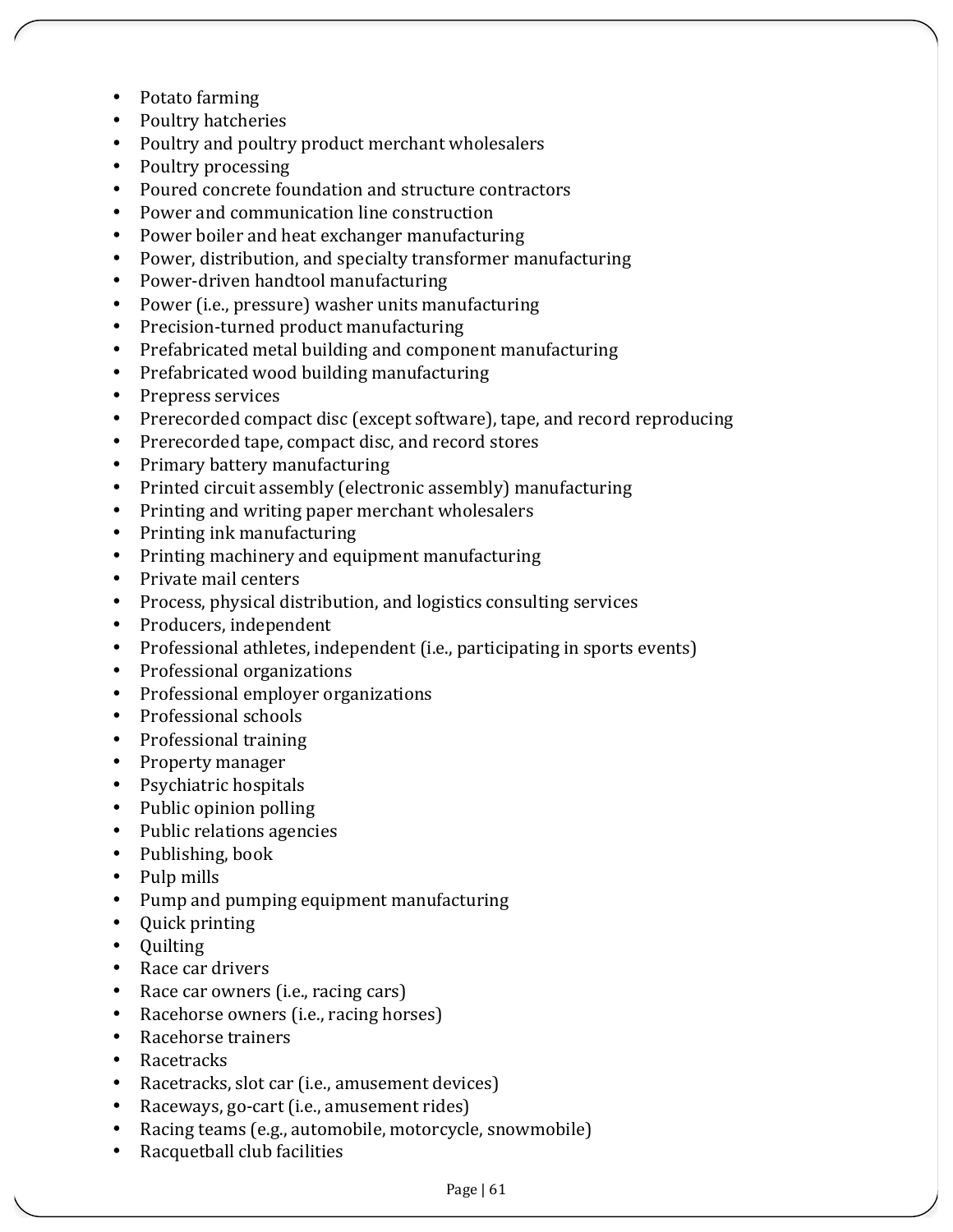- Radio and television broadcasting and wireless communications equipment manufacturing
- Radio commentators, independent
- Radio networks
- Radio stations
- Radio, television, and other electronics stores
- Railroad car rental and leasing
- Railroad rolling stock manufacturing
- Ready-mix concrete manufacturing
- Real estate agent
- Real estate appraisers offices
- Real estate credit
- Reconstituted wood product manufacturing
- Record producers, independent
- Record production
- Record reproducing
- Record stores
- Recording technicians, independent
- Records management consulting services
- Recreation instruction
- Recreational camps
- Recreational camps without accommodations
- Recreational day camps (except instructional)
- Recreational goods rental
- Recreational sports centers
- Recreational sports teams and clubs
- Recreational vehicle dealers
- Recyclable material merchant wholesalers
- Referees and umpires
- Refrigerated warehousing and storage
- Refrigeration equipment and supplies merchant wholesalers
- Refrigeration equipment, industrial and commercial-type, manufacturing
- Relay and industrial control manufacturing
- Religious organizations
- Remediation services
- Rental centers
- Reorganizational consulting services
- Reporters, independent (freelance)
- Repossession services
- Reprographic services
- Reptile exhibits
- Rescue services
- Research and development in the social sciences and humanities
- Reservation services
- Residential building and dwelling lessors
- Residential electric lighting fixture manufacturing
- Residential mental health facilities
- Residential mental retardation facilities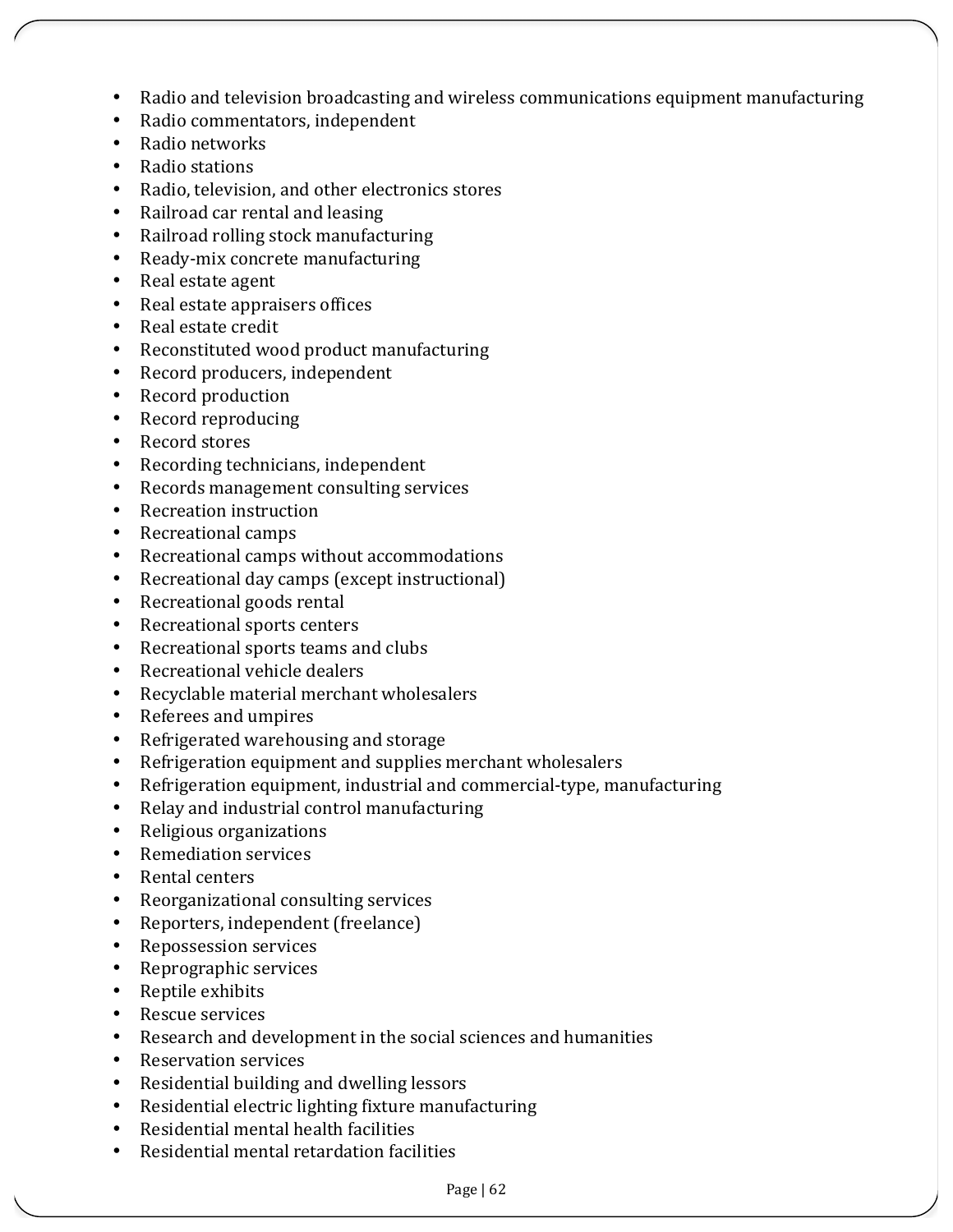- Residential property managers
- Residential remodelers
- Residential substance abuse facilities
- Resilient floor covering manufacturing
- Restaurant and food business
- Retail bakeries
- Retail store
- Re-upholstery and furniture repair
- Rice farming
- Rice milling
- Riding clubs, recreational
- Riding stables
- Rifle clubs, recreational
- River rafting, recreational
- Roasted nuts manufacturing
- Rolled steel shape manufacturing
- Roller skating rinks
- Rolling mill machinery and equipment manufacturing
- Roofing contractors
- Roofing, siding, and insulation material merchant wholesalers
- Room air-conditioners manufacturing
- Rooming houses
- Rope, cordage, and twine mills
- Rowing clubs, recreational
- Rubber and plastics hoses and belting manufacturing
- Rubber cement manufacturing
- Rubber footwear manufacturing
- Rubber product manufacturing for mechanical use
- Rug making
- RV (recreational vehicle) parks
- Saddle horse rental services, recreational
- Sailing clubs without marinas
- Sales financing
- Sample direct distribution services
- Sanitary paper product manufacturing
- Satellite telecommunications
- Savings institutions
- Saw blade and handsaw manufacturing
- Sawmill and woodworking machinery manufacturing
- Sawmills
- Scale and balance (except laboratory) manufacturing
- Scenery designers, independent theatrical
- Scenic and sightseeing transportation, land
- Scenic and sightseeing transportation, water
- Scheduled freight air transportation
- Scheduled passenger air transportation
- School and employee bus transportation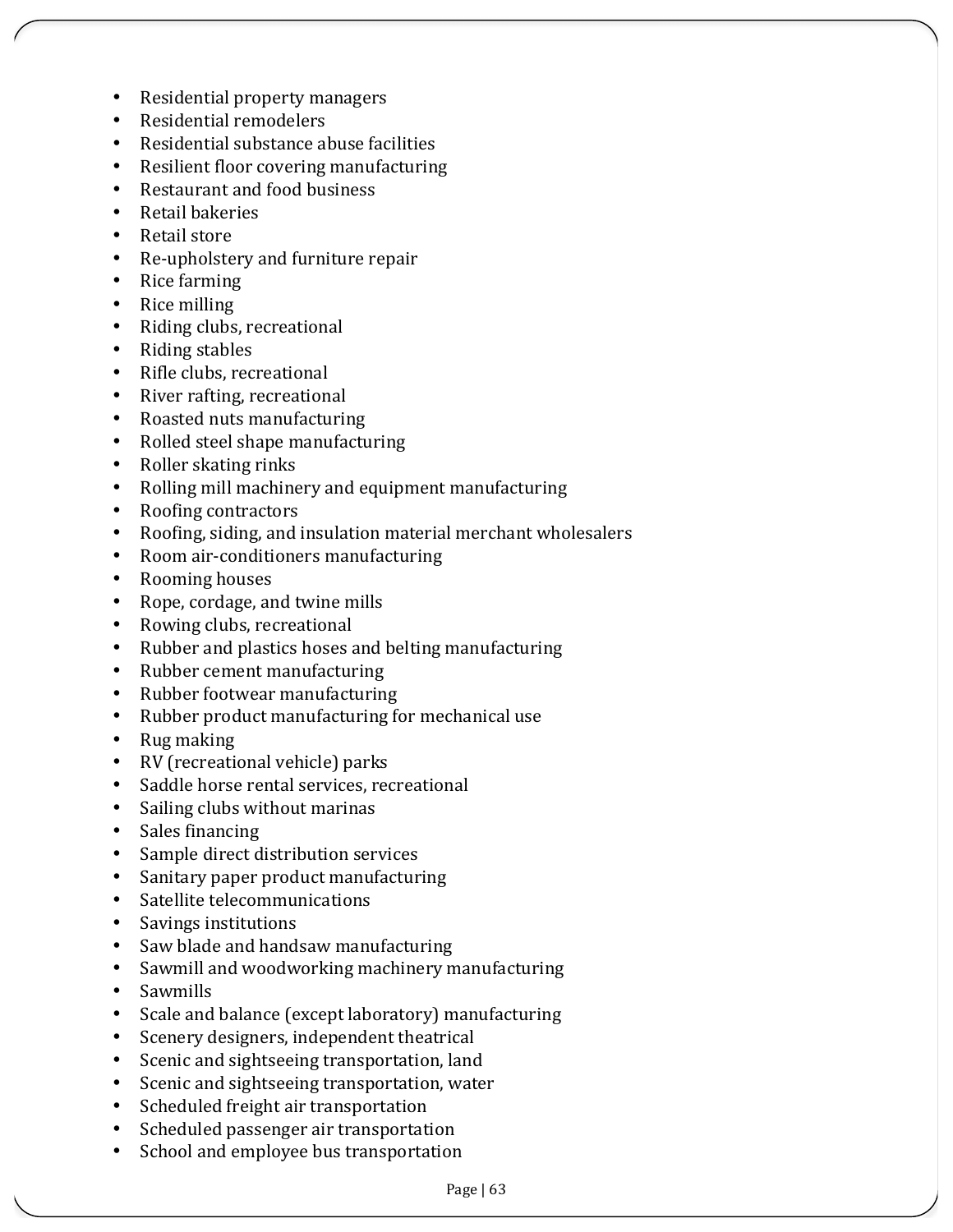- Screenplay writers, independent
- Script writers, independent
- Sculptors, independent
- Sea kayaking, recreational
- Seafood canning
- Seafood markets
- Seafood processing, fresh and frozen
- Search, detection, navigation, guidance, aeronautical, and nautical system and instrument manufacturing
- Secondary market financing
- Secondary schools
- Secretarial schools
- Securities brokerage
- Securities dealing
- Security guards
- Security systems services
- Self-help organizations, youth
- Semiconductor and related device manufacturing
- Semiconductor machinery manufacturing
- Senior care services
- Septic tank and related services
- Service establishment equipment and supplies merchant wholesalers
- Set designers, independent theatrical
- Setup paperboard box manufacturing
- Sewage treatment facilities
- Sewing stores
- Sheep farming
- Sheer hosiery mills
- Sheet metal work manufacturing
- Shellfish farming
- Ship building and repairing
- Ship rental or leasing without operators
- Shoe stores
- Shooting clubs, recreational
- Shooting galleries
- Short line railroads
- Showcase, partition, shelving, and locker manufacturing
- Showcases, refrigerated, manufacturing
- Siding contractors
- Sign manufacturing
- Silver ore mining
- Silverware and hollowware manufacturing
- Site-location consulting services
- Site-preparation contractors
- Site-selection consulting services
- Skeet-shooting facilities
- Sketch artists, independent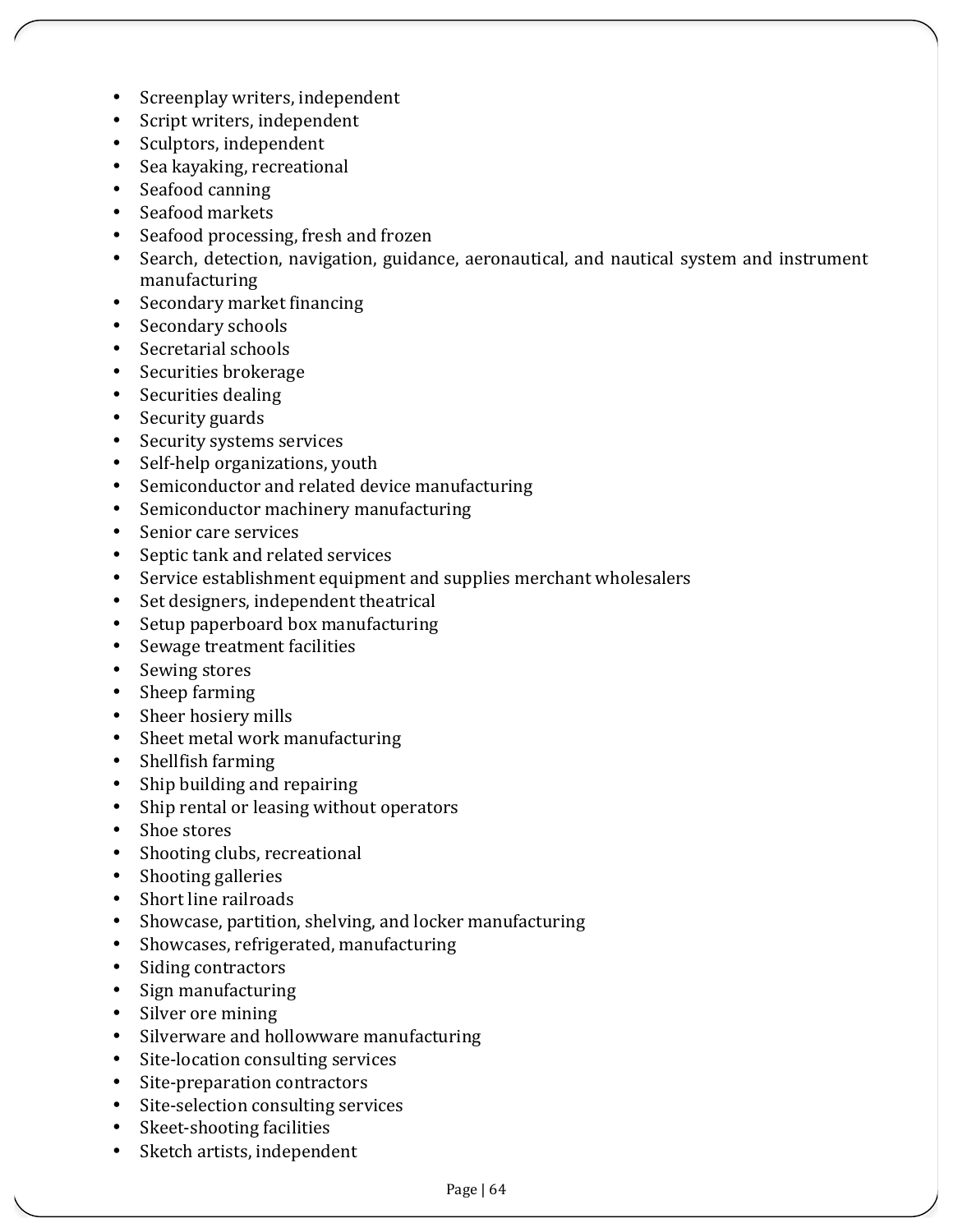- Skiers, independent (i.e., participating in sports events)
- Skiing facilities
- Small arms ammunition manufacturing
- Small arms manufacturing
- Snack bars
- Snack food manufacturing
- Snow-making machinery manufacturing
- Snowmobile racing teams
- Snowmobiling, recreational
- Soccer clubs, recreational
- Soda fountain cooling and dispensing equipment manufacturing
- Soap and other detergent manufacturing
- Soft drink manufacturing
- Software publishers
- Software reproducing
- Software stores
- Softwood veneer and plywood manufacturing
- Soil preparation, planting, and cultivating
- Solid waste collection
- Solid waste combustors and incinerators
- Solid waste landfill
- Songwriters, independent
- Sound-recording studios
- Souvenir stores
- Soybean farming
- Soybean processing
- Space research and technology
- Spas without accommodations, fitness
- Speakers, independent
- Special die and tool, die set, jig, and fixture manufacturing
- Special effect technicians, independent
- Special needs transportation
- Specialized freight (except used goods) trucking, local
- Specialized freight (except used goods) trucking, long-distance
- Specialty canning
- Specialty food stores
- Specialty hospitals
- Specialty travel and tours business
- Speech therapists' offices
- Speed changer, industrial high-speed drive, and gear manufacturing
- Spice and extract manufacturing
- Spinning
- Sporting and athletic goods manufacturing
- Sporting and recreational goods and supplies merchant wholesalers
- Sporting goods stores
- Sports announcers, independent
- Sports club facilities, physical fitness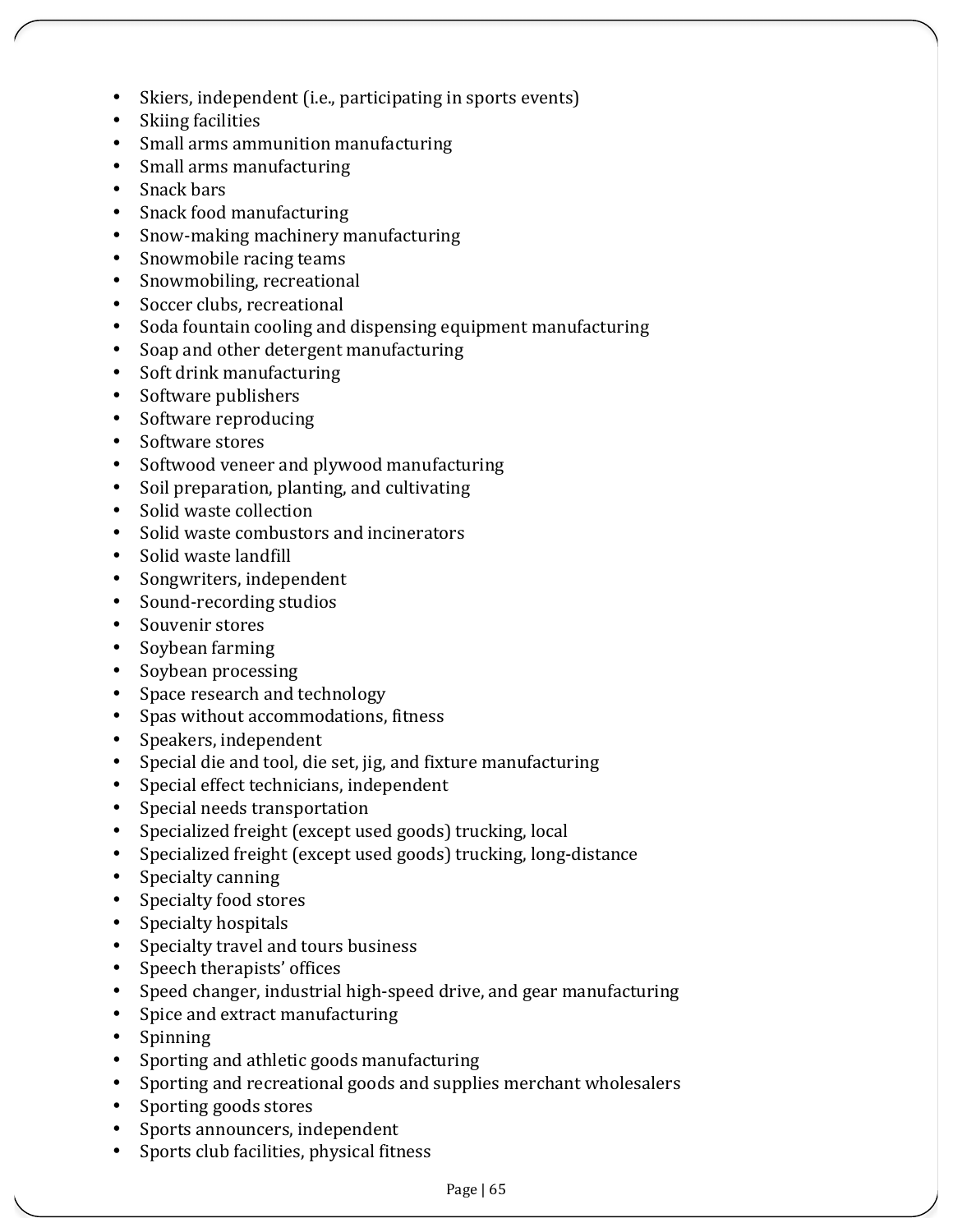- Sports instruction
- Sports professionals, independent (i.e., participating in sports events)
- Sports recreation guide services
- Sports teams and clubs
- Sports tour operators
- Sports trainers
- Sprayers, manual pump, general purpose-type, manufacturing
- Spring (heavy gauge) manufacturing
- Spring (light gauge) manufacturing
- Squash club facilities
- Stables, horse racing
- Stables, riding
- Staffing service business
- Stage set (e.g., concert, motion picture, television) erecting and dismantling, independent
- Standup comedians, independent
- Stationery and office supplies merchant wholesalers
- Stationery stores
- Stationery, tablet, and related product manufacturing
- Steam and air-conditioning supply
- Steamship rental or leasing without operators
- Steel foundries
- Steel wire drawing
- Stenotype services
- Stock car racing teams
- Storage battery manufacturing
- Storytellers, independent
- Strategic planning consulting services
- Strawberry farming
- Strength development centers
- Structural steel and precast concrete contractors
- Substance abuse hospitals
- Sugar beet farming
- Sugarcane farming
- Sugarcane mills
- Supermarkets
- Supercenters
- Surface active agent manufacturing
- Surface-coated paperboard manufacturing
- Surgical and medical instrument manufacturing
- Surgical appliance and supplies manufacturing
- Surgical hospitals
- Surveying and mapping (except geophysical) services
- Swimming pools
- Switchgear and switchboard apparatus manufacturing
- Synthetic organic dye and pigment manufacturing
- Synthetic rubber manufacturing
- Tanker rental or leasing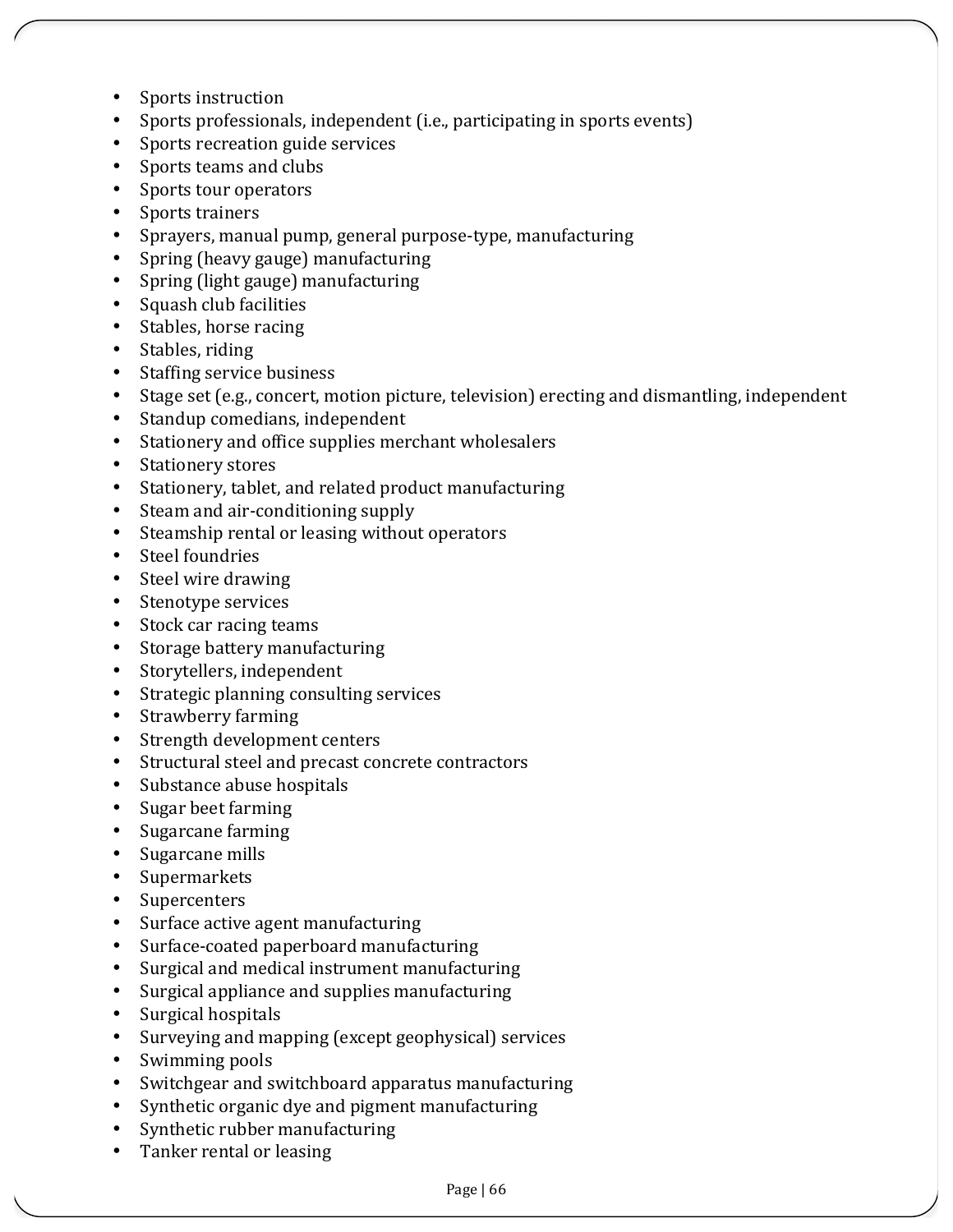- Tape reproducing
- Tapestry
- Tax preparation services
- Taxi service
- Taxidermists, independent
- Tea manufacturing
- Technical manual and paperback book publishers (except exclusive Internet publishing)
- Technical schools
- Technical writers, independent
- Teen outreach services
- Telecommunications resellers
- Telemarketing bureaus
- Telephone answering services
- Telephone apparatus manufacturing
- Telephone directory distribution services, door-to-door
- Television broadcasting
- Television producers, independent
- Television stores
- Temporary help services
- Temporary shelters
- Tennis club facilities
- Tennis courts
- Tennis professionals, independent (i.e., participating in sports events)
- Termite control services
- Testing laboratories
- Textile and fabric finishing
- Textile bag mills
- Textile machinery manufacturing
- Theater companies and dinner theaters
- Theme parks
- Thread mills
- Tile adhesives manufacturing
- Tile and terrazzo contractors
- Timber tract operations
- Tire and tube merchant wholesalers
- Tire cord and tire fabric mills
- Tire dealers
- Tire manufacturing (except retreading)
- Tire retreading
- Title abstract and settlement offices
- Tobacco and tobacco product merchant wholesalers
- Tobacco farming
- Tobacco stemming and re-drying
- Tobacco stores
- Toilet preparation manufacturing
- Tortilla manufacturing
- Totalizing fluid meter and counting device manufacturing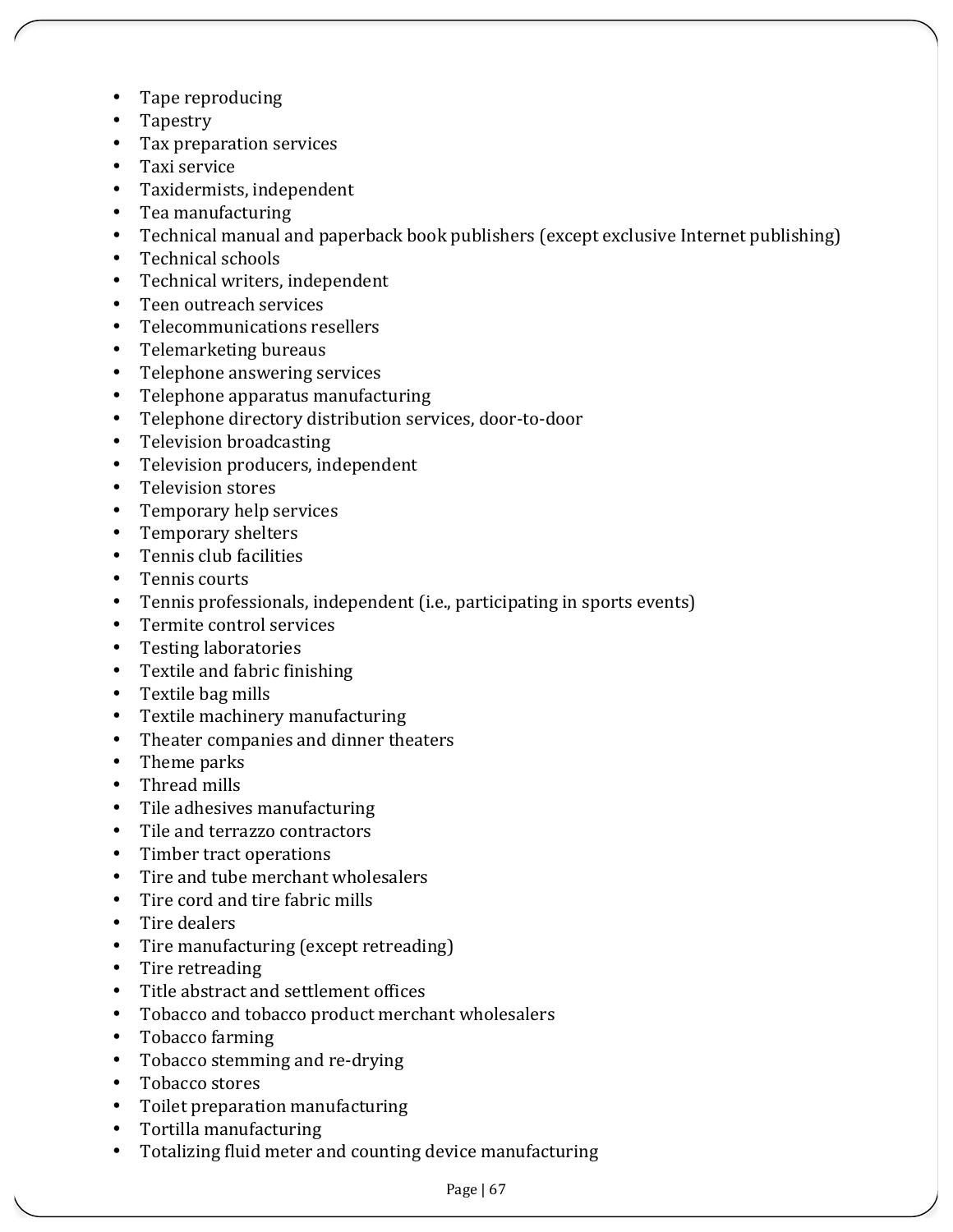- Tour operators
- Tourist guide services
- Towboat rental or leasing
- Toy and hobby goods and supplies merchant wholesalers
- Toy stores
- Trade schools
- Trade show organizers
- Tradebinding and related work
- Trail riding, recreational
- Training race dogs
- Training racehorses
- Trampoline facilities, recreational
- Translation and interpretation services
- Transmission repair shops, automotive
- Transportation equipment and supplies
- Trapshooting facilities, recreational
- Travel agencies
- Travel arrangement services
- Travel tour operators
- Travel trailer and camper manufacturing
- Tree nut farming
- Tree production
- Truck trailer manufacturing
- Truck, utility trailer, and RV (recreational vehicle) rental and leasing
- Truss manufacturing
- Trust custody activities
- Trusts, estates, and agency accounts
- Tugboat rental or leasing
- Turbine and turbine generator set units manufacturing
- Tutoring
- Uncoated paper and multiwall bag manufacturing
- Upholstered household furniture manufacturing
- Upholstery cleaning services
- Used car dealers
- Used household and office goods moving
- Used merchandise stores
- Vacation camps
- Vacuum pumps (except laboratory) manufacturing
- Vegetable markets
- Vehicular lighting equipment manufacturing
- Vending machine operators
- Veterinary services
- Video tape and disc rental
- Visitors bureaus
- Vitreous china, fine earthenware, and other pottery product manufacturing
- Vocational rehabilitation services
- Voluntary health organizations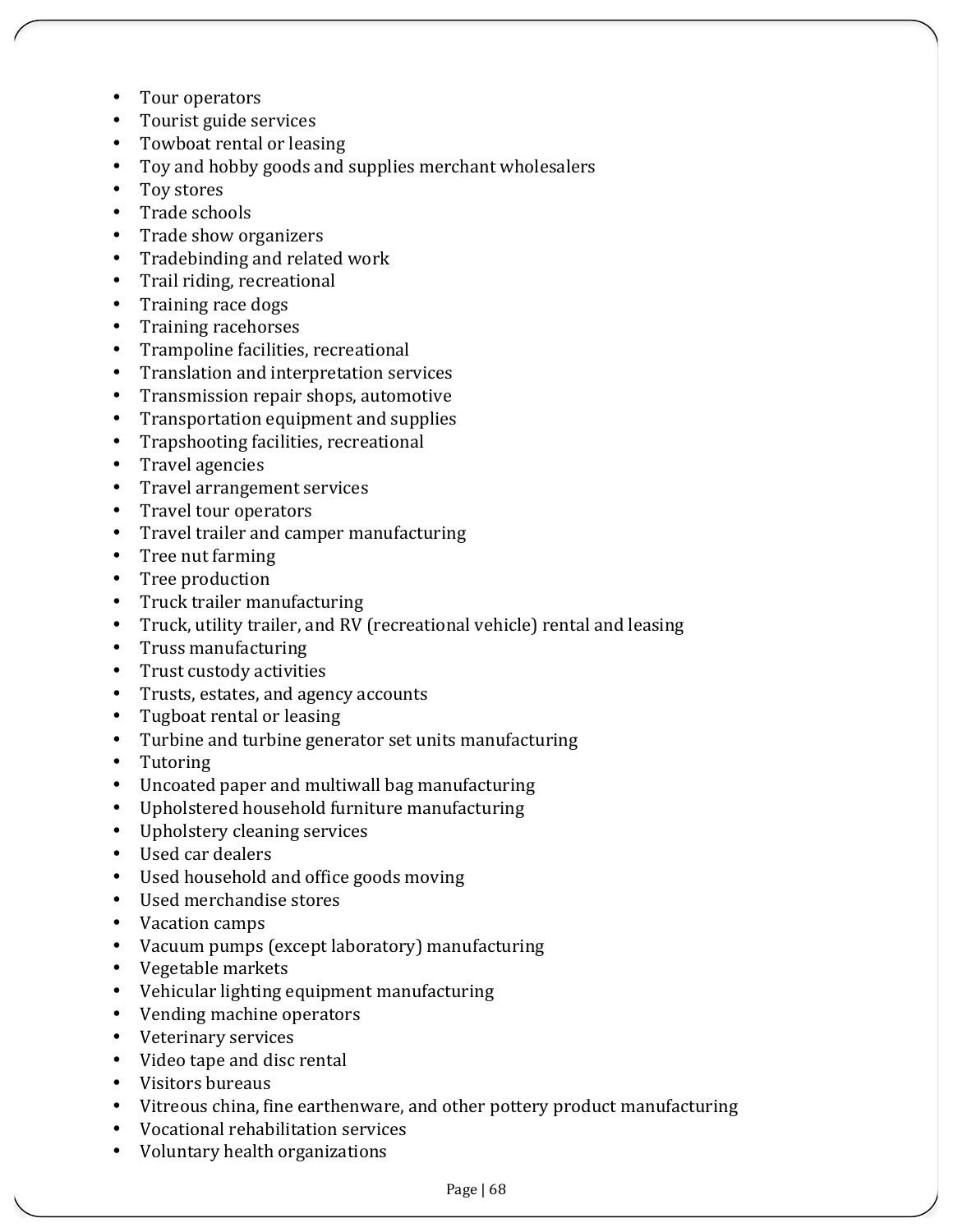- Wallpaper stores
- Warehouse clubs
- Warm air heating and air-conditioning equipment and supplies merchant wholesalers
- Watch, clock, and part manufacturing
- Water and sewer line construction
- Water (i.e., drinking) coolers, mechanical, manufacturing
- Water supply and irrigation systems
- Waterslides (i.e., amusement rides)
- Wave pools
- Weaving
- Web design
- Web-hosting services
- Wedding consultant
- Wedding services
- Weft-knit fabric mills
- Weight-training centers
- Welding and soldering equipment manufacturing
- Wet corn milling
- Wheat farming
- White-water rafting, recreational
- Wholesale distribution
- Wild animal parks
- Wildlife artists, independent
- Window treatment stores
- Wine and distilled alcoholic beverage merchant wholesalers
- Wine stores
- Wineries
- Wired telecommunications carriers
- Wireless telecommunications carriers (except satellite)
- Women's and girls' cut and sew blouse and shirt manufacturing
- Women's and girls' cut and sew dress manufacturing
- Women's and girls' cut and sew lingerie, loungewear, and nightwear manufacturing
- Women's and girls' cut and sew other outerwear manufacturing
- Women's and girls' cut and sew suit, coat, tailored jacket, and skirt manufacturing
- Women's, children's, and infants' clothing and accessories merchant wholesalers
- Women's clothing stores
- Women's footwear (except athletic) manufacturing
- Women's, girls', and infants' cut and sew apparel contractors
- Women's handbag and purse manufacturing
- Wood container and pallet manufacturing
- Wood kitchen cabinet and countertop manufacturing
- Wood office furniture manufacturing
- Wood preservation
- Wood product manufacturing
- Wood television, radio, and sewing machine cabinet manufacturing
- Wood window and door manufacturing
- Wrestlers, independent professional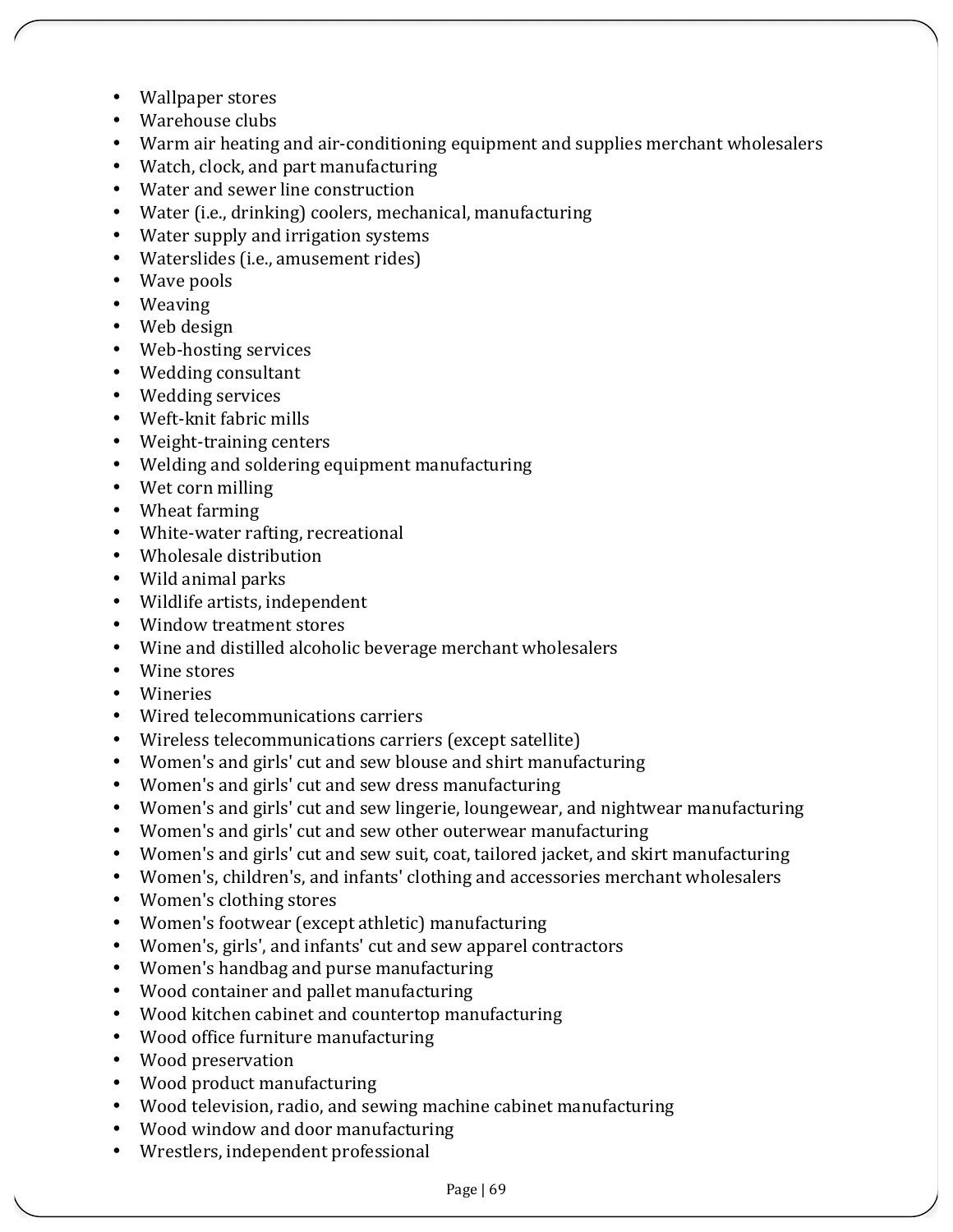- Writers of advertising copy, independent
- Writers, independent (freelance)
- Yacht clubs without marinas
- Yarn spinning mills
- Yarn texturizing, throwing, and twisting mills
- Youth centers (except recreational only)
- Youth guidance organizations
- Youth self-help organizations
- Youth services
- Youth sports leagues or teams
- Zoological gardens
- Zoos